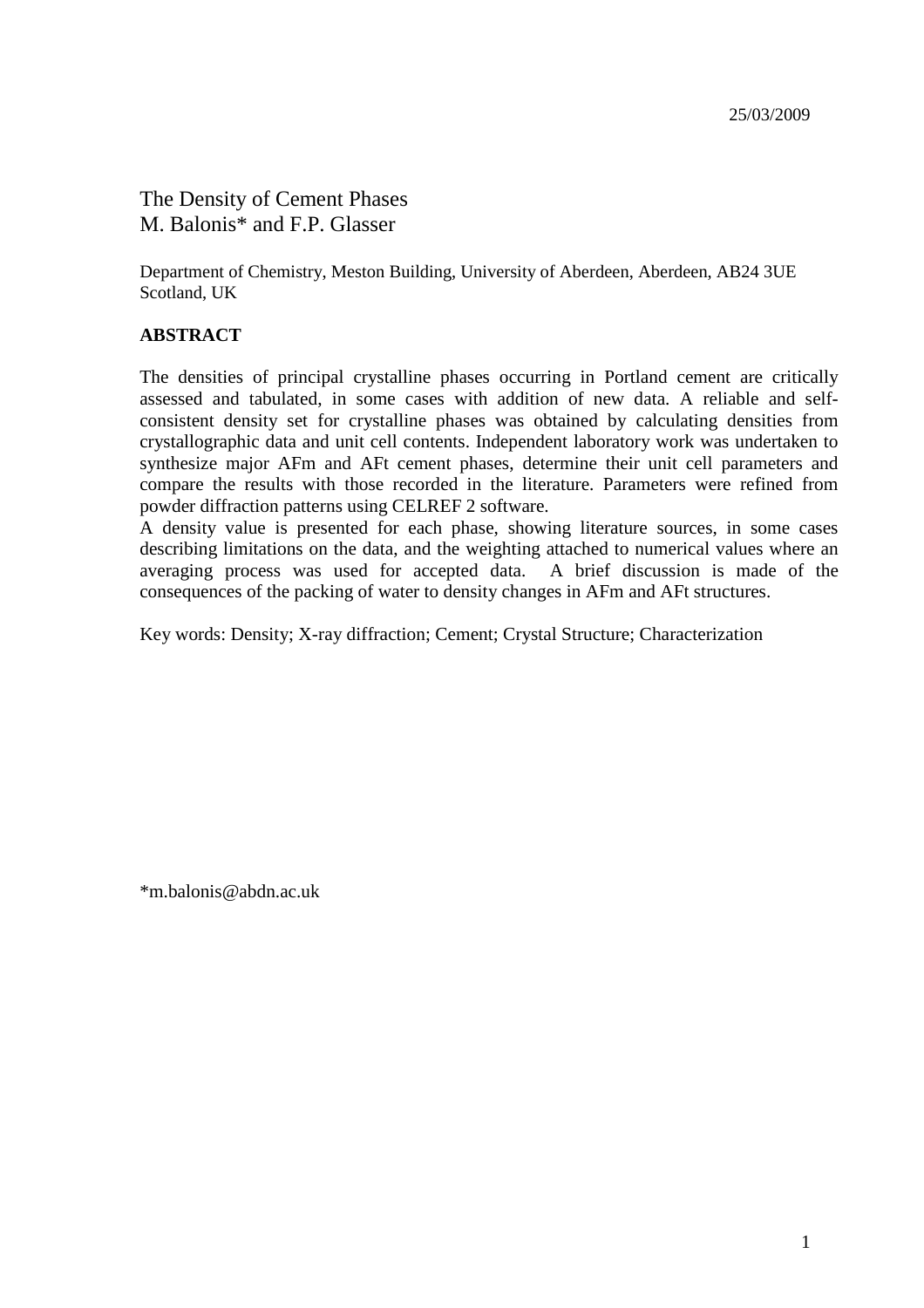#### **1. Introduction**

The densities of cement phases are fundamental parameter with many uses, for example, calculating space filling in pastes by solid cement substances as well as assessment of the potential for changes in dimension and porosity within hardened pastes undergoing phase changes. Yet it is difficult to access a self- consistent set of density data and values reported in the literature for the same substance can vary widely. The importance of having a selfconsistent data set has long been recognized: for example Taylor [1] provided data for crystalline calcium silicate hydrates and, in a later publication, gave density and powder diffraction data for many of the main cement phases [2]. Richardson [3] published updated table of crystal data together with density values for calcium silicate hydrates and related phases, but previous compilations regarding other cement compounds are incomplete and somewhat out of date.

The substances comprising cement can be divided into two groups: crystalline and amorphous. The distinction is operational: in the present context, "crystalline" refers to substances having sufficiently regular internal structures, in terms of atomic, ionic and molecular arrangement, to enable characterization by classical crystallographic concepts.

Some of the relevant phases occur in nature and some can be obtained as single crystals, natural or synthetic. Classical methods of density measurement can often be applied to single crystals. But many cement substances, while crystalline, do not occur in adequate purity or size to apply classical methods. Therefore for most crystalline substances we rely on crystallochemical data for the calculation of densities, but with the cautions given below.

The principal amorphous substance of Portland cement is C-S-H. It presents particular problems in determining its density as it is insufficiently crystalline for application of conventional crystallographic methods: only experimentally-determined measurements are useful. Moreover uncertainties persist especially with respect to its water content and we note that only arbitrary distinctions between "bound" and "free" water are possible. Other phases may also be intercalated within C-S-H on a nanoscale *e.g.*, portlandite or AFm, thus affecting density. Uncertainty therefore exists over the Ca/Si ratio as well as extent of incorporation of other ions (alkali, alumina, sulfate...), all of which potentially affect the density. Finally, possible errors may arise from classical density measurements where, for example, a liquid used for density measurement by the Archimedes method may react with C-S-H. Thus for C-S-H we have no choice but to accept experimentally-determined data.

Crystalline solids, on the other hand, are amenable to calculation of density from crystallographic constants using the relationship:

$$
D = (Z \times M)/(N_A \times V)
$$

where: D = density in kg/m<sup>3</sup>, Z = number of formula units per unit cell, M= formula weight, V the unit cell volume and  $N_a = Avogadro's number$ .

Volumes of the unit cells were calculated for relevant crystal systems using standard formulae:

Isometric/cubic crystal system:  $V = a^3$ Tetragonal crystal system:  $V = a^2c$ Hexagonal/trigonal crystal system:  $V = a^2c \sin(60^\circ)$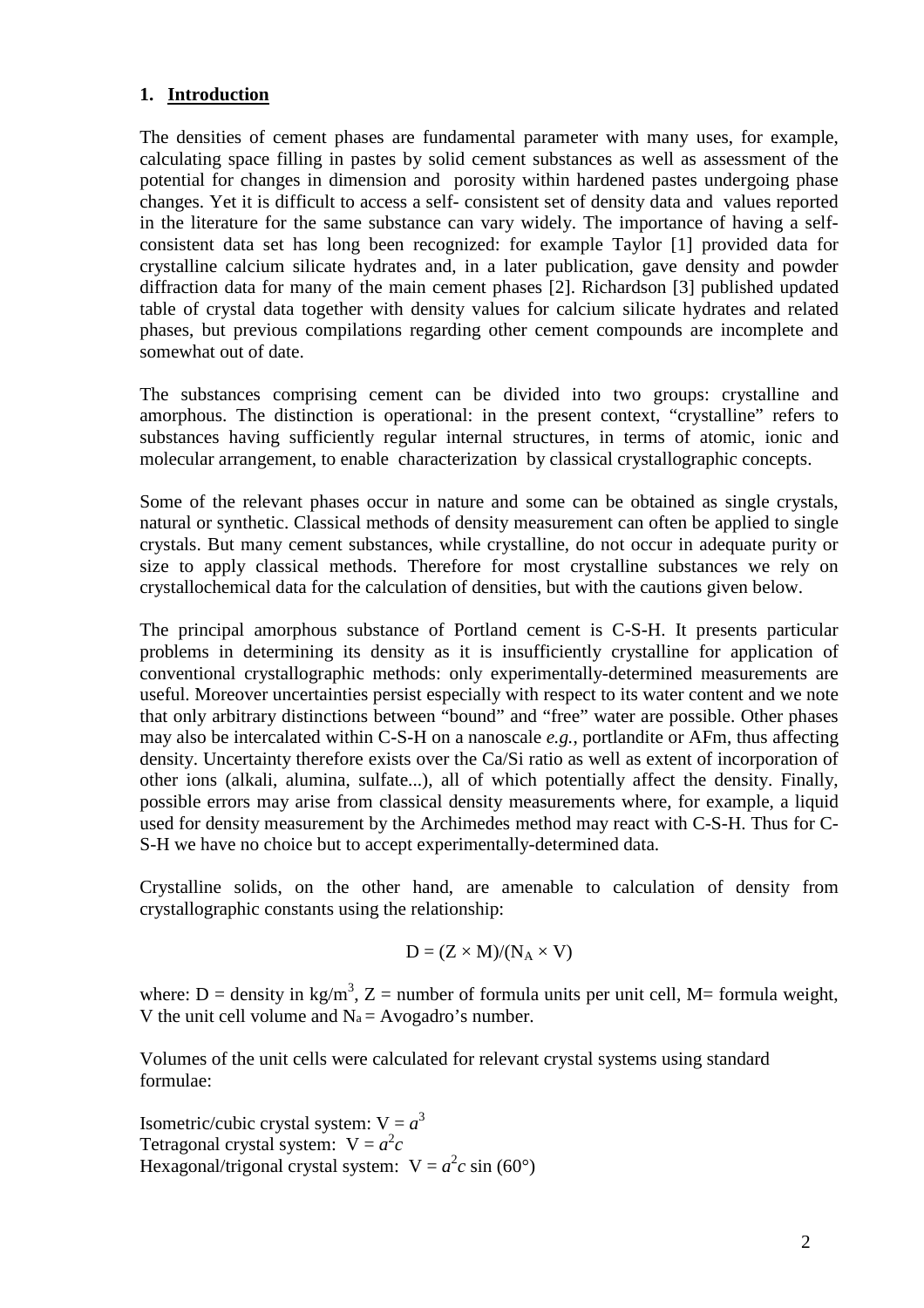Orthorhombic crystal system: V = *abc*  Monoclinic crystal system:  $V = abc \sin(\beta)$ Triclinic crystal system:  $V = abc ((1 - cos^2 \alpha - cos^2 \beta - cos^2 \gamma) + 2(cos (\alpha) cos (\beta) cos (\gamma))^{1/2}$ 

where *a, b, c* are the unit cell axial dimensions and  $\alpha$ ,  $\beta$ ,  $\gamma$  are the relevant angles. In some cases the unit cell contents require elucidation in order to establish the exact chemistry.

The crystallographic approach provides a uniform and consistent basis for calculation but many substances contain defects which result in real densities being slightly lower than calculated (usually the error is less than one part in 10 exp 4) The occurrence of solid solution, in which for example substitution of Fe for Al occurs, also affects the mean atomic mass of ions occupying a particular lattice site or sites and hence the density. Many substances occur in several polytypes, each of which may differ in true unit cell size and symmetry and the possibility exists that preparations may contain mixtures of polytypes. Except where noted, isomorphic substitution is negligible in the selected data. We address polytypism by choosing a single subcell for the calculation and believe that this leads to the correct density, provided the subcell and Z are correctly matched. We also note that rhombohedral crystals have generally been treated on the basis of a larger hexagonal cell: again, no error results provided Z is chosen correctly.

Variable site occupancy may occur, with some sites left partially vacant. For example the subcell water (H2O) content of ettringite attains a maximum of 36 but more commonly water contents lie in the range 30 to 32 H2O per formula unit, but with little change in cell size occurring in this range. This uncertainty over composition is addressed by stating the formula used for calculation although we also develop density-composition relationships in selected cases. Where a particular phase is impurity-stabilized, the impurity is deemed to be minor but, although the presence of impurity is noted, we are often unable to include it in the formula because no analysis of the phase was recorded in the data source.

Temperature and pressure affect densities and the values shown here are nominally reported for 20°-25°C and ambient pressure, unless otherwise noted. The literature is often indefinite about the temperature used for collection of crystallographic data apart from stating that data were collected at "room temperature" We have assumed that "room temperature" lies within the range 20-25°C and have not otherwise attempted corrections.

Where cell dimensions were determined from single crystal methods by the Weissenberg method, or from precession methods using photographic recording, cell dimensions thus obtained are probably only accurate to  $+/- 1\%$ . Therefore where a choice of methods for determination of cell parameters occurred, priority has been given to those made using calibrated powder X-ray diffraction or automated single- crystal methods with electronic recording.

In a few cases our recalculation of density does not agree with the author's own calculation. Where such disagreement exceeds the normal limits of arithmetic error, author's values are noted, but we have generally been unable to resolve the discrepancy between calculations.

This work is not complete because of multiplicity of phases, hydration states, and solid solution possibilities but it does include most of the significant compounds occurring in Portland cement and cement pastes. The order of data presentation divides substances into twelve main groups: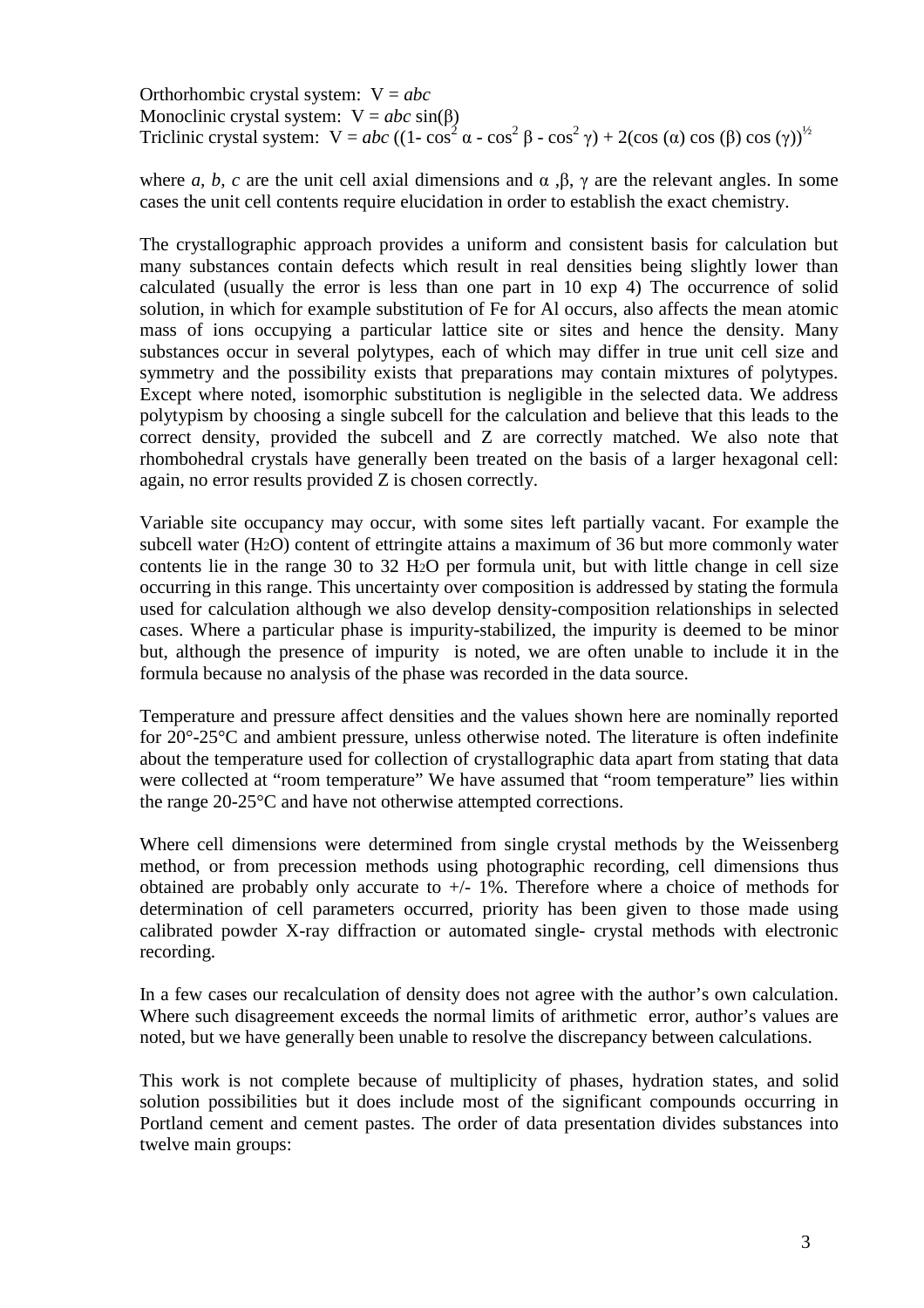- Simple oxides and hydrated oxides
- Carbonates
- Sulfates and hydrated sulfates
- Tricalcium aluminate
- Tetracalcium aluminoferrite
- Tricalcium silicate
- Dicalcium silicate
- Aluminate-ferrite-trisubstituent phases
- Aluminate-ferrite-monosubstituent phases
- Hydrogarnet
- Selected crystalline calcium silicate hydrates structurally related to C-S-H (data including other calcium silicate hydrates presented by Richardson [3] )
- Hydrotalcite and related phases

Experimental work was also undertaken to synthesize major AFm and AFt cement phases, determine their unit cell parameters and compare the results with those recorded in the literature. The preparative routes are described because of great interest amongst the cement community in accessing recipes. Results obtained from these preparations are included in the compilation.

[1] Taylor H.F.W., Crystallographic Data for the Calcium Silicates 1956, HMSO, London, UK [2] Taylor H.F.W., Cement Chemistry 2nd edition 1997, Thomas Telford Publishing, London, UK

[3] I. G. Richardson, The calcium silicate hydrates, Cement and Concrete Research 38 (2008) 137-158

#### **2. Synthesis and characterization of AFm and AFt phases**

The synthesis of the relevant cement hydrates required several solid precursors. These were made from analytical reagent grade (AR) chemicals. Tricalcium aluminate,  $C_3A$  ( $C_{43}Al_2O_6$ ), was prepared from a 3:1 molar ratio of  $CaCO<sub>3</sub>$  and  $Al<sub>2</sub>O<sub>3</sub>$  fired in a platinum crucible at 1400°C for 3 days in an electrically heated furnace. Every 12 hours, the sample was cooled, reground in an agate mortar to achieve homogenization, placed back in the platinum crucible and reheated. Lime, CaO, was obtained by decarbonation of AR grade  $CaCO<sub>3</sub>$  at 1000 $^{\circ}$ C for  $\sim$ 24 hours. Anhydrite, CaSO<sub>4</sub>, was prepared by dehydration of AR gypsum (CaSO<sub>4</sub>·2H<sub>2</sub>O) in a muffle furnace at 550°C for 12 hours.

### *AFm phases*

Using the above precursors, "hydroxy-AFm",  $Ca_4Al_2(OH)_{14}$  6-12H<sub>2</sub>O, was synthesized by mixing CaO and C3A in a 1:1 molar ratio. The solids were slurried in degassed, ultra pure  $CO<sub>2</sub>$  - free water (water/solid ratio ~ 10) and reacted at 5°C in a sealed system with stirring for the first 72 hours and thereafter periodically agitated at 5°C for 3 weeks. Finally the solid was vacuum filtered at  $5^{\circ}$ C under N<sub>2</sub> atmosphere.

"Monosulfoaluminate",  $Ca_4Al_2(SO_4)(OH)_{12}·6H_2O$ , becomes more stable at temperatures above 40 $^{\circ}$ C, therefore a 1:1 molar mixture of C<sub>3</sub>A and CaSO<sub>4</sub> was suspended in ultra pure,  $CO<sub>2</sub>$  free water (water/solid ratio ~ 10), and kept at 85°C. After 7 days the solid was vacuum filtered under  $N_2$  atmosphere.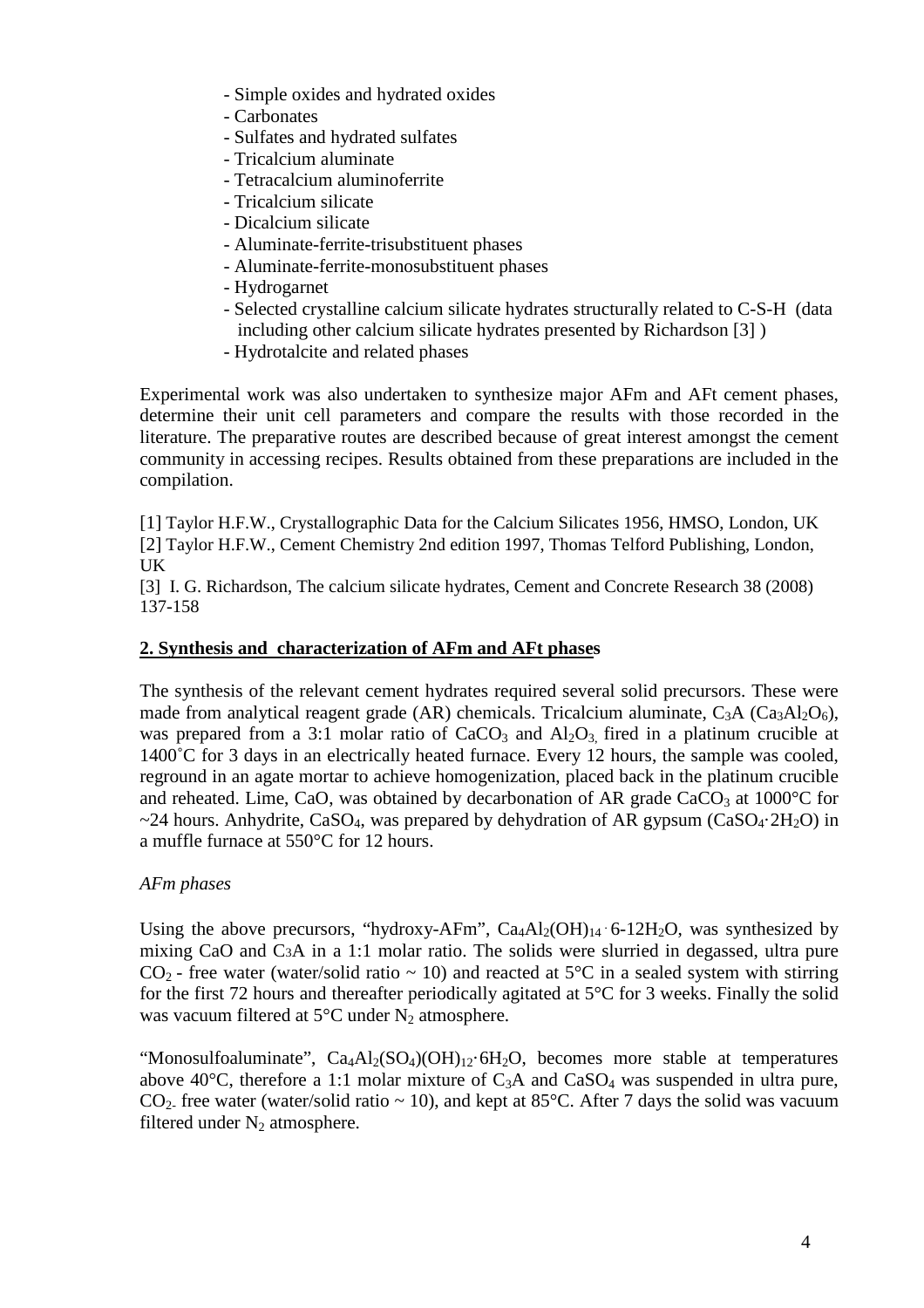"Monocarboaluminate",  $Ca_4Al_2(CO_3)(OH)_{12} \cdot 5H_2O$ , was prepared by mixing  $C_3A$  and  $CaCO_3$ in a 1:1 molar ratio with previously degassed ultra-pure water at 25°C and stored for 10 days with periodic agitation.

"Hemicarboaluminate",  $Ca_4Al_2(CO_3)_0$ <sub>5</sub>(OH)<sub>13</sub>·5.5H<sub>2</sub>O, was made by addition of C<sub>3</sub>A,  $CaCO<sub>3</sub>$  and CaO in stoichiometric quantities to previously degassed ultra pure water at 25 $\degree$ C at a w/s ratio about 10 and continuously stirred in plastic (HDPE) bottles for 14 days before filtration.

Strätlingite,  $Ca<sub>2</sub>Al<sub>2</sub>SiO<sub>2</sub>(OH)<sub>10</sub>·3H<sub>2</sub>O$ , was synthesized from a stoichiometric mix of CaO,  $Na<sub>2</sub>Si<sub>2</sub>O<sub>5</sub>·2H<sub>2</sub>O$ , NaAlO<sub>2</sub> and water at 25°C. The water :solid ratio was ~10. The suspension was stirred for 5-6 weeks at 25°C. After filtration, sodium was washed out by flushing the remaining solid with double distilled water. From previous experience the sodium content of the washed solid is known to be negligible.

'Friedel's salt' Ca<sub>4</sub>Al<sub>2</sub>(Cl)<sub>2</sub>(OH)<sub>12</sub>·4H<sub>2</sub>O was made by mixing C<sub>3</sub>A and CaCl<sub>2</sub>.2H<sub>2</sub>O in a 1:1 molar ratio, which were dispersed in double distilled,  $CO<sub>2</sub>$  free water (w/s~10), sealed in an airtight polythene bottle and left to age with stirring for 30 days. After ageing the solid was filtered under nitrogen atmosphere.

#### *AFt phases*

To prepare 'sulfate ettringite',  $Ca_6Al_2(SO_4)_3(OH)_{12}$  26H<sub>2</sub>O, two reactant solutions were initially made, solution (1) by adding 6.65 g  $Al_2(SO_4)_3$  18H<sub>2</sub>O to 100 ml and solution (2) by dispersing 4.44 g Ca(OH)<sub>2</sub> in 250 ml of ultrapure water (>14 M $\Omega$  cm). The two reactant solutions were transferred to a  $N_2$ -filled glove box, mixed and diluted to 500 ml with additional reagent water to which 0.5 ml of 1 M NaOH had been added. The preparation was sealed in a 500 ml high density polyethylene (HDPE) bottle, removed form the dry box and placed on a 60 $\degree$ C hot plate, with stirring. After 48 hours, the contents were filtered under N<sub>2</sub> using a ceramic filter funnel and rapidly dried under N2 using a poor vacuum.

'Carbonate ettringite',  $Ca<sub>6</sub>Al<sub>2</sub>(CO<sub>3</sub>)<sub>3</sub>(OH)<sub>12</sub>·26H<sub>2</sub>O$ , was prepared by precipitation from a stochiometric mixture of CaO, NaAlO<sub>2</sub> and Na<sub>2</sub>CO<sub>3</sub> in a 10% w/v sucrose solution. Previously-prepared slurries of sodium aluminate and sodium carbonate were added to the sucrose - portlandite mixture, stirred for 3 days and periodically agitated at 25°C for 2 weeks and thereafter filtered and washed. Experience of this preparation indicated that thorough washing was required to prevent retention of sucrose. The purified product should be free from sucrose, as determined by analysis.

#### *Data collection*.

A Bruker D8 advance powder diffractometer was used for characterisation and X-ray analysis. Data were collected using Cu K $\alpha$  radiation at room temperature (25-30°C): the angular range was set between 5-55º 2θ. Unit cell parameters were refined from the powder diffraction patterns using CELREF 2 software.

### **3. Results**

The results and comments are presented in the form of work sheets, one for each phase or related group of phases. A summary of recommended values is provided in Table 1.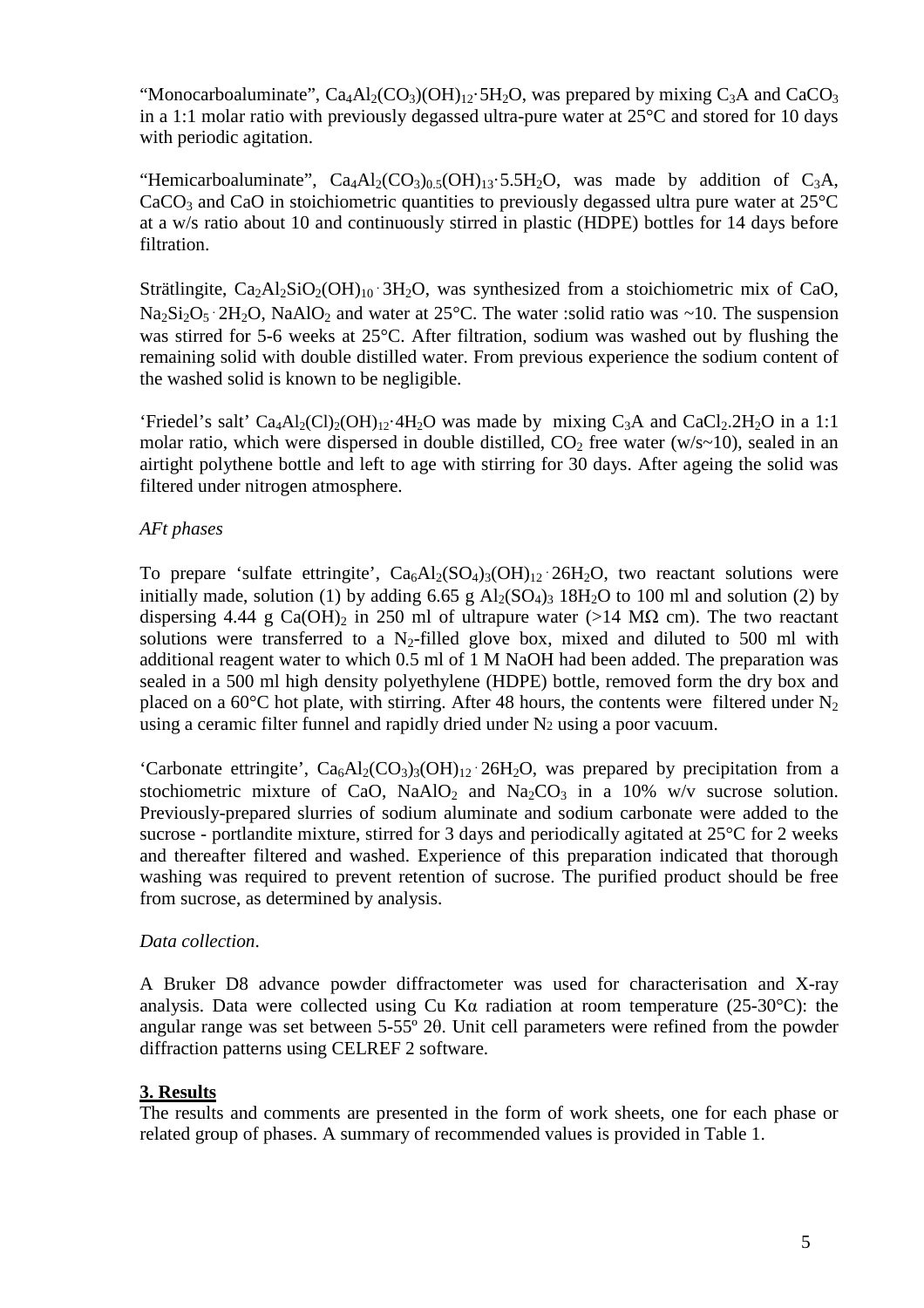## **Index**

| No             | Phase                                                                 | Page |
|----------------|-----------------------------------------------------------------------|------|
| $\mathbf{1}$   |                                                                       |      |
| $\overline{2}$ |                                                                       |      |
| 3              |                                                                       |      |
| $\overline{4}$ |                                                                       |      |
| 5              |                                                                       |      |
| 6              |                                                                       |      |
| 7              |                                                                       |      |
| 8              |                                                                       |      |
| 9              |                                                                       |      |
| 10             |                                                                       |      |
| 11             |                                                                       |      |
| 12             |                                                                       |      |
| 13             |                                                                       |      |
| 14             |                                                                       |      |
| 15             |                                                                       |      |
| 16             |                                                                       |      |
| 17             |                                                                       |      |
| 18             |                                                                       |      |
| 19             |                                                                       |      |
| 20             |                                                                       |      |
| 21             |                                                                       |      |
| 22             |                                                                       |      |
| 23             |                                                                       |      |
| 24             |                                                                       |      |
| 25             |                                                                       |      |
| 26             |                                                                       |      |
| 27             |                                                                       |      |
| 28             |                                                                       |      |
| 29             |                                                                       |      |
| 30             |                                                                       |      |
| 31             |                                                                       |      |
| 32             |                                                                       |      |
| 33             |                                                                       |      |
| 34             |                                                                       |      |
| 35             |                                                                       |      |
| 36             |                                                                       |      |
| 37             |                                                                       |      |
| 38             |                                                                       |      |
| 39             |                                                                       |      |
| 40             |                                                                       |      |
| 41             | Tetracalcium ferrite-13-hydrate (Fe-hydroxy AFm)37                    |      |
| 42             |                                                                       |      |
| 43             |                                                                       |      |
| 44             | Tetracalcium aluminate monosulfate-12-hydrate (monosulfoaluminate)39  |      |
| 45             | Tetracalcium ferrite monosulfate-12-hydrate (Fe-monosulfoaluminate)40 |      |
| 46             |                                                                       |      |
| 47             | Tetracalcium aluminate carbonate-11-hydrate (monocarboaluminate)42    |      |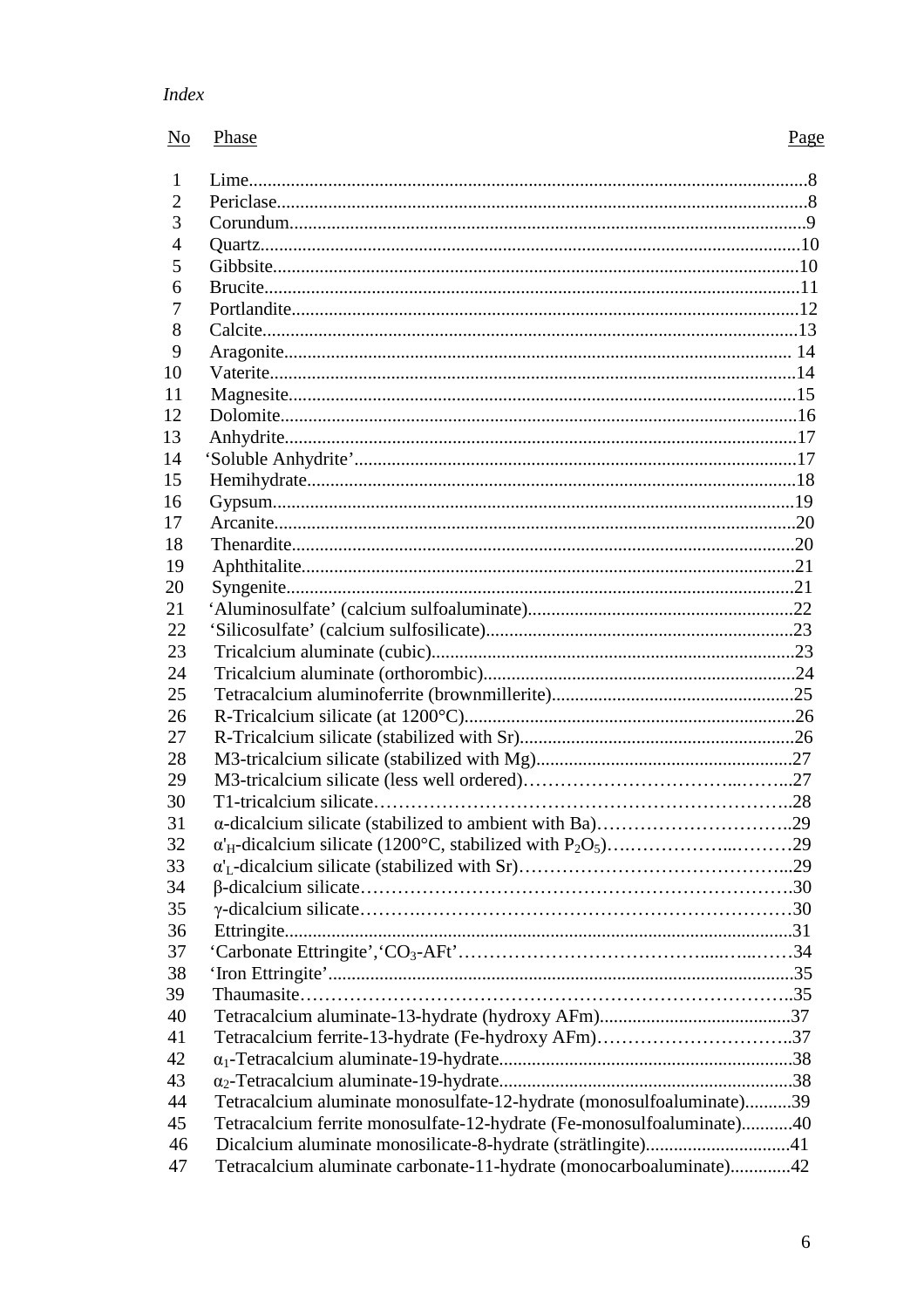| 48 | Tetracalcium ferrite carbonate-12-hydrate (Fe-monocarboaluminate)43     |     |
|----|-------------------------------------------------------------------------|-----|
| 49 | Tetracalcium aluminate hemicarbonate-12-hydrate (hemicarboaluminate) 43 |     |
| 50 | Dicalcium aluminate-8-hydrate                                           | .44 |
| 51 | α-Tetracalcium aluminate dichloride-10-hydrate (Friedel's salt)44       |     |
| 52 | β-Tetracalcium aluminate dichloride-10-hydrate (Friedel's salt)45       |     |
| 53 | Tetracalcium ferrite dichloride-10-hydrate (Fe-Friedel's salt)46        |     |
| 54 | Tetracalcium aluminate sulfate chloride-12-hydrate (Kuzel's salt)47     |     |
| 55 | Tetracalcium ferrite sulfate chloride-12-hydrate (Fe-Kuzel's salt)47    |     |
| 56 |                                                                         |     |
| 57 |                                                                         |     |
| 58 |                                                                         |     |
| 59 |                                                                         |     |
| 60 |                                                                         |     |
| 61 |                                                                         |     |
| 62 |                                                                         |     |
| 63 |                                                                         |     |
| 64 |                                                                         |     |
| 65 |                                                                         |     |
|    |                                                                         |     |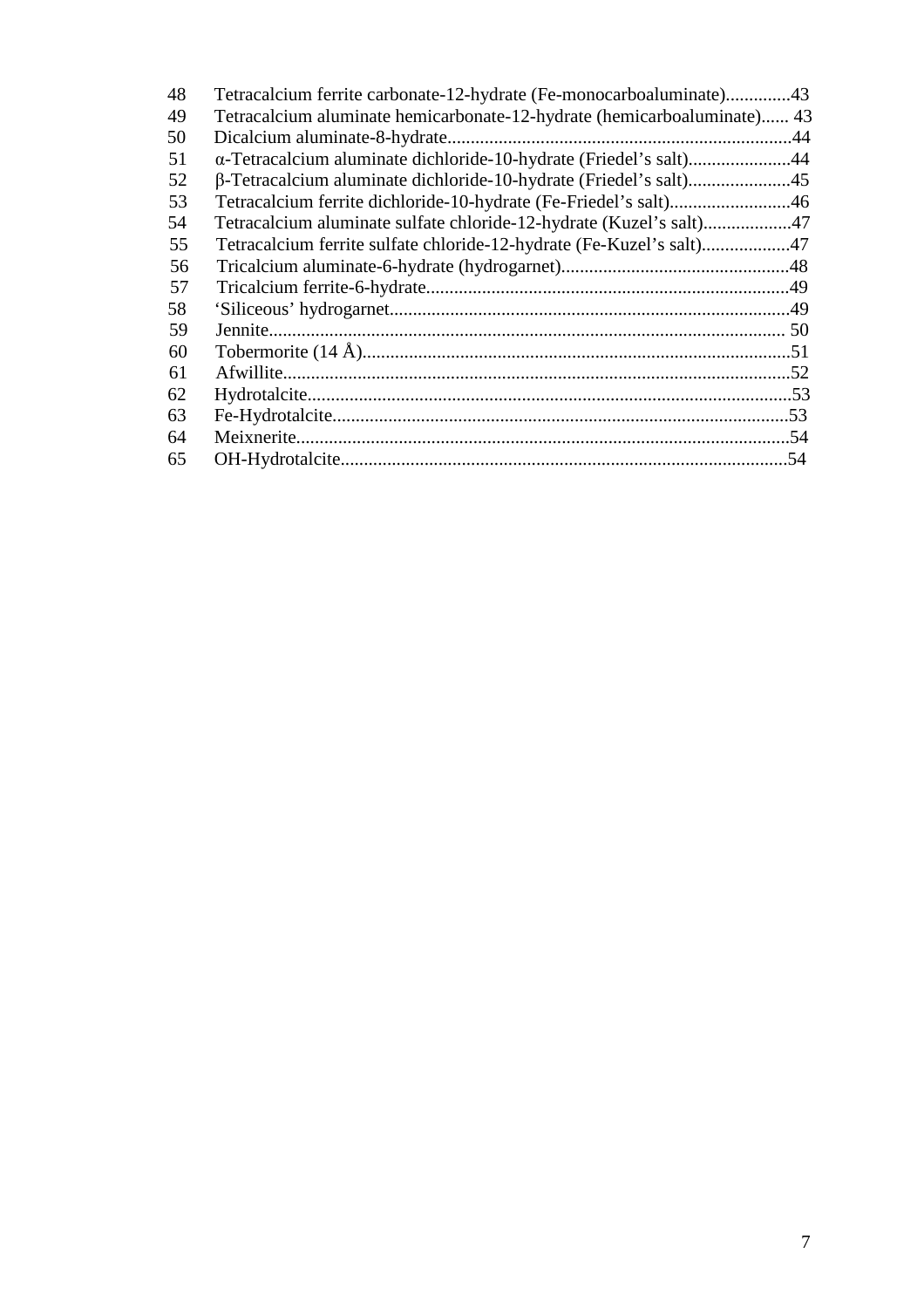# **SIMPLE OXIDES AND HYDRATED OXIDES**

# **1 Lime**

**Formula:** CaO **Formula Weight:** 56.08 g/mol **Space group:** Fm3m **Conventional cement shorthand notation:** C

**1.1** Cell Dimensions:  $a = 4.8105 \text{ Å}$ 

**Number of formula units in the unit cell:**  $Z = 4$ **Density (calculated for cubic crystal system): 3345 kg/m<sup>3</sup> Reference:** Morris M.C. et al., National Bureau of Standards Monograph 25 (1977), Vol. 14, 49

Cell parameters were determined at 298 K from X-ray powder patterns. The type of diffractometer and origin of the sample are not specified. The diffractometer was equipped with a focusing graphite monochromator; an internal standard (high purity 99.99% Si standard) and Cu K $\alpha$  radiation (1.5405 Å) were used.

Density calculated by Morris, et al.: **3345 kg/m<sup>3</sup>**

**1.2** Cell Dimensions:  $a = 4.815 \text{ Å}$ 

**Number of formula units in the unit cell:**  $Z = 4$ **Density (calculated for cubic crystal system): 3338 kg/m<sup>3</sup> Reference:** Fiquet G. et al., Physics and Chemistry of Minerals (1999), Vol. 27, 103-111

Cell parameters were determined at 298 K from X-ray diffraction experiments with synchrotron radiation; type of diffractometer and origin of the sample are not given..

# **1.3** Mean density of lime:  $Dx = 3341$  kg/m<sup>3</sup>

### **1.4 Comment:**

Free lime is a minor constituent of most Portland cement clinkers. Large quantities (e.g., greater than a few percent) possibly indicate poor control in manufacture. Lime hydrolyzes in water to  $Ca(OH)_2$  and to mixtures of  $CaCO_3$  and  $Ca(OH)_2$  in moist air.

# **2 Periclase**

**Formula:** MgO **Formula Weight:** 40.30 g/mol **Space group:** Fm3m **Conventional cement shorthand notation:** M

**2.1 Cell Dimensions:**  $a = 4.211 \text{ Å}$ 

**Number of formula units in the unit cell:**  $Z = 4$ **Density (calculated for cubic crystal system): 3581 kg/m<sup>3</sup> Reference:** Hazen R.M., American Mineralogist (1976), Vol. 61, 266-271

Cell parameters were determined at 296 K, from single crystal X-ray structure refinements of synthetic periclase, using a Picker four circle diffractometer and Mo Kα radiation.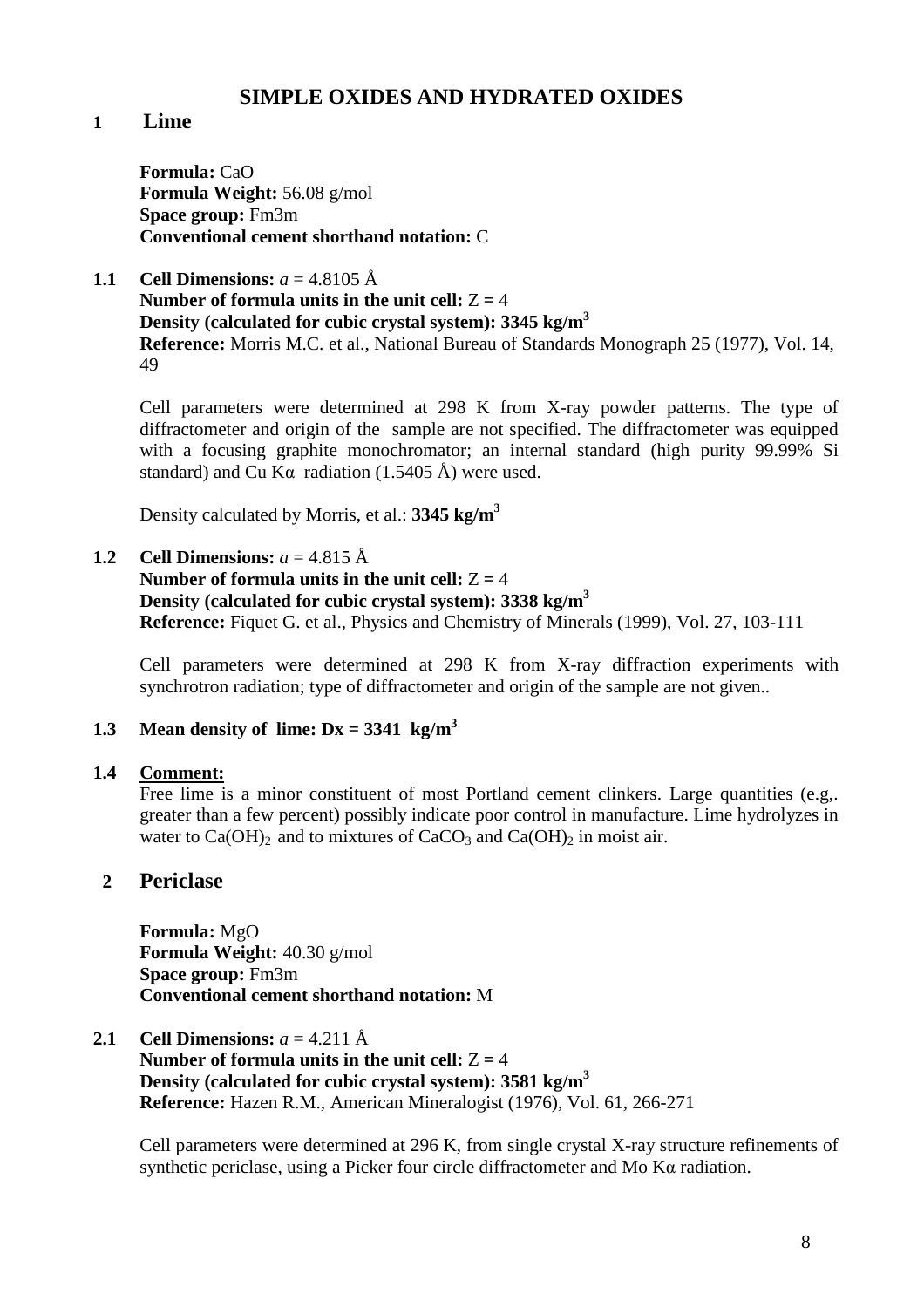# **2.2 Cell Dimensions:**  $a = 4.210 \text{ Å}$

**Number of formula units in the unit cell:**  $Z = 4$ **Density (calculated for cubic crystal system): 3587 kg/m<sup>3</sup> Reference:** Fiquet G. et al., Physics and Chemistry of Minerals (1999), Vol. 27, 103-111

Cell parameters were determined at 298 K, from X-ray diffraction experiments with synchrotron radiation. The type of diffractometer and origin of the sample are not given.

# **2.3 Mean density of periclase: Dx = 3584 kg/m<sup>3</sup>**

### **2.4 Comment:**

Occurs in some Portland cement clinkers. Hydrolyzes in water to  $Mg(OH)$ <sub>2</sub> and in air, to mixtures of hydroxide, carbonate and hydroxycarbonates.

# **3 Corundum**

**Formula:** Al<sub>2</sub>O<sub>3</sub> **Formula Weight:** 101.96 g/mol **Space group:**  $R \overline{3}c$ **Conventional cement shorthand notation:** A

**3.1** Cell Dimensions:  $a = 4.758 \text{ Å}$ ,  $c = 12.991 \text{ Å}$ **Number of formula units in the unit cell:**  $Z = 6$ **Density (calculated for hexagonal/trigonal system): 3988 kg/m<sup>3</sup> Reference:** Swanson H.E. et al., National Bureau of Standards Circular 539 (1953), Vol. 2, 20

Cell parameters of a synthetic sample were determined at 300K, from X-ray powder patterns; X-ray intensities were collected with a Guiner-type camera using an internal standard and Cu Kα radiation  $(1.5405 \text{ Å})$ .

Density calculated by Swanson, et al.: **3987 kg/m<sup>3</sup>**

**3.2** Cell Dimensions:  $a = 4.758 \text{ Å}$ ,  $c = 12.996 \text{ Å}$ **Number** of formula units in the unit cell:  $Z = 6$ **Density (calculated for hexagonal/trigonal system): 3987 kg/m<sup>3</sup> Reference:** Fiquet G. et al., Physics and Chemistry of Minerals (1999), Vol. 27, 103-111

Cell parameters were determined at 298 K, from X-ray diffraction using synchrotron radiation; the origin of the sample is not specified.

**3.3** Cell Dimensions:  $a = 4.7540$  Å,  $c = 12.9820$  Å **Number** of formula units in the unit cell:  $Z = 6$ **Density (calculated for hexagonal/trigonal system): 3997 kg/m<sup>3</sup> Reference:** Maslen E.N. et al., Acta Crystallographica (1993), Vol. B49, 973-80

Cell parameters were determined at 293 K, from single crystal X-ray structure refinements of  $\alpha$ -Al<sub>2</sub>O<sub>3</sub> crystals (origin: not specified), using a Syntex P<sub>21</sub> four circle diffractometer (with graphite monochromator) and Mo K $\alpha$  radiation (0.7106 Å).

Density calculated by Maslen, et al.: **3997 kg/m<sup>3</sup>**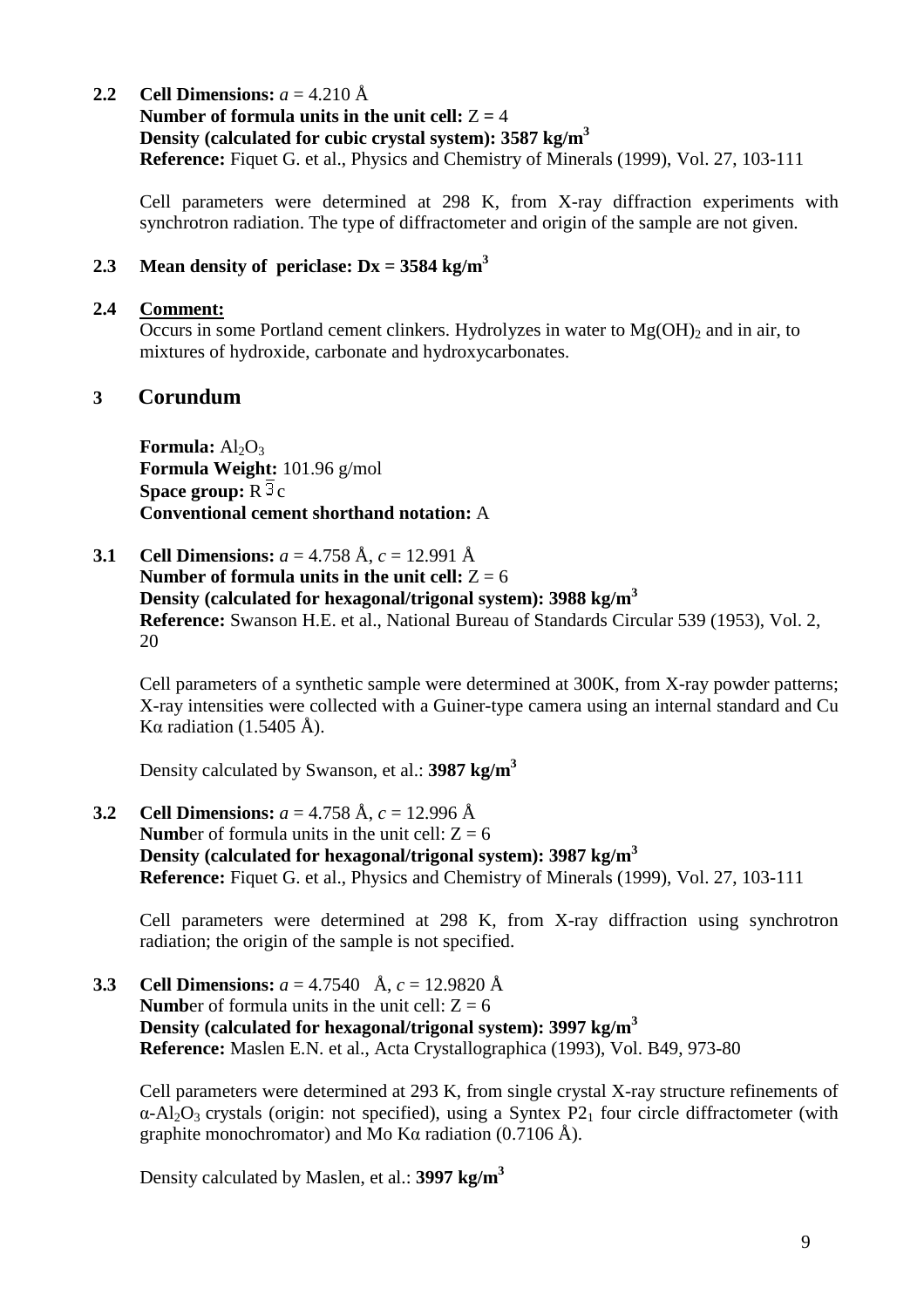# **3.4 Mean density of corundum: Dx = 3990 kg/m<sup>3</sup>**

### **3.5 Comment:**

Alumina,  $Al_2O_3$ , occurs in various polymorphs. Alpha (corundum) is probably the only stable polymorph at 1 bar. Some of the 'polymorphs' are chemically stabilized: for example 'β  $Al_2O_3$ ' is actually close in composition to  $Na_2O \cdot 11Al_2O_3$ . Corundum is not normally present in Portland cement clinkers but has sometimes been reported in special cement made using bauxite, for example in high-alumina or sulfoaluminate clinkers.

# **4 Quartz**

**Formula:** SiO<sub>2</sub> **Formula Weight:** 60.08 g/mol **Space group:** P3<sub>1</sub>21 **Conventional cement shorthand notation:** S

**4.1 Cell Dimensions:** *a* = 4.9133 Å, *c* = 5.4053 Å **Number of formula units in the unit cell:**  $Z = 3$ **Density (calculated for hexagonal/trigonal system): 2648 kg/m<sup>3</sup> Reference:** Gaines V.R. et al., *Dana's New Mineralogy*, eighth edition (1997), 1573-1586

Phase: synthesized  $\alpha$  - quartz ('low' temperature form) Details of the measurement are not given

The density given in *Dana's New Mineralogy*: **2660 kg/m<sup>3</sup>**

**4.2** Cell Dimensions:  $a = 4.92 \text{ Å}$ ,  $c = 5.42 \text{ Å}$ **Number of formula units in the unit cell:**  $Z = 3$ **Density (calculated for hexagonal/trigonal system): 2634 kg/m<sup>3</sup> Reference:** Glinnemann J. et al., Zeitschrift für Kristallographie (1992), Vol. 198, 177-212

Cell parameters were determined at 'room temperature', from X-ray structure refinements of a synthetic phase, using a Philips PW 1100 four circle diffractometer (with graphite monochromator) and Mo K $\alpha$  radiation (0.7106 Å).

# **4.3** Mean density of  $\alpha$  - quartz:  $Dx = 2641 \text{ kg/m}^3$

### **4.4 Comment:**

Two forms of quartz exist, alpha-quartz which is stable up to 573° C and beta-quartz, the high temperature form, stable between 573° and 867° C. High quartz cannot usuually be quenched to ambient so "quartz" usually refers to the alpha phase. However some schemes use the reverse assignment, in which 'low' (temperature) form is designated beta.

Quartz is not nominally a phase found in Portland cement but is used in its manufacture, and is often added to autoclaved cements and oil well cements intended for high temperature service. On account of the sensitivity of X-ray diffraction to quartz and its almost universal presence in nature, it is frequently encountered as a trace impurity of Portland cement.

# **5 Gibbsite**

**Formula:** Al(OH)<sub>3</sub> **Formula Weight:** 78.00 g/mol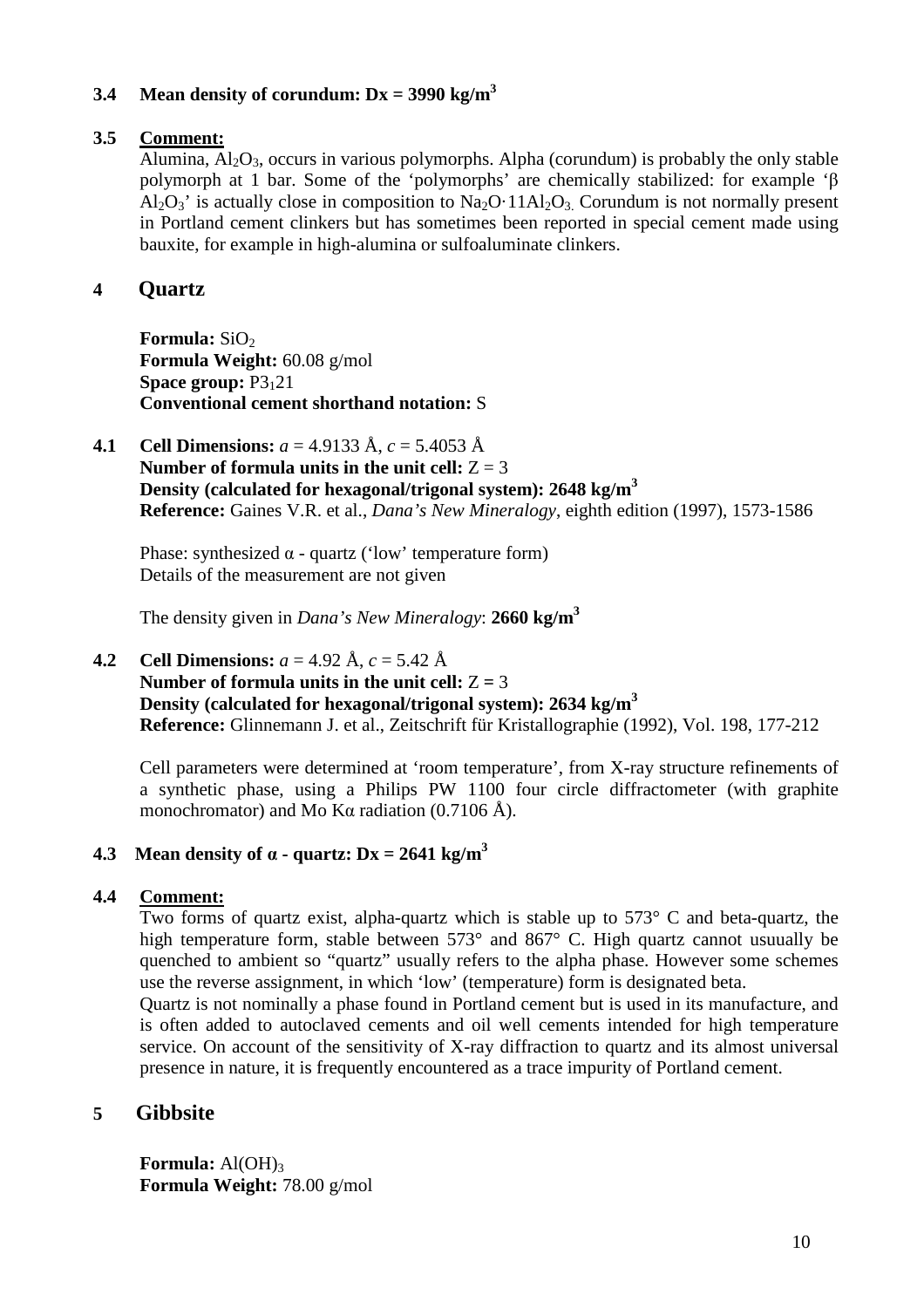#### **Space group:** P2<sub>1</sub>/c **Conventional cement shorthand notation:** AH<sup>3</sup>

**5.1** Cell Dimensions:  $a = 8.684 \text{ Å}, b = 5.078 \text{ Å}, c = 9.736 \text{ Å}, \beta = 94.54^{\circ}$ **Number of formula units in the unit cell:**  $Z = 8$ **Density (calculated for monoclinic crystal system): 2421 kg/m<sup>3</sup> Reference:** Saalfeld H. et al., Zeitschrift für Kristallographie (1974), Vol. 139, 129-135

Cell parameters were determined at 'room temperature', from X-ray structure refinements of a natural mineral from Langesunjfjord, Norway, using an automated Siemens diffractometer and Cu Kα radiation.

Identical values of the unit cell parameters were given by Balan E. et al, American Mineralogist (2006); Vol. 91, 115-119

## **5.3 Recommended density of gibbsite: Dx = 2421 kg/m<sup>3</sup>**

### **5.4 Comment:**

Gibbsite may be considered as the hexagonally-packed  $AX_3$  layer structure but also has a cubic polymorph, bayerite. Many types of mixed stacking, some disordered and some ordered, are known as intermediates between gibbsite and bayerite.

# **6 Brucite**

**Formula:**  $Mg(OH)_{2}$ **Formula Weight:** 58.32 g/mol **Space group:**  $P^{\overline{3}}m1$ **Conventional cement shorthand notation:** MH

**6.1** Cell Dimensions:  $a = 3.147 \text{ Å}$ ,  $c = 4.769 \text{ Å}$ **Number of formula units in the unit cell:**  $Z = 1$ **Density (calculated for hexagonal/trigonal crystal system): 2368 kg/m<sup>3</sup> Reference:** Swanson H.E. et al., National Bureau of Standards Circular 539 (1956), Vol.6, 62

Cell parameters were determined at room temperature, 300 K, from X- ray powder patterns of a synthetic sample (from MgO and water held at 600ºC and 1333 bars water vapour pressure for 3 days), using: a Guiner-type camera (with Ni filter), Cu Kα radiation (1.5405 Å) and an internal standard.

Density calculated by Swanson et al.**: 2368 kg/m<sup>3</sup>**

**6.2** Cell Dimensions:  $a = 3.148$  Å,  $c = 4.779$  Å **Number of formula units in the unit cell:**  $Z = 1$ **Density (calculated for hexagonal/trigonal crystal system): 2368 kg/m<sup>3</sup> Reference:** Desgranges L. et al., Acta Crystallographica (1996), Vol. B52, 82-86

Cell parameters were determined at 'room temperature', from single crystal X-ray structure refinements of a natural sample (origin-not specified), using a four circle P110 neutron diffractometer at the Orphee Reactor (CEN-Saclay).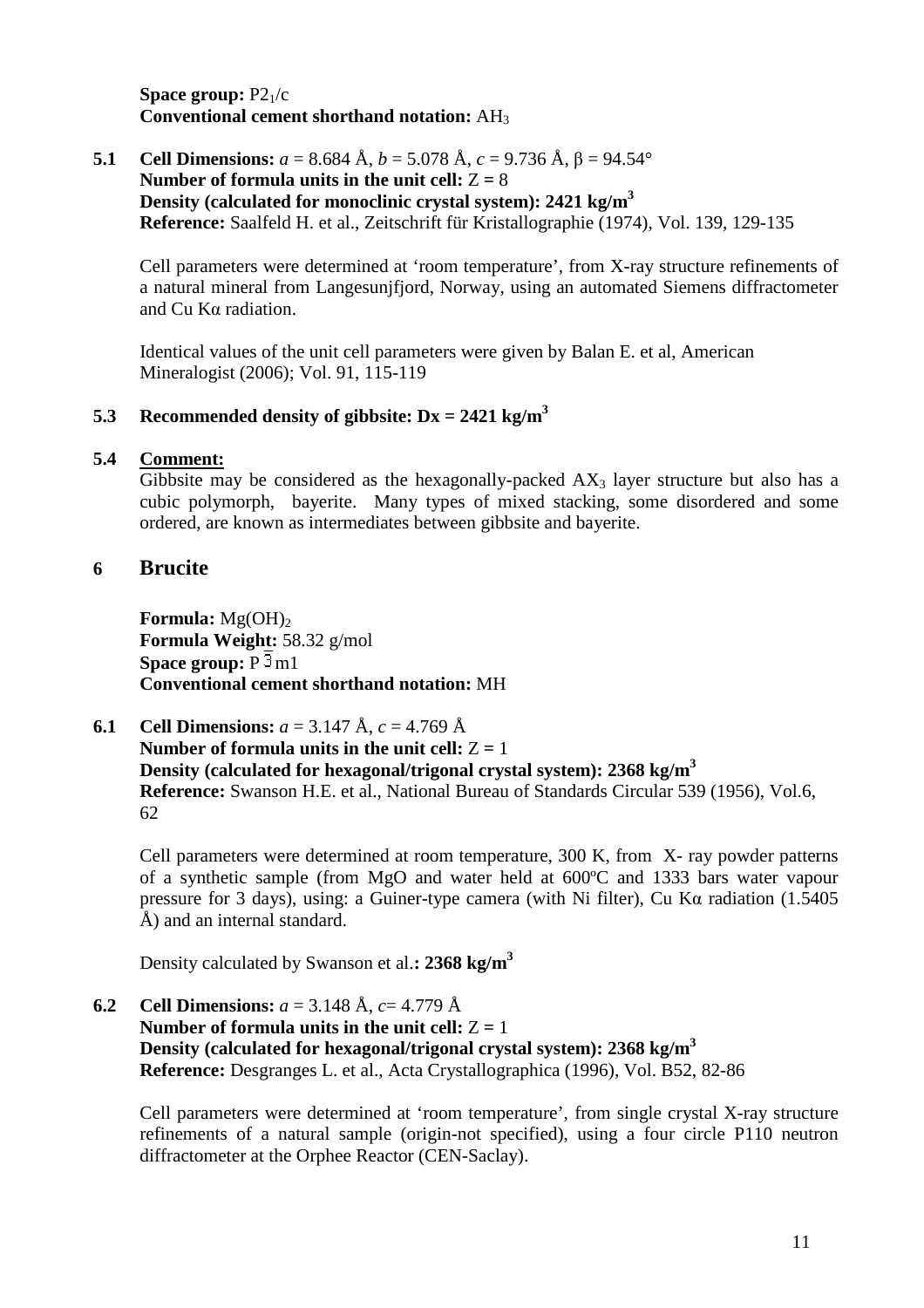Density calculated by Desgranges et al.**: 2360 kg/m<sup>3</sup>**

# **6.3** Mean density of brucite:  $Dx = 2368 \text{ kg/m}^3$

### **6.4 Comment:**

Brucite has been reported to occur as a hydration product of slag-cement blends and as an alteration product of Portland cement in sea water, brines, etc. A number of basic carbonates of general formula x  $Mg(OH)<sub>2</sub>·y$ ,  $MgCO<sub>3</sub>·H<sub>2</sub>O$  also exist but differ in structure from brucite. The basic carbonates have not been reported to occur as Portland cement hydration products.

# **7 Portlandite**

**Formula:** Ca(OH)<sub>2</sub> **Formula Weight:** 74.09 g/mol **Space group:**  $P^{\overline{3}}m1$ **Conventional cement shorthand notation:** CH

**7.1** Cell Dimensions:  $a = 3.589 \text{ Å}$ ,  $c = 4.911 \text{ Å}$ **Number of formula units in the unit cell:**  $Z = 1$ **Density (calculated for hexagonal/trigonal crystal system): 2260 kg/m<sup>3</sup> Reference:** Desgranges L. et al., Acta Crystallographica (1993), Vol. B49, 812-817

Cell parameters were determined at 'room temperature', from single crystal X-ray structure refinements of a synthetic sample (crystals were prepared by slow diffusion of calcium chloride into a sodium hydroxide solution), using a four circle P110 diffractometer (with Cu(220) monochromator) and Mo K $\alpha$  radiation (0.8330 Å).

Density calculated by Desgranges et al.**: 2260 kg/m<sup>3</sup>**

**7.2** Cell Dimensions:  $a = 3.593 \text{ Å}$ ,  $c = 4.909 \text{ Å}$ **Number of formula units in the unit cell:**  $Z = 1$ **Density (calculated for hexagonal/trigonal crystal system): 2242 kg/m<sup>3</sup> Reference:** Swanson H.E. et al., National Bureau of Standards Circular 539 (1953), Vol.1, 95

Cell parameters were determined at room temperature, 300 K, from X-ray powder patterns; X-ray intensities were collected with a Guiner type camera (with Ni filter) using Cu Kα radiation (1.5405 Å) and an internal standard; the origin of the sample is not specified.

Density calculated by Swanson et al.**: 2241 kg/m<sup>3</sup>**

### **7.3 Mean density of portlandite: Dx = 2251 kg/m<sup>3</sup>**

### **7.4 Comment:**

A major constituent of hydrated Portland cement. The structure consists of layers formed from rows of linked  $Ca(OH)_{6}$  octahedra. Calcium hydroxide dehydrates to calcium oxide at about 400°C. It carbonates readily in humid air.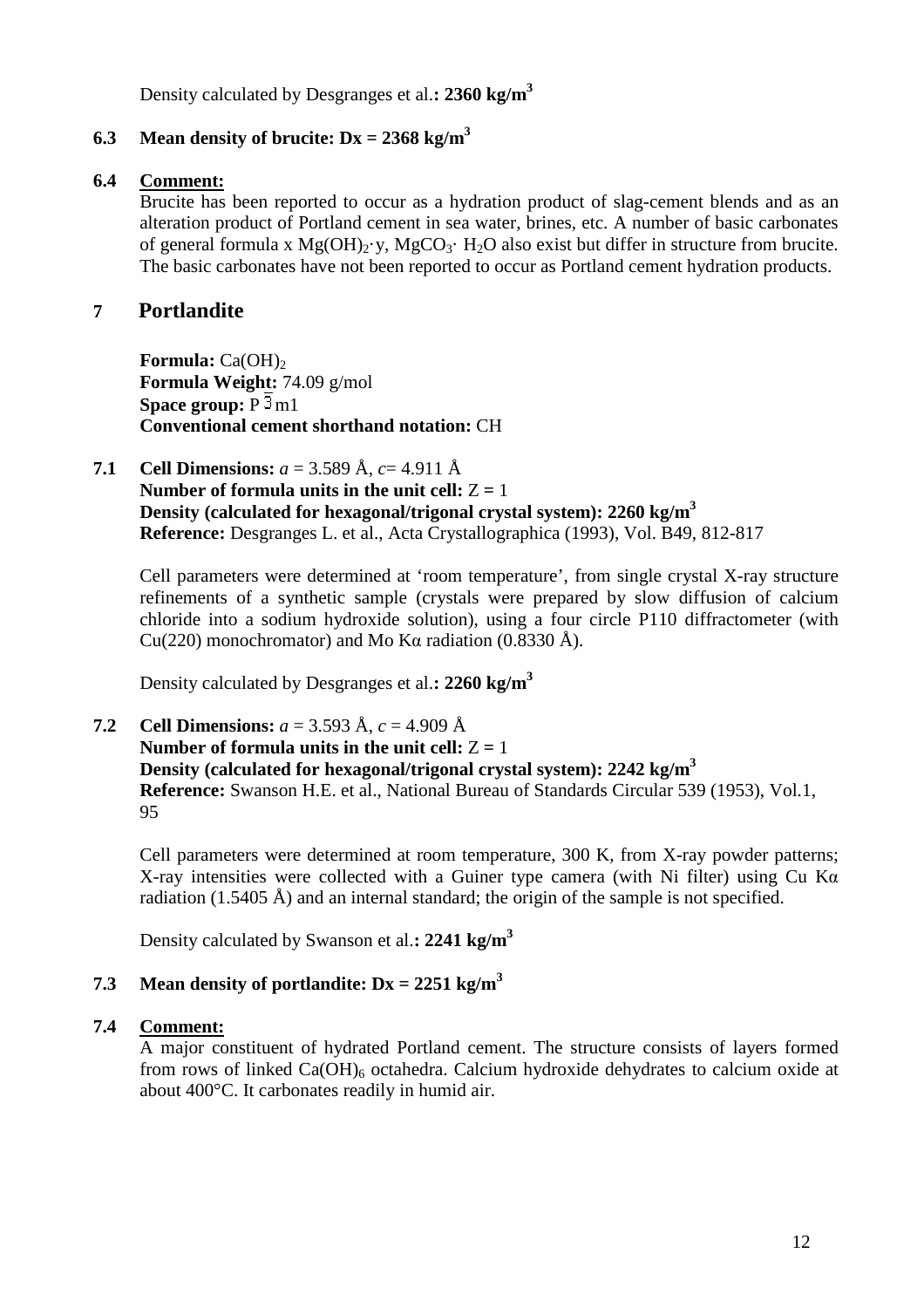# **CARBONATES**

# **8 Calcite**

**Formula:** CaCO<sub>3</sub> **Formula Weight:** 100.09 g/mol **Space group:**  $R \bar{3}c$ **Conventional cement shorthand notation:** C

**8.1** Cell Dimensions:  $a = 4.991 \text{ Å}$ ,  $c = 17.062 \text{ Å}$ **Number of formula units in the unit cell:**  $Z = 6$ **Density (calculated for hexagonal/trigonal crystal system): 2710 kg/m<sup>3</sup> Reference:** Maslen E.N. et al., Acta Crystallographica (1993), Vol. B49, 636-641

Cell parameters were determined at 293 K, from single crystal X-ray structure refinements of  $CaCO<sub>3</sub>$  samples (crystals were grown from aqueous solution by slow diffusion), using a Syntex P3 four circle diffractometer with graphite monochromator and Mo Kα radiation  $(0.7107 \text{ Å})$ .

Density calculated by Maslen et al.**: 2709 kg/m<sup>3</sup>**

**8.2** Cell Dimensions:  $a = 4.9896 \text{ Å}$ ,  $c = 17.0610 \text{ Å}$ **Number of formula units in the unit cell:**  $Z = 6$ **Density (calculated for hexagonal/trigonal crystal system): 2710 kg/m<sup>3</sup> Reference:** Effenberger H. et al., Zeitschrift für Kristallographie (1981), Vol. 156, 233-243

Cell parameters were determined at 'room temperature' from single crystal X-ray structure refinements of a natural sample (locality: Iceland), using a Philips PW 1100 four circle diffractometer with graphite monochromator and Mo Kα radiation.

**8.3** Cell Dimensions:  $a = 4.990 \text{ Å}$ ,  $c = 17.002 \text{ Å}$ **Number of formula units in the unit cell:**  $Z = 6$ **Density (calculated for hexagonal/trigonal crystal system): 2722 kg/m<sup>3</sup> Reference:** Chessin H. et al., Acta Crystallographica (1965), Vol. 18, 689-693

Cell parameters were determined at 300K, from X-ray structure refinements of single crystals (origin: not specified); data were collected on an integrating Weissenberg camera using Mo Kα radiation.

### **8.4 Recommended density of calcite: Dx = 2710 kg/m<sup>3</sup>**

### **8.5 Comment**:

On account of the lower accuracy of the Weissenberg method of determining cell paprameters, the value in 8.3 is not preferred.

Calcite is the chief constituent of limestone, a basic raw material used in cement manufacture. It decomposes at about 900°C. In nature considerable substitution of Mg for Ca may occur. This random substitution gives rise to 'magnesian calcite', in which some Mg substitutes randomly on nominally Ca positions: it is not to be confused with dolomite, in which Ca-Mg ordering occurs.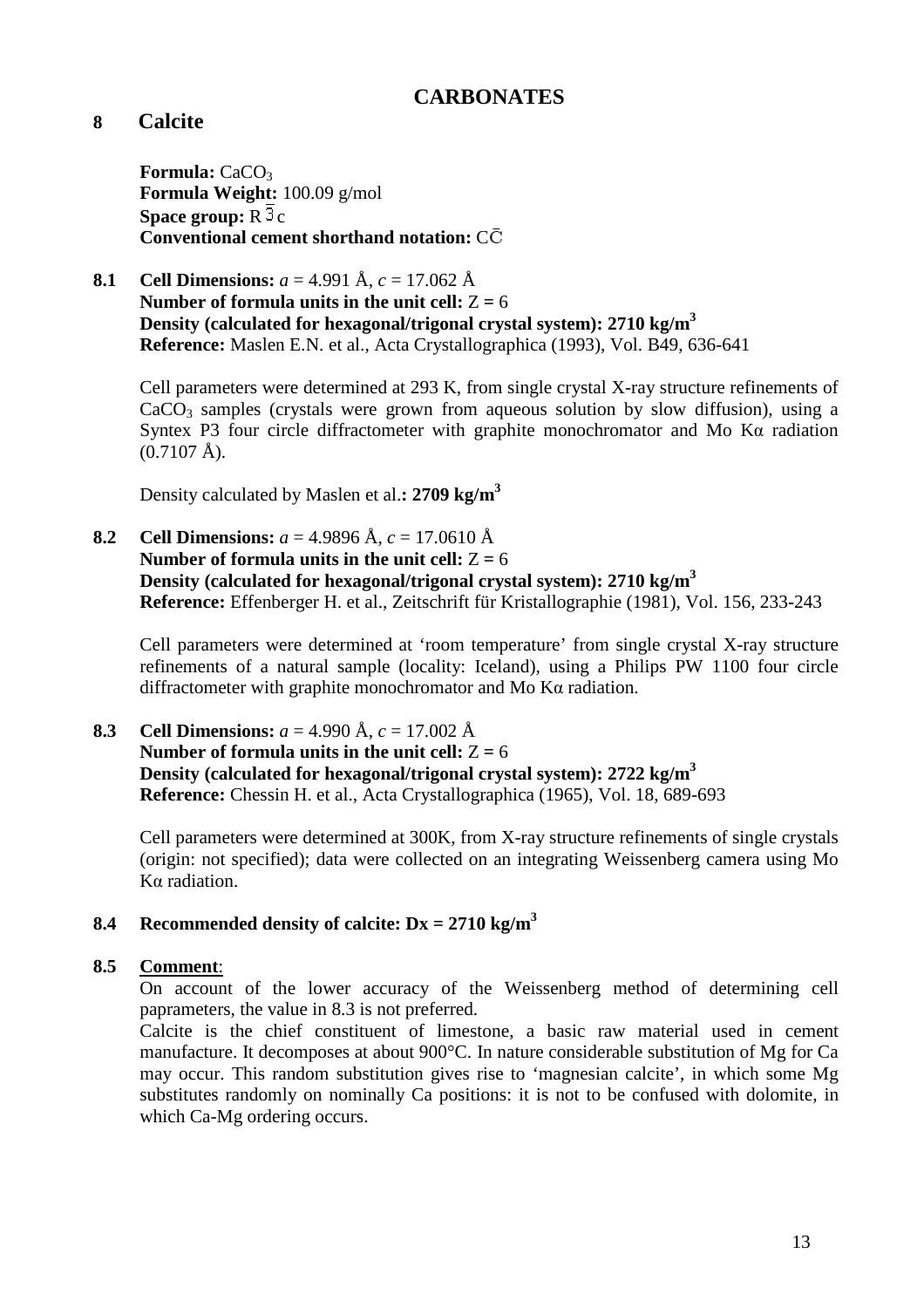## **9 Aragonite**

**Formula:** CaCO<sub>3</sub> **Formula Weight:** 100.09 g/mol **Space group:** Pmcn **Conventional cement shorthand notation:** C

**9.1** Cell Dimensions:  $a = 4.96 \text{ Å}, b = 7.97 \text{ Å}, c = 5.74 \text{ Å}$ **Number of formula units in the unit cell:**  $Z = 4$ **Density (calculated for orthorhombic crystal system): 2929 kg/m<sup>3</sup> Reference:** De Villiers J.P.R, American Mineralogist (1971), Vol. 56, 758-767

Cell parameters were determined at 294 K, from single crystal X-ray structure refinements of a natural sample (locality: Grapevine Mountains, Nevada), using: a Super-Pace automated single crystal diffractometer and Cu K $\alpha$  radiation (1.5405 Å).

**9.2** Cell Dimensions:  $a = 4.9614 \text{ Å}$ ,  $b = 7.966 \text{ Å}$ ,  $c = 5.740 \text{ Å}$ **Number of formula units in the unit cell:**  $Z = 4$ **Density (calculated for orthorhombic crystal system): 2931 kg/m<sup>3</sup> Reference:** Morris M.C. et al., National Bureau of Standards Monograph 25 (1977), Vol. 14, 44

Cell parameters were determined at 298 K, from X-ray powder patterns using: diffractometer with a focusing graphite monochromator, Cu K $\alpha$  radiation, and an internal standard (high purity 99.99% Si); origin of the sample is not specified.

### **9.3 Mean density of aragonite: Dx = 2930 kg/m<sup>3</sup>**

### **9.4 Comment:**

Aragonite is a stable high-pressure polymorph. It occurs in certain metamorphic rocks but is also formed metastably at low pressure. Thus it is frequently encountered as a product of rapid carbonation of cements. It is also commonly encountered in biological composites such as shells of marine organisms, where it is apparently stabilized by intercalation with proteinlike substances. Upon heating in the air at 1 bar total pressure, aragonite converts to calcite prior to decomposition.

# **10 Vaterite**

**Formula:**  $\mu$  -CaCO<sub>3</sub> **Formula Weight:** 100.09 g/mol **Space group:** P63/mmc **Conventional cement shorthand notation:** C

**10.1 Cell Dimensions:**  $a = 7.16 \text{ Å}, c = 16.98 \text{ Å}$ **Number of formula units in the unit cell:**  $Z = 12$ **Density (calculated for hexagonal/trigonal crystal system): 2664 kg/m<sup>3</sup> Reference:** Kamhi S.R., Acta Crystallographica (1963), Vol. 16, 770-773

Cell parameters were determined from single crystal X-ray structure refinements of synthetic crystals (grown by ionic diffusion in aqueous solution), using a Picker diffractometer equipped with a General Electric single crystal orienter. Crystal sizes and habits were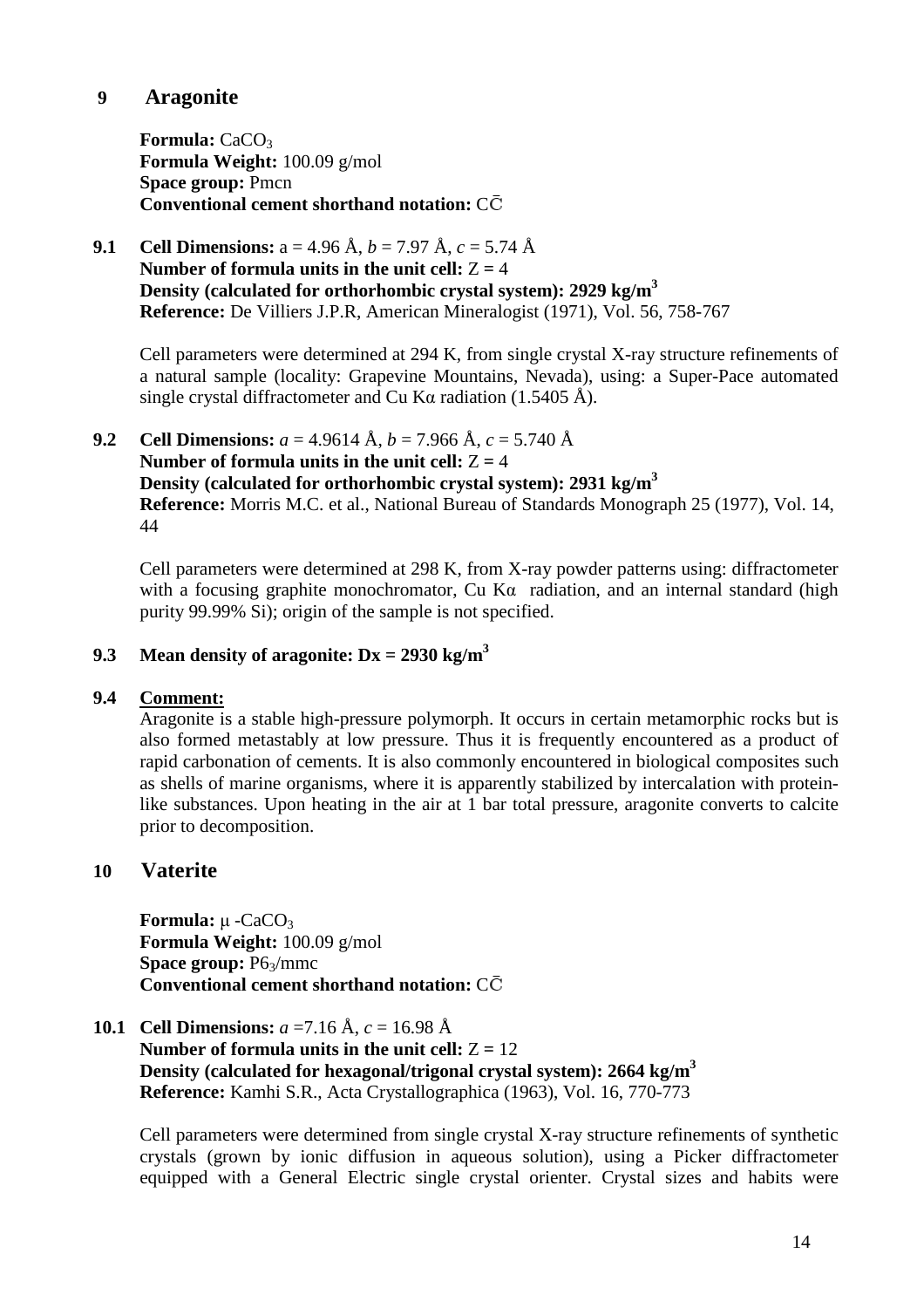dependent upon the temperature at which experiment was performed (temperatures in the region 45°C to 60°C were found to give the best yields).

**10.2** Cell Dimensions:  $a = 7.15 \text{ Å}$ ,  $c = 16.94 \text{ Å}$ **Number of formula units in the unit cell:**  $Z = 12$ **Density (calculated for hexagonal/trigonal crystal system): 2659 kg/m<sup>3</sup> Reference:** Meyer H.J., Zeitschrift für Kristallographie (1969), Vol. 128, 183-212

Cell parameters were determined from single crystal X-ray structure refinements of crystals (origin: not specified), using a Hilger & Watts microfocus diffractometer and Cu Kα radiation; temperature of the measurement is not specified.

### **10.3** Mean density of vaterite:  $Dx = 2661 \text{ kg/m}^3$

### **10.4 Comment:**

Vaterite is a low density polymorph of  $CaCO<sub>3</sub>$ . It is believed to be metastable under all conditions. It may occur as a product of rapid precipitation often in mixtures with calcite, etc., as a product of cement carbonation. Upon heating in air, vaterite converts to calcite prior to decomposition.

# **11 Magnesite**

**Formula:** MgCO<sub>3</sub> **Formula Weight:** 84.31 g/mol **Space group:** R 3c **Conventional cement shorthand notation:** M

**11.1 Cell Dimensions:**  $a = 4.632 \text{ Å}$ ,  $c = 15.007 \text{ Å}$ **Number of formula units in the unit cell:**  $Z = 6$ **Density (calculated for hexagonal/trigonal crystal system): 3013 kg/m<sup>3</sup> Reference:** Maslen E.N. et al., Acta Crystallographica (1995), Vol. B51, 929-939

Cell parameters were determined at 295 K, from single crystal X-ray structure refinements of a synthetic sample (prepared hydrothermally), using a four circle diffractometer and Mo Kα radiation  $(0.7073 \text{ Å})$ .

Density calculated by Maslen et al**: 3013 kg/m<sup>3</sup>**

**11.2 Cell Dimensions:**  $a = 4.632 \text{ Å}$ ,  $c = 15.013 \text{ Å}$ **Number of formula units in the unit cell:**  $Z = 6$ **Density (calculated for hexagonal/trigonal crystal system): 3009 kg/m<sup>3</sup> Reference:** Effenberger H. et al., Zeitschrift für Kristallographie (1981), Vol. 156, 233-243

Cell parameters were determined at 'room temperature' from single crystal X-ray structure refinements of a natural sample (locality: Oberdorf, Austria), using a Philips PW 1100 four circle diffractometer with graphite monochromator and Mo Kα radiation.

## **11.3** Mean density of magnesite:  $Dx = 3011 \text{ kg/m}^3$

### **11.4 Comment:**

See also brucite, for mention of 'hydroxycarbonates'.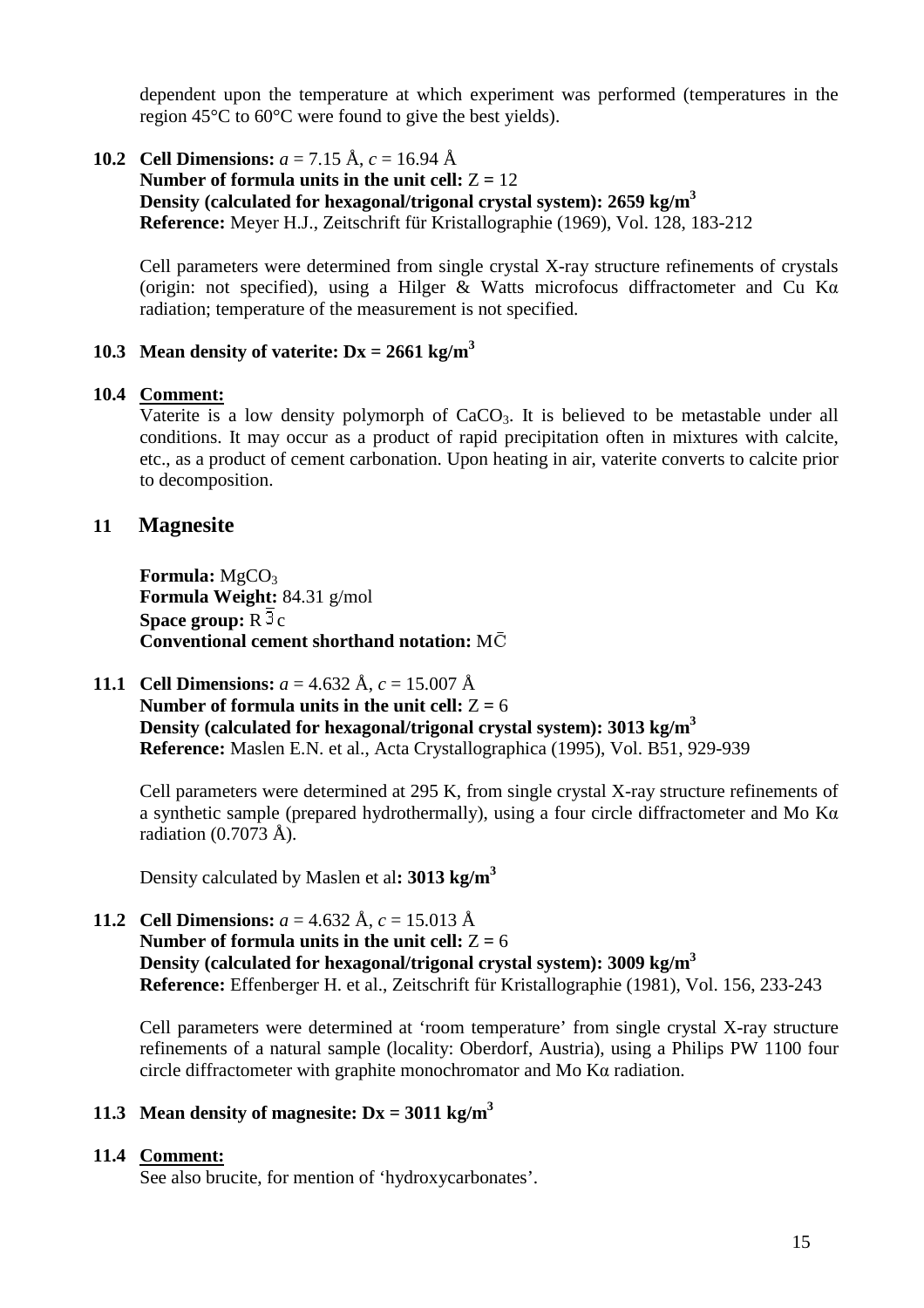# **12 Dolomite**

**Formula:** CaMg(CO<sub>3</sub>)<sub>2</sub> **Formula Weight:** 184.40 g/mol **Space group:** R **Conventional cement shorthand notation: CMC<sub>2</sub>** 

**12.1 Cell Dimensions:**  $a = 4.8312 \text{ Å}$ ,  $c = 16.166 \text{ Å}$ **Number of formula units in the unit cell:**  $Z = 3$ **Density (calculated for hexagonal/trigonal crystal system): 2811 kg/m<sup>3</sup> Reference:** Reeder R.J. et al., American Mineralogist (1989), Vol. 74, 1159-1167

Cell parameters were determined at 'room temperature', from single crystal X-ray structure refinements of a natural sample (locality: Erzberg, Austria), using a Picker four circle diffractometer equipped with a graphite monochromator and Mo K $\alpha$  radiation (0.7107 Å).

**12.2 Cell Dimensions:**  $a = 4.8069 \text{ Å}$ ,  $c = 16.002 \text{ Å}$ **Number of formula units in the unit cell:**  $Z = 3$ **Density (calculated for hexagonal/trigonal crystal system): 2868 kg/m<sup>3</sup> Reference:** Reeder R.J. et al., American Mineralogist (1986), Vol. 71, 795-804

Cell parameters were determined at 297 K, from single crystal X-ray structure refinements of a natural sample (locality: Eugui, Spain), using a Picker four circle diffractometer equipped with graphite monochromator and Mo K $\alpha$  radiation (0.7107 Å).

**12.3** Cell Dimensions:  $a = 4.8064$  Å,  $c = 16.006$  Å **Number of formula units in the unit cell:**  $Z = 3$ **Density (calculated for hexagonal/trigonal crystal system): 2868 kg/m<sup>3</sup> Reference:** Ross N.L. et al., American Mineralogist (1992), Vol. 77, 412-421

Cell parameters were determined at 'room temperature', from single crystal X-ray structure refinements of a natural sample (locality: Eugui, Spain), using a Picker four circle diffractometer equipped with graphite monochromator and Mo K $\alpha$  radiation (0.7107 Å).

**12.4 Cell Dimensions:**  $a = 4.812 \text{ Å}$ ,  $c = 16.020 \text{ Å}$ **Number of formula units in the unit cell:**  $Z = 3$ **Density (calculated for hexagonal/trigonal crystal system): 2859 kg/m<sup>3</sup> Reference:** Effenberger H. et al., Zeitschrift für Kristallographie (1981), Vol. 156, 233-243

Cell parameters were determined at 'room temperature', from single crystal X-ray structure refinements of a natural sample (locality: Oberdorf, Austria), using a Philips PW 1100 four circle diffractometer equipped with graphite monochromator and Mo Kα radiation.

# **12.5** Mean density of dolomite:  $Dx = 2852$  kg/m<sup>3</sup>

#### **12.6 Comment:**

Date are given for ideal dolomite, having  $Ca/Mg = 1$ . However natural dolomite exhibits a range of Ca/Mg ratios. Its synthesis has been reported but insufficient data are given to calculate a density [1,2].

[1] Usdowski E., Naturwissenschaften (1989), Vol. 76, 374-375

[2] Babcan J. et al., Geologica Carpathica (2001), Vol. 52, 139-146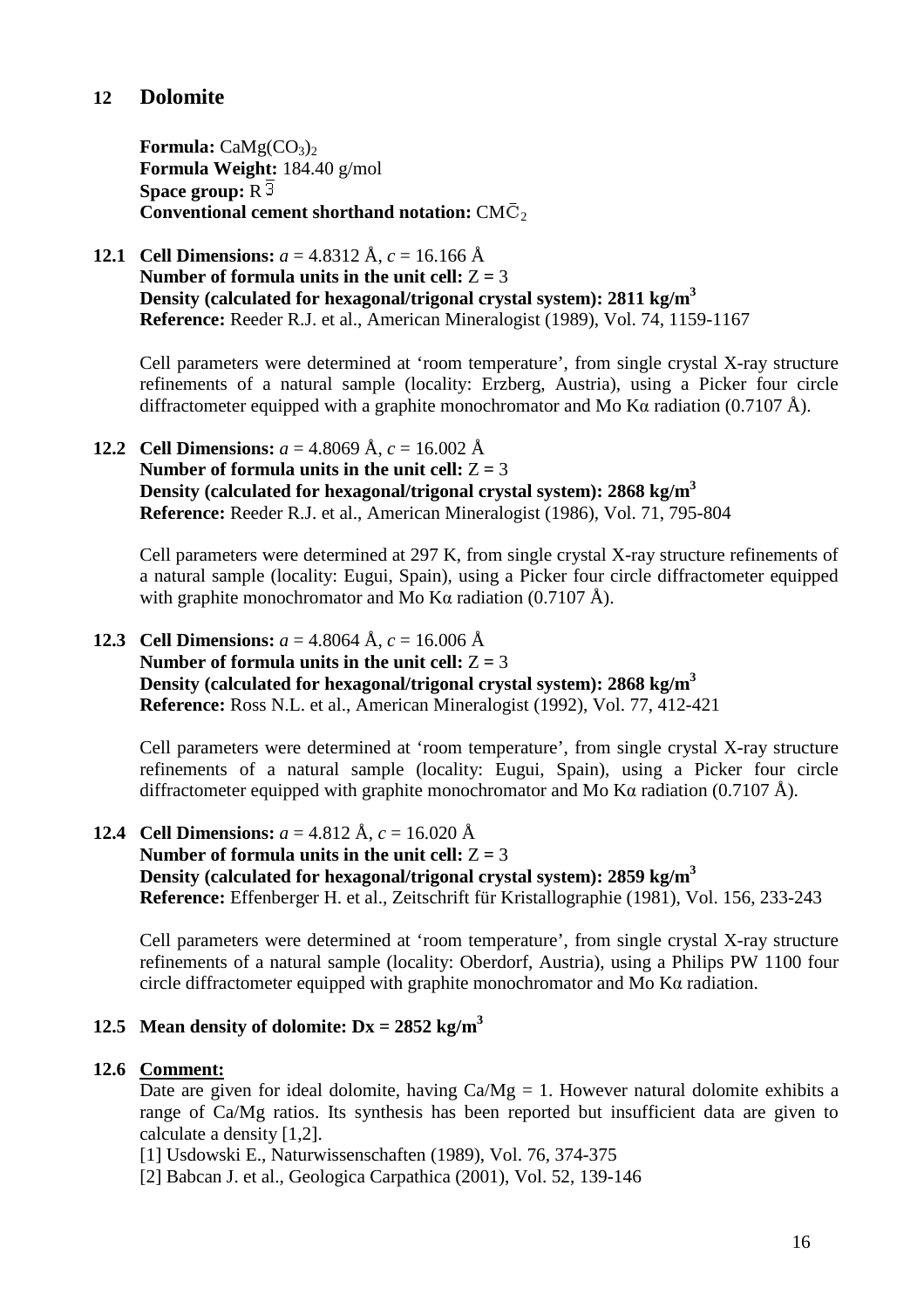# **SULFATES AND HYDRATED SULFATES**

## **13 Anhydrite**

**Formula:** CaSO<sup>4</sup> **Formula Weight:** 136.14 g/mol **Space group:** Amma, Bbmm **Conventional cement shorthand notation:** C

**13.1 Cell Dimensions:**  $a = 7.006 \text{ Å}, b = 6.998 \text{ Å}, c = 6.245 \text{ Å}$ **Number of formula units in the unit cell:**  $Z = 4$ **Density (calculated for orthorhombic crystal system): 2952 kg/m<sup>3</sup> Reference:** Kirfel A. et al., Acta Crystallographica (1980), Vol. B36, 2881-2890

Cell parameters were determined at 'room temperature', from single crystal X-ray structure refinements of natural crystals (locality: Strassfurt, Germany), using a Syntex four circle diffractometer equipped with a graphite monochromator and Mo K $\alpha$  radiation (0,7106 Å).

Density calculated by Kirfel et al.: **2952 kg/m<sup>3</sup>**

**13.2 Cell Dimensions:**  $a = 7.6993 \text{ Å}, b = 6.995 \text{ Å}, c = 6.245 \text{ Å}$ **Number of formula units in the unit cell:**  $Z = 4$ **Density (calculated for orthorhombic crystal system): 2988 kg/m<sup>3</sup> Reference:** Hawthorne F.C. et al., Canadian Mineralogist (1975), Vol. 13, 289-297

Cell parameters were determined at 'room temperature', from single crystal X-ray structure refinements of natural crystals (locality: Leopoldshall, Germany), using a Syntex four circle diffractometer equipped with a graphite monochromator and Mo K $\alpha$  radiation (0,7106 Å).

**13.3 Cell Dimensions:**  $a = 6.992 \text{ Å}, b = 6.998 \text{ Å}, c = 6.238 \text{ Å}$ **Number of formula units in the unit cell:**  $Z = 4$ **Density (calculated for orthorhombic crystal system): 2963 kg/m<sup>3</sup> Reference:** Hartmann R et al., European Journal of Mineralogy (1989), Vol. 1, 721-722

## **13.4** Mean density of anhydrite:  $Dx = 2968 \text{ kg/m}^3$

#### **13.5 Comment:**

Active, or gamma, anhydrite is often added to Portland cement to regulate its set time in which application its readily-soluble properties are desirable. 'Active anhydrite' is characterized by having a high specific surface often with poor crystallinity: see 'soluble anhydrite' and is structurally different than anhydrite.

**14 'Soluble Anhydrite'**

**Formula:**  $\gamma$  - CaSO<sub>4</sub>, Ca(SO<sub>4</sub>) $\cdot$ <0.05 H<sub>2</sub>O **Formula Weight:** 136.14 g/mol **Space group: P6222 Conventional cement shorthand notation:** γ -C

**14.1 Cell Dimensions:**  $a = 6.9695 \text{ Å}, c = 6.3033 \text{ Å}$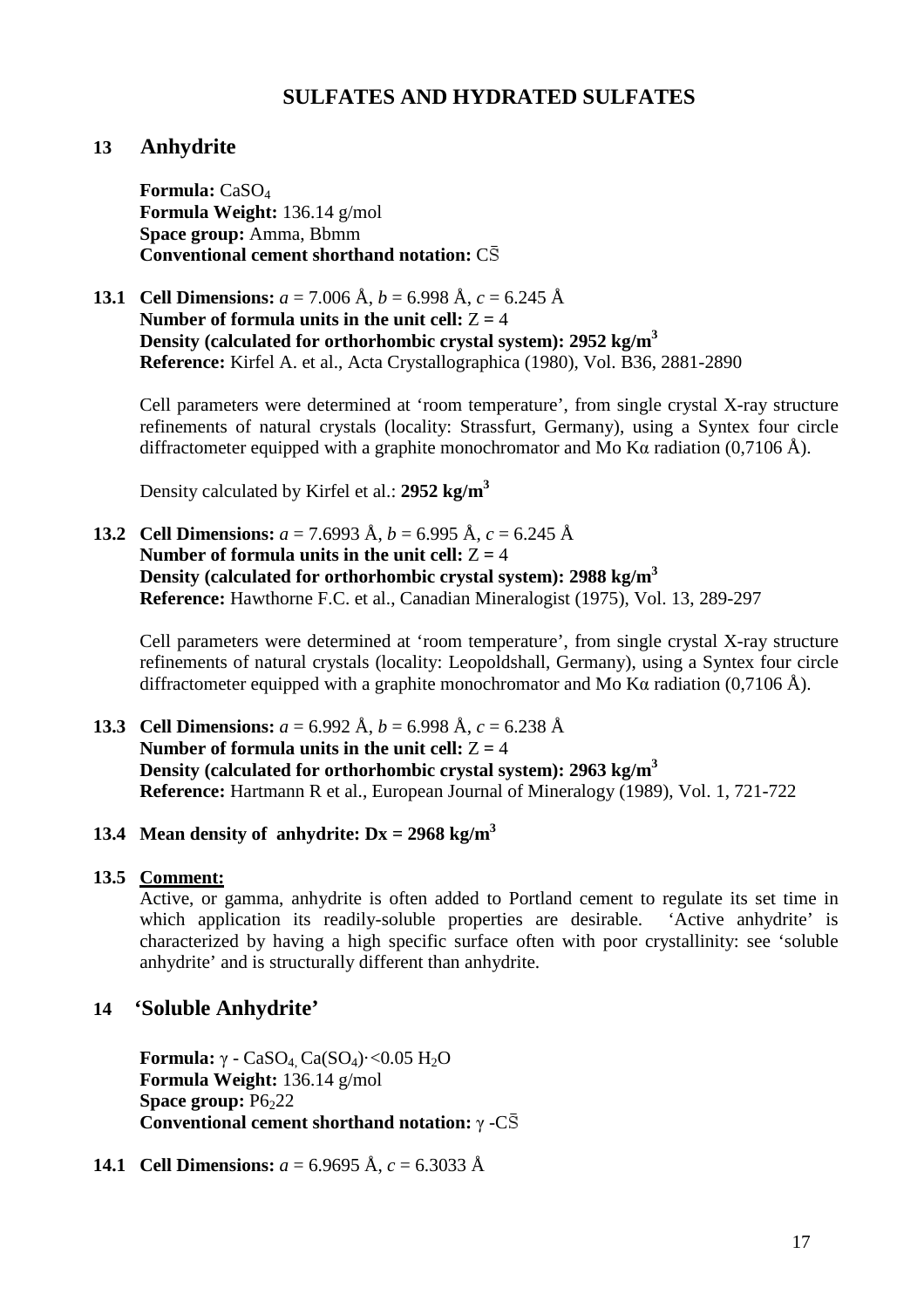**Number of formula units in the unit cell:**  $Z = 3$ N.B The formula used for calculation assumes  $0.00 H<sub>2</sub>O$ **Density (calculated for hexagonal/trigonal crystal system): 2958 kg/m<sup>3</sup> Reference:** Lager G.A. et al., American Mineralogist (1984), Vol. 69, 910-918

Cell parameters were determined at 295 K, from single crystal X-ray photography of synthetic crystals using a Guiner- type focusing camera.

#### **14.2 Recommended density of 'soluble anhydrite': Dx = 2958 kg/m<sup>3</sup>**

#### **14.3 Comment:**

Considerable controversy exists in the literature concerning existence of the γ phase or 'active anhydrite', as distinct from normal anhydrite. However, it would appear to be established as a distinct compound. It rehydrates readily to mixtures of hemihydrate and gypsum in the presence of water.

## **15a Hemihydrate**

**Formula:**  $Ca(SO<sub>4</sub>) \cdot 0.5 H<sub>2</sub>O$ **Formula Weight:** 145.14 g/mol **Space group:** I2 **Conventional cement shorthand notation:**  $C\bar{S}H_0$ 

 **15a.1 Cell Dimensions:**  $a = 6.930 \text{ Å}, b = 12.062 \text{ Å}, c = 12.66 \text{ Å}, \alpha = 90.0^{\circ}$ **Number of formula units in the unit cell:**  $Z = 12$ **Density (calculated for monoclinic crystal system): 2733 kg/m<sup>3</sup> Reference:** Lager G.A. et al., American Mineralogist (1984), Vol. 69, 910-918

Cell parameters were determined at 295 K, from single crystal X-ray photography of synthetic crystals (grown from aqueous NaCl, and chemically analyzed with an electron microprobe), using a Guiner-type focussing camera.

### **15a.2 Recommended density of hemihydrate: Dx = 2733 kg/m<sup>3</sup>**

#### **15a.3 Comment:**

Also known as 'plaster of Paris'. It is made by partial dehydration of gypsum and is often produced in Portland cement during intergrinding of clinker to which gypsum has been added: the heat generated by grinding leads to its partial dehydration. The structure of hemihydrate is closely related to that of its precursor, gypsum, and in the presence of liquid water, it readily re-hydrates to gypsum.

There is uncertainty as to the maximum  $H_2O$  water content of hemihydrate. Kuzel [1] found that variation was continuous from  $0.53$ -0.62 H<sub>2</sub>O, but that a miscibility gap existed at 0.03-0.53 H<sub>2</sub>O. Abriel [2] reported a crystal structure refinement for a preparation with 0.8 H<sub>2</sub>O: see subsequent sheet and comment. The water content used in density calculations is stated in the formula.

[1] Kuzel H.J., Neues Jahrbuch für Mineralogie Abhandl. (1987), Vol. 156, 155

[2] Abriel W., Acta Crystallographica (1983), Vol. C39, 956-958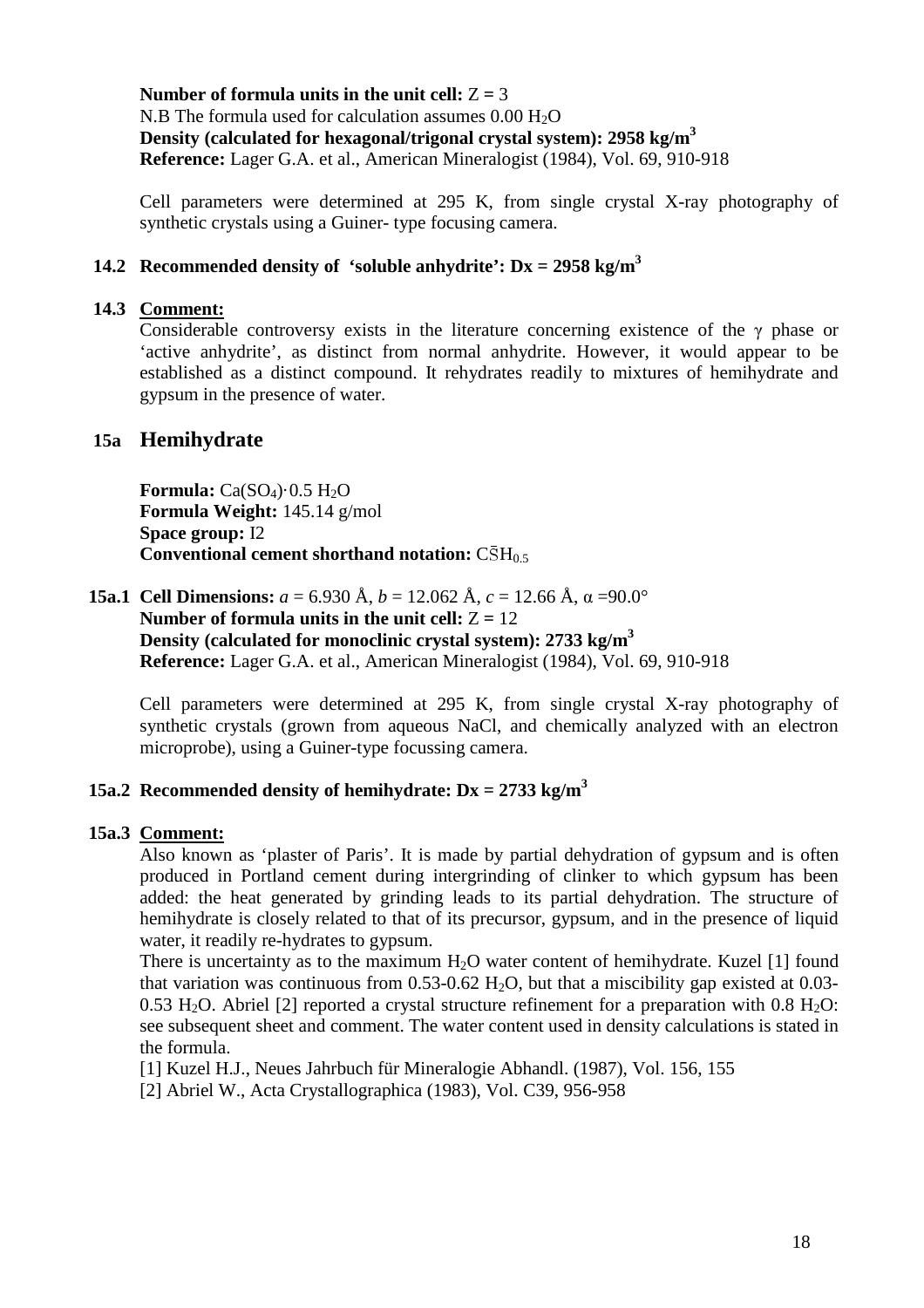# **15b Hemihydrate**

**Formula:** Ca(SO<sub>4</sub>) $\cdot$ 0.8 H2O **Formula Weight:** 150.54 g/mol **Space group:** P3<sub>1</sub>21 **Conventional cement shorthand notation:**  $C\bar{S}H_{0.8}$ 

 **15b.1 Cell Dimensions:**  $a = 6.968 \text{ Å}, c = 6.410 \text{ Å}$ **Number of formula units in the unit cell:**  $Z = 3$ **Density (calculated for hexagonal/trigonal crystal system): 2783 kg/m<sup>3</sup> Reference:** Abriel W., Acta Crystallographica (1983), Vol. C39, 956-958

Cell parameters were determined at 'room temperature', from single crystal X-ray structure refinements (origin of the crystals: not specified), using a Huber RHD-402 diffractometer equipped with graphite monochromator) and Mo K $\alpha$  radiation (0.7107 Å).

Density calculated by Abriel: **2630 kg/m<sup>3</sup>** Note: even assuming the high water content, the reported density seems low.

#### **15b.2 Recommended density of hemihydrate: Dx = 2783 kg/m<sup>3</sup>**

### **16 Gypsum**

**Formula:** CaSO<sub>4</sub>·2H<sub>2</sub>O **Formula Weight:** 172.17 g/mol **Space group:** I2/a **Conventional cement shorthand notation:** C<sup>S</sup>H<sub>2</sub>

**16.1 Cell Dimensions:**  $a = 5.679 \text{ Å}$ ,  $b = 15.202 \text{ Å}$ ,  $c = 6.522 \text{ Å}$ ,  $\beta = 118.43^{\circ}$ **Number of formula units in the unit cell:**  $Z = 4$ **Density (calculated for monoclinic crystal system): 2310 kg/m<sup>3</sup> Reference:** Pedersen B.F., Acta Crystallographica (1982), Vol. B38, 1074-1077

Cell parameters were determined at 294 K, from single crystal X-ray structure refinements of a natural sample (locality: Hampshire, England), using a Siemens CIRCUS four circle diffractometer.

Density calculated by Pedersen**: 2300 kg/m<sup>3</sup>**

**16.2 Cell Dimensions:** *a* = 5.6765 Å, *b* = 15.1952 Å, *c* = 6.5243 Å, β= 118.49° **Number of formula units in the unit cell:**  $Z = 4$ **Density (calculated for monoclinic crystal system): 2312 kg/m<sup>3</sup> Reference:** Schofield P.F. et al., American Mineralogist (1996), 847-851

Cell parameters were determined at 300 K, from X-ray structure refinements of a natural sample (locality: Tuscany, Italy), using a neutron powder diffraction data, which were collected on a medium resolution Polaris diffractometer.

#### **16.3** Mean density of gypsum:  $Dx = 2311 \text{ kg/m}^3$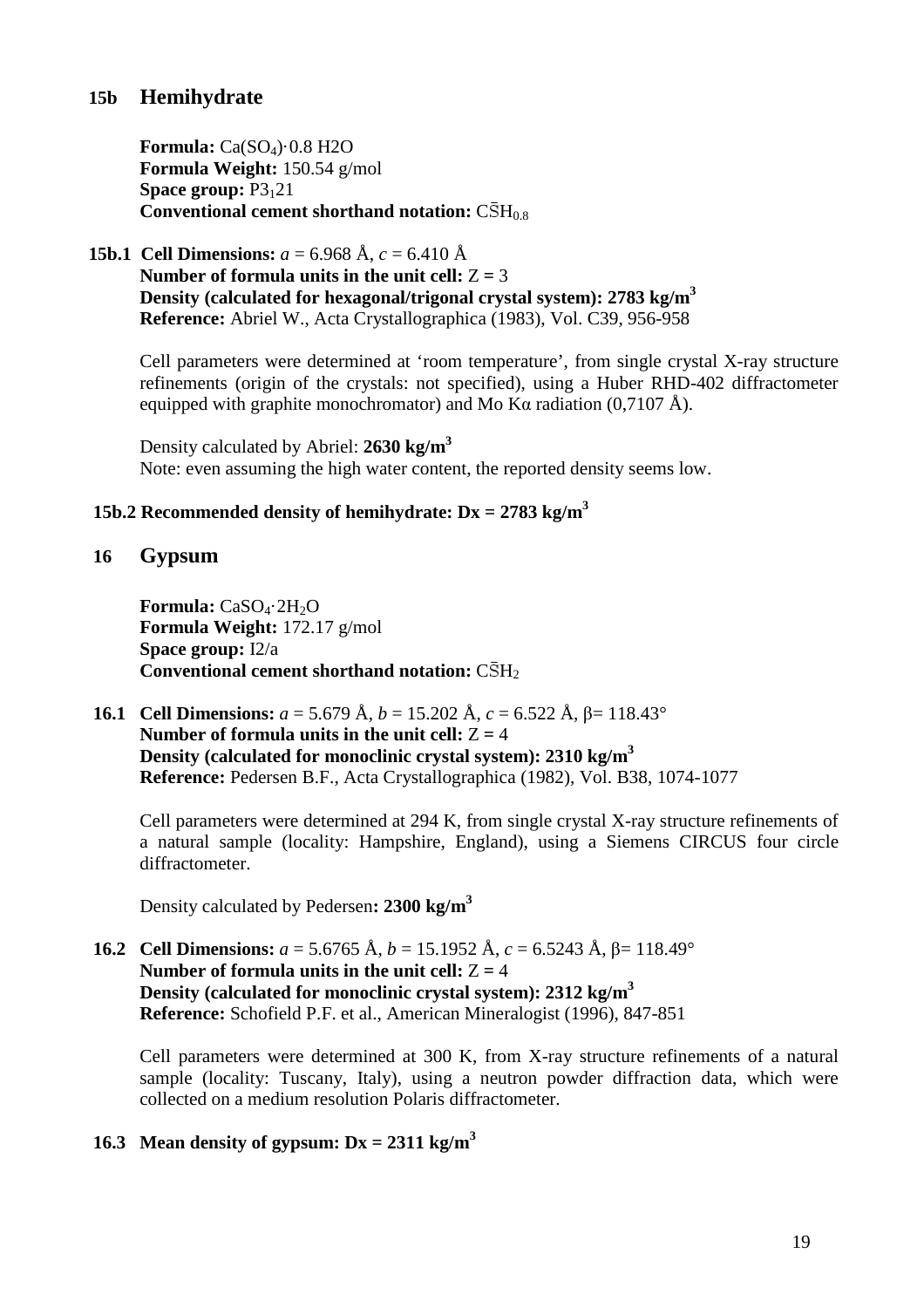#### **16.4 Comment:**

Interground with Portland cement clinker to retard set. Its dehydration in air at 70-200°C gives hemihydrate (CaSO<sub>4</sub> $\sim$  0.5H<sub>2</sub>O), or  $\gamma$  - CaSO<sub>4</sub> ('soluble anhydrite'), or mixtures.

### **17 Arcanite**

**Formula:** K<sub>2</sub>SO<sub>4</sub> **Formula Weight:** 174.26 g/mol **Space group:** Pnam **Conventional cement shorthand notation:** K

### **17.1 Cell Dimensions:**  $a = 7.476 \text{\AA}$ ,  $b = 10.071 \text{\AA}$ ,  $c = 5.763 \text{\AA}$ **Number of formula units in the unit cell:**  $Z = 4$ **Density (calculated for orthorhombic crystal system): 2668 kg/m<sup>3</sup> Reference:** McGinnety J.A., Acta Crystallographica (1972), Vol. B28, 2845-2852

Cell parameters were determined at 291 K, from single crystal X-ray structure refinements (origin of crystals: not specified), using a Picker (Hilger & Watts) four circle diffractometer and Mo K $\alpha$  radiation (0,7093 Å).

#### **17.2 Recommended density of arcanite: Dx = 2668 kg/m<sup>3</sup>**

#### **17.3 Comment:**

" $K<sub>2</sub>SO<sub>4</sub>$ " is often reported as vapour- phase condensates on clinker or as having crystallised from sulfate-rich interstitial sulfate-rich melts trapped within clinker. It is likely that the formulation is approximate because at elevated temperature, extensive solid solution occurs with substitution of sulfate by carbonate.  $K_2SO_4$  is also polymorphous. Data reported here are for the low-temperature phase although the high temperature phase is frequently reported to occur in clinker. Since this composition is not quenchable to ambient as the "high temperature"polymorph, its frequent occurrence in clinker is probably stabilized by solid solution. Solid solution will of course affect the density so the value given here may require appropriate adjustment.

### **18 Thenardite**

**Formula:** Na<sub>2</sub>SO<sub>4</sub> **Formula Weight:** 142.04 g/mol **Space group:** Fddd **Conventional cement shorthand notation:** N

**18.1 Cell Dimensions:**  $a = 5.861 \text{ Å}, b = 9.815 \text{ Å}, c = 12.307 \text{ Å}$ **Number of formula units in the unit cell:**  $Z = 8$ **Density (calculated for orthorhombic crystal system): 2665 kg/m<sup>3</sup> Reference:** Mehrotra B.N. et al., Neues Jahrbuch für Mineralogie Monatshefte (1978), 408- 421

Cell parameters were determined at 'room temperature', from single crystal X-ray structure refinements of synthetic crystals, grown from aqueous solution, using a Siemens automatic diffractometer and Mo Kα radiation.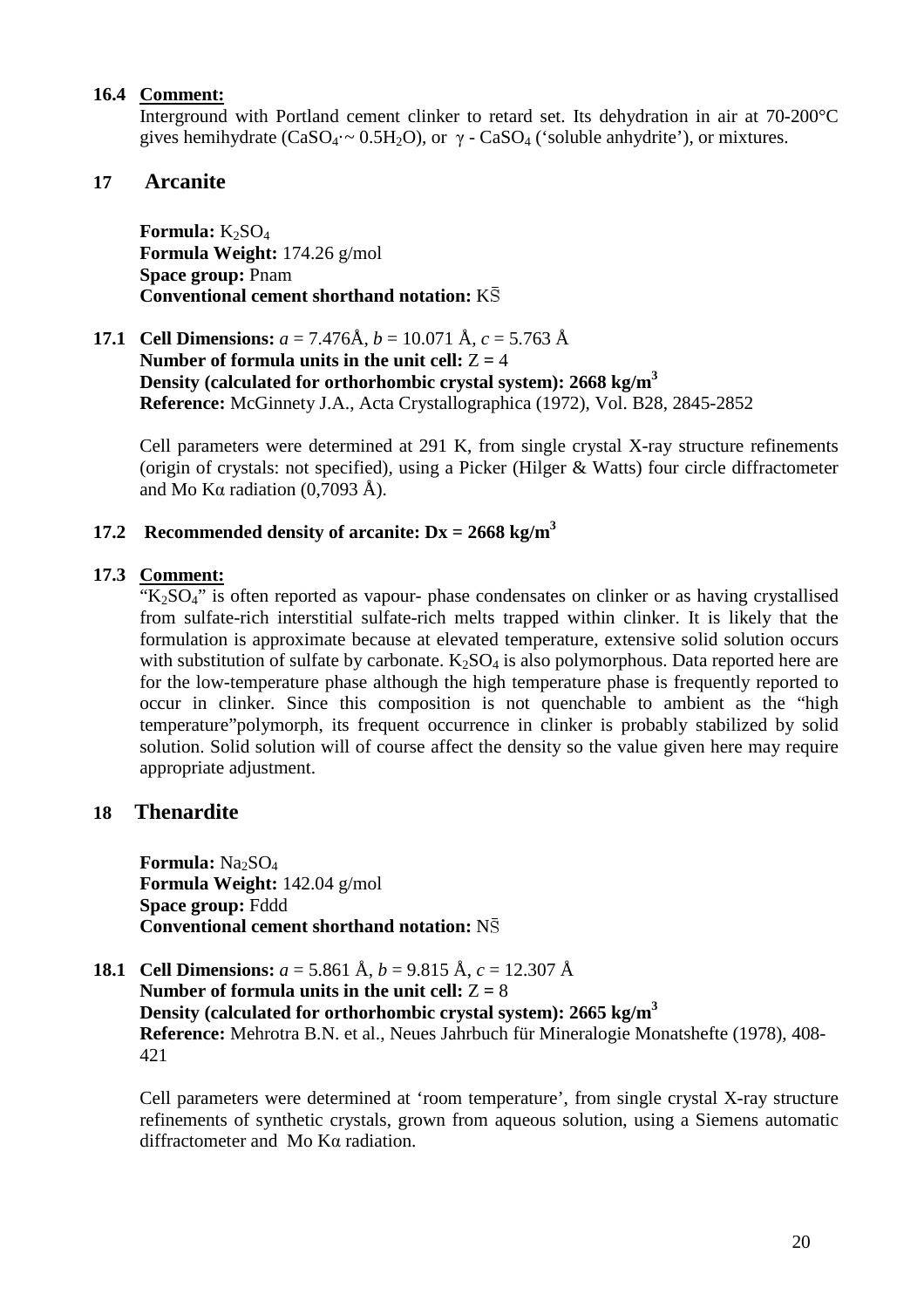**18.2 Cell Dimensions:**  $a = 5.868 \text{ Å}, b = 9.829 \text{ Å}, c = 12.302 \text{ Å}$ **Number of formula units in the unit cell:**  $Z = 8$ **Density (calculated for orthorhombic crystal system): 2659 kg/m<sup>3</sup> Reference:** Hawthorne F.C., Canadian Mineralogist (1975), Vol. 13, 181-187

Cell parameters were determined at 'room temperature', from single crystal X-ray structure refinements of natural crystals (locality: Borax Lake, California); the type of diffractometer is not given.

### **18.3** Mean density of thenardite:  $Dx = 2662 \text{ kg/m}^3$

## **19 Aphthitalite**

**Formula:**  $K_3Na(SO_4)_2$ **Formula Weight:** 332.27 g/mol **Space group:**  $P^3m1$ **Conventional cement shorthand notation:**  $K_3 N \bar{S}_2$ 

**19.1 Cell Dimensions:**  $a = 5.680 \text{ Å}, c = 7.309 \text{ Å}$ **Number of formula units in the unit cell:**  $Z = 1$ **Density (calculated for hexagonal/trigonal crystal system): 2703 kg/m<sup>3</sup> Reference:** Okada K. et al., Acta Crystallographica (1980), Vol. B36, 919-921

Cell parameters were determined at 'room temperature', from single crystal X-ray structure refinements of synthetic crystals, using a Philips PW 1100 automated four-circle diffractometer equipped with graphite monochromator.

Density calculated by Okada et al.**: 2690 kg/m<sup>3</sup>**

### **19.2 Recommended density of aphthitalite: Dx = 2703 kg/m<sup>3</sup>**

#### **19.3 Comment:**

Density is calculated for the ideal formula. Some variation in Na/K ratio occurs as result of solid solution**,** cell parameters decreasing with increasing Na/K ratio.

### **20 Syngenite**

**Formula:** K<sub>2</sub>Ca(SO<sub>4</sub>)<sub>2</sub>·H<sub>2</sub>O **Formula Weight:** 328.42 g/mol **Space group:**  $P2_1/m$ **Conventional cement shorthand notation:**  $KC\bar{S}_2H$ 

**20.1 Cell Dimensions:**  $a = 6.225 \text{ Å}$ ,  $b = 7.127 \text{ Å}$ ,  $c = 9.727 \text{ Å}$ ,  $\beta = 104.153^{\circ}$ **Number of formula units in the unit cell:**  $Z = 2$ **Density (calculated for monoclinic crystal system): 2607 kg/m<sup>3</sup> Reference:** Bokii G.B. et al., Soviet Physics Crystallography (1978), Vol. 23, 141-143

Cell parameters were determined at 153 K, from single crystal X-ray structure refinements of natural crystals (locality: not specified), using a Syntex  $P2<sub>1</sub>$  four circle diffractometer equipped with graphite monochromator.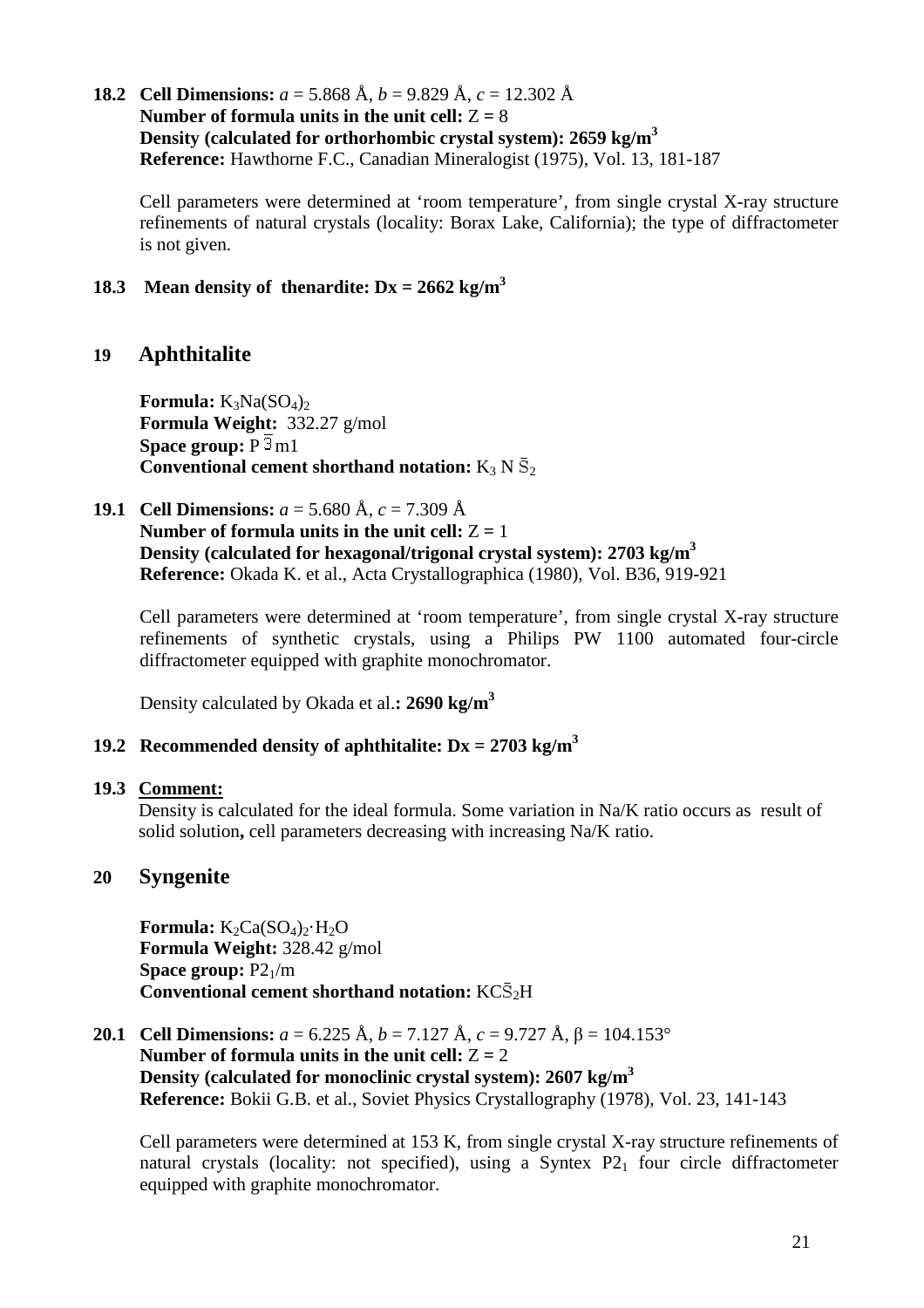Density calculated by Bokii G.B. et al.**: 2607 kg/m<sup>3</sup>**

**20.2** Cell Dimensions:  $a = 6.25 \text{ Å}, b = 7.15 \text{ Å}, c = 9.77 \text{ Å}, \beta = 104^{\circ}$ **Number of formula units in the unit cell:**  $Z = 2$ **Density (calculated for monoclinic crystal system): 2575 kg/m<sup>3</sup> Reference:** Corazza E. et al., Zeitschrift fur Kristallographie (1967), Vol. 124, 398-408

Cell parameters were determined at 'room temperature', from single crystal X-ray structure refinements of natural crystals (locality: Kalusz, Galicia); intensity data were collected using an integrating Buerger precession camera.

Density calculated by Corazza E. et al.**: 2575 kg/m<sup>3</sup>**

**20.3** Cell Dimensions:  $a = 6.251 \text{ Å}$ ,  $b = 7.156 \text{ Å}$ ,  $c = 9.775 \text{ Å}$ ,  $\beta = 104^{\circ}$ **Number of formula units in the unit cell:**  $Z = 2$ **Density (calculated for monoclinic crystal system): 2575 kg/m<sup>3</sup> Reference:** Aruja E., Mineralogical Magazine (1958), Vol. 31, 943-946

Powder photographs were taken in at 18-cm diameter Debeye–Scherrer camera as well as on a focusing camera (Cu radiation) at 'room temperature'; a synthetic sample was prepared by immersing gypsum plaster in shallow dish of aqueous  $K_2SO_4$  for 2 weeks.

# **20.4 Recommended density of syngenite: Dx = 2575 kg/m<sup>3</sup>**

## **20.5 Comment:**

Syngenite may form in cement during storage by reaction of potassium sulfate with gypsum. It has also been found in secondary deposits in deteriorating concrete.

The values by Corazza E. et al. and Aruja et.al value are preferred because the coefficients of thermal dilation, necessary to correct data (obtained at 154 K) to ambient are not available.

# **21 'Aluminosulfate' (calcium sulfoaluminate)**

**Formula:**  $Ca_4(Al_6O_{12})(SO_4)$ **Formula Weight:** 610.26 g/mol **Space group:** I4<sub>1</sub>32; I23 also proposed Conventional cement shorthand notation: C<sub>4</sub>A<sub>3</sub> $\bar{S}$ 

**21.1 Cell Dimensions:**  $a = 18.39 \text{ Å}$ 

**Number of formula units in the unit cell:**  $Z = 16$ **Density (calculated for cubic crystal system): 2607 kg/m<sup>3</sup> Reference:** Halstead P.E. et al., Journal of Applied Chemistry (1962), Vol. 12, 413-417

Cell parameters were determined from X-ray powder data of a synthetic sample (mixtures of CaO,  $Al_2O_3$  and CaSO4 in appropriate proportions were heated in platinum containers), Xray powder data were obtained using a diffractometer equipped with a Geiger counter detector and Cu Kα radiation; temperature of measurement was not specified.

Density calculated by Halstead et al.**: 2607 kg/m<sup>3</sup>**

### **21.2 Recommended density of calcium sulfoaluminate: Dx = 2607 kg/m<sup>3</sup>**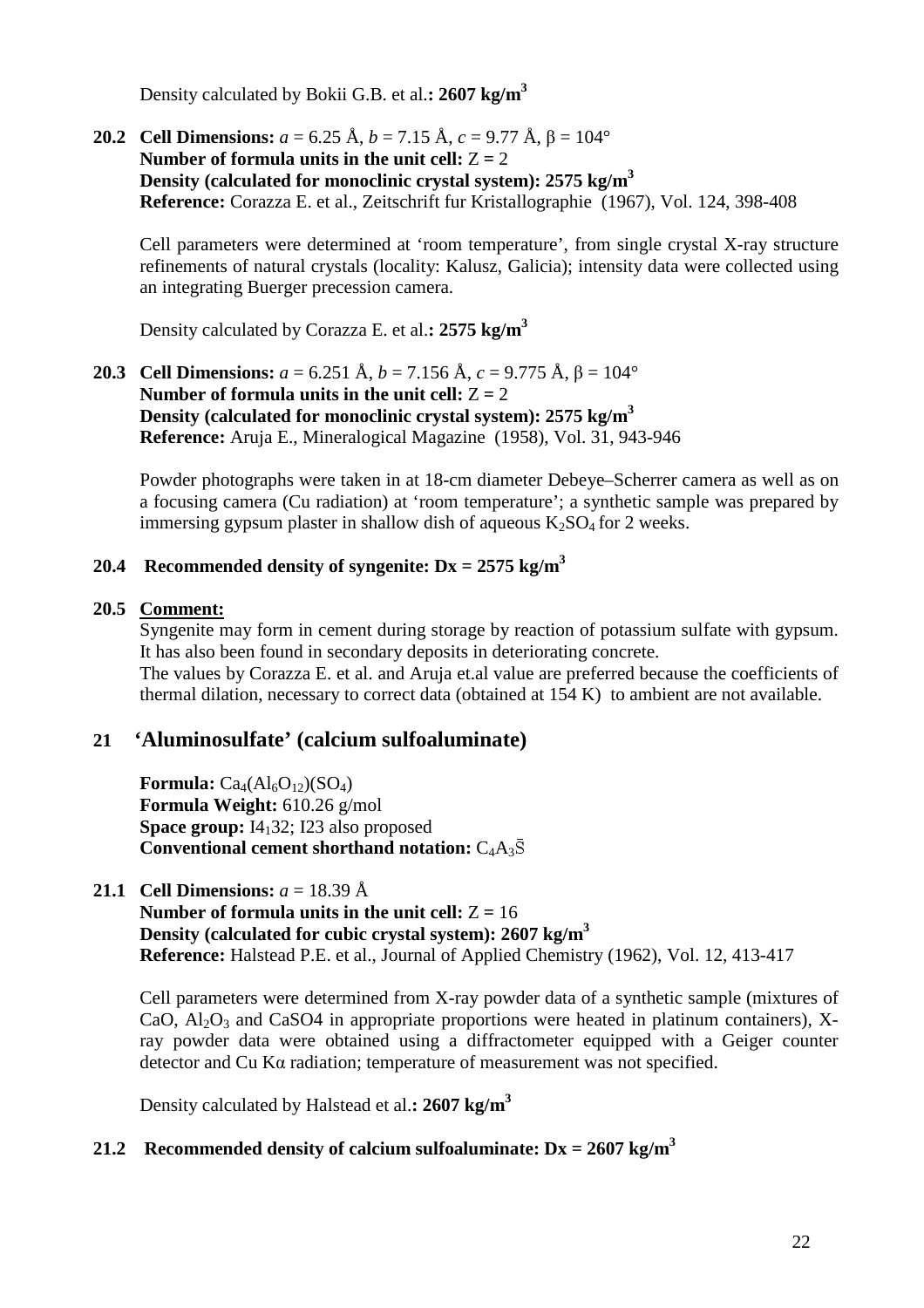#### **21.3 Comment:**

The phase occurs in commercial calcium sulfoaluminate cement clinkers as a principal clinker mineral, probably with some Fe(III) substituting for Al(III). It has also been manufactured as an expansive admixture intended to produce shrinkage-compensated or expansive formulations in mixtures with Portland or calcium aluminate cements.

# **22 'Silicosulfate' (calcium sulfosilicate)**

**Formula:**  $Ca<sub>5</sub>(SiO<sub>4</sub>)<sub>2</sub>(SO<sub>4</sub>)$ **Formula Weight:** 480.58 g/mol **Space group:** Pcmn **Conventional cement shorthand notation:** C<sub>5</sub>S<sub>2</sub> $\bar{S}$ 

**22.1 Cell Dimensions:**  $a = 10.182 \text{ Å}, b = 15.398 \text{ Å}, c = 6.850 \text{ Å}$ **Number of formula units in the unit cell:**  $Z = 4$ **Density (calculated for orthorhombic crystal system): 2972 kg/m<sup>3</sup> Reference:** Brotherton P.D. et al., Australian Journal of Chemistry (1974), Vol. 27, 657-660

Cell parameters were determined at 'room temperature', from X-ray structure refinements of a synthetic phase (found coating from a lime kiln), using a Syntex four circle diffractometer equipped with Ni filter and Cu Kα radiation.

Density calculated by Brotherton et al.**: 2973 kg/m<sup>3</sup>**

### **22.2 Recommended density of calcium sulfosilicate: Dx = 2972 kg/m<sup>3</sup>**

#### **22.3 Comment:**

It is obtained on heating mixtures of appropriate composition in air of ordinary humidity, and in this environment, it is stable up to 1298°C at which point it decomposes with loss of sulfur. The phase is also known as "sulfospurrite" on account of its similarity with spurrite, calcium silicocarbonate, with which it may form solid solution.

# **23 Tricalcium aluminate (cubic)**

**Formula:** Ca<sub>3</sub>Al<sub>2</sub>O<sub>6</sub>, 3CaO·Al<sub>2</sub>O<sub>3</sub>, **Formula Weight:** 270.19 g/mol **Space group: Pa3 Conventional cement shorthand notation:** C<sub>3</sub>A (cubic)

**23.1 Cell Dimensions:**  $a = 15.263 \text{ Å}$ 

**Number of formula units in the unit cell:**  $Z = 24$ **Density (calculated for cubic crystal system): 3028 kg/m<sup>3</sup> Reference:** Mondal P. et al., Acta Crystallographica (1975), Vol. B31, 689-697

Cell parameters were determined from single crystal data, which were collected on a Nonius integrating camera using CuK $\alpha$  radiation (1.5405 Å); temperature of the measurement is not given.

Density calculated by Mondal et al.**: 3027 kg/m<sup>3</sup>**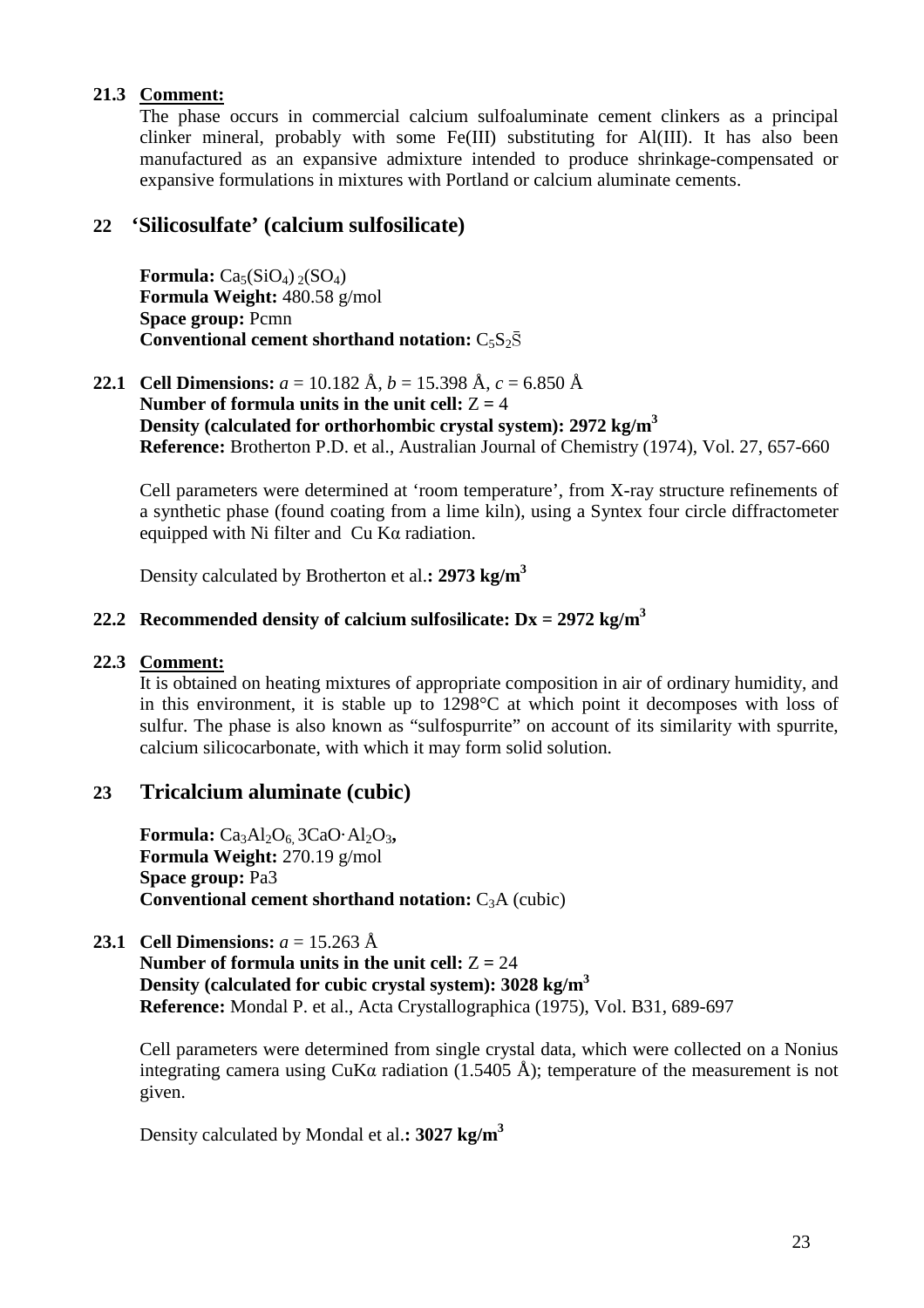# **23.2 Cell Dimensions:**  $a = 15.262 \text{ Å}$

**Number of formula units in the unit cell:**  $Z = 24$ **Density (calculated for cubic crystal system): 3030 kg/m<sup>3</sup> Reference:** Swanson H.E. et al., National Bureau of Standards Circular 539 (1955), Vol. 5

Cell parameters of a synthetic sample were determined at 298 K, from X-ray powder patterns, using: a Guiner-type camera with Ni filter, an internal standard and Cu Kα radiation  $(1.5405 \text{ Å})$ .

### **23.3 Cell Dimensions:**  $a = 15.268 \text{ Å}$ **Number of formula units in the unit cell:**  $Z = 24$ **Density (calculated for cubic crystal system): 3030 kg/m<sup>3</sup> Reference:** Lee, F. et.al, Journal of Applied Crystallography (1979), Vol. 12, 407- 410

X-ray examinations of the synthetic samples were done at 'room temperature'. Three graduated exposures were taken on a Guinier camera (Incentive Research and Development, Model XDC 700) with Cu Kα radiation. The films were read with a scanning microdensitometer specially developed at Aberdeen for reading powder films; it had a relative accuracy of  $\pm 3$  parts in 10<sup>5</sup>.

### **23.4 Mean density of cubic tricalcium aluminate: Dx = 3030 kg/m<sup>3</sup>**

#### **23.5 Comment:**

Tricalcium aluminate reacts strongly with water, and it is the most reactive of all the Portland clinker phases. Its rapid hydration to form phases of the type  $Ca_2AlO_3(OH) \cdot nH_2O$  leads to the phenomenon of "flash set", and a large amount of heat is generated in the course of hydration.

### **24 Tricalcium aluminate (orthorombic)**

**Formula:** Ca<sub>3</sub>Al<sub>2</sub>O<sub>6</sub>, 3CaO·Al<sub>2</sub>O<sub>3</sub>, **Formula Weight:** 270.19 g/mol **Space group:** Pcaa **Conventional cement shorthand notation:** C<sub>3</sub>A (orthorombic)

### **24.1 Cell Dimensions:**  $a = 10.873 \text{ Å}, b = 10.851 \text{ Å}, c = 15.115 \text{ Å}$ **Number of formula units in the unit cell:**  $Z = 12$ **Density (calculated for orthorombic crystal system): 3023 kg/m<sup>3</sup> Reference:** Lee, F. et.al, Journal of Applied Crystallography (1979), Vol. 12, 407- 410

X-ray examinations of the synthetic samples were done at 'room temperature'. Three graduated exposures were taken on a Guinier camera (Incentive Research and Development, Model XDC 700) with Cu Kα radiation. The films were read with a scanning microdensitometer specially developed at Aberdeen for reading powder films; it had a relative accuracy of  $\pm 3$  parts in 10<sup>5</sup>.

### **24.2 Mean density of orthorhombic tricalcium aluminate: Dx = 3023 kg/m<sup>3</sup>**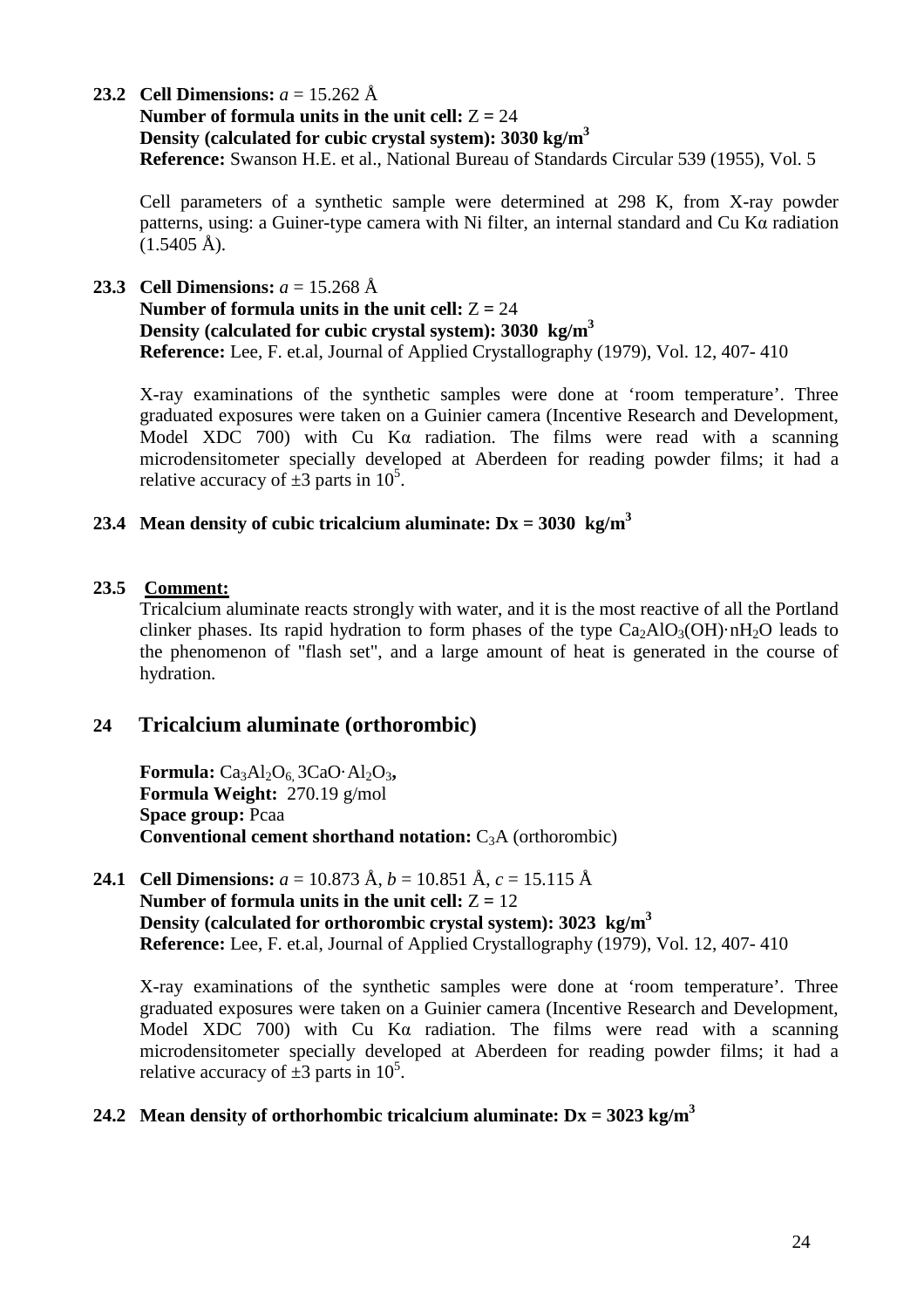## **24.3 Comment:**

The orthorhombic polymorph is stabilized by Na<sub>2</sub>O. Cubic Ca<sub>3</sub>Al<sub>2</sub>O<sub>6</sub> is stable with contents of up to 2% by weight of Na<sub>2</sub>O and the orthorhombic phase is stable between 3.5 and 4.5% Na<sub>2</sub>O in the temperature range 293 to 1810 K Thus the exact composition of the orthorhombic phase is not known but probably contained about 4 wt% sodium oxide (above 7.85 wt% Na<sub>2</sub>O monoclinic form reported). The sodium substitution mechanism is believed to involve replacement of 1 calcium by 2 sodium, one of which occupies an otherwise vacant site. The mass change is however slight Ca = 40, 2 Na = 46, so the partial substitution does not much affect the density.

# **25 Tetracalcium aluminoferrite (brownmillerite)**

**Formula:**  $Ca_2(AI,Fe)_2O_5$ ,  $4CaO·Al_2O_3·Fe_2O_3$ **Formula Weight:** 242.97 g/mol **Space group:** Ibm2 **Conventional cement shorthand notation:** C4AF

**25.1 Cell Dimensions:**  $a = 5.584 \text{ Å}, b = 14.60 \text{ Å}, c = 5.374 \text{ Å}$ **Number of formula units in the unit cell:**  $Z = 4$ **Density (calculated for orthorhombic crystal system): 3684 kg/m<sup>3</sup> Reference:** Colville A.A. et al., Acta Crystallographica (1971), Vol. B27, 2311-2315

Cell parameters were determined from single crystal data, which were collected on a Buerger-Supper-Pace-Picker automatic diffractometer using Cu Kα radiation (1.5405 Å); temperature of the measurement and origin of the sample were not specified.

Density calculated by Colville et al.**: 3684 kg/m<sup>3</sup>**

**25.2 Cell Dimensions:**  $a = 5.5672 \text{ Å}, b = 14.521 \text{ Å}, c = 5.349 \text{ Å}$ **Number of formula units in the unit cell:**  $Z = 4$ **Density (calculated for orthorhombic crystal system): 3732 kg/m<sup>3</sup> Reference:** Morris M.C. et al., National Bureau of Standards Monograph 25 (1979), Vol.16, 186

Cell parameters were determined at 298 K, from X-ray powder patterns of the sample (origin - not specified), using: diffractometer equipped with a focusing graphite monochromator, Cu Kα radiation (1.540598 Å) and an internal standard (high purity 99.99% Si standard).

# **25.3 Mean density of tetracalcium aluminoferrite: Dx = 3708 kg/m<sup>3</sup>**

### **25.4 Comment:**

C<sub>4</sub>AF is a member of a solid solution series based on C<sub>2</sub>F (Ca<sub>2</sub>Fe<sub>2</sub>O<sub>5</sub>). At 1 bar pressure, solid solution extends continuously from  $C_2F$  to ~ 70 mol %  $C_2A$ . The C<sub>4</sub>AF composition is thus an arbitrary composition in this series and is not a discrete compound, as is often claimed. However a gradual symmetry change occurs in the solid solutions, from Pcmm at  $C_2F$  to Ibm2 at the  $C_4AF$  composition and higher Al substitutions. Data are only given for C4AF composition free from other substituents: the ferrite in Portland cement is often a complex solid solution, containing significant Mg, Ti and Si. These substituents affect the crystallography; polytypism is also common. In general, substitution of Mg and Ti increase the resemblance of the overall structure to a perovskite-like arrangement.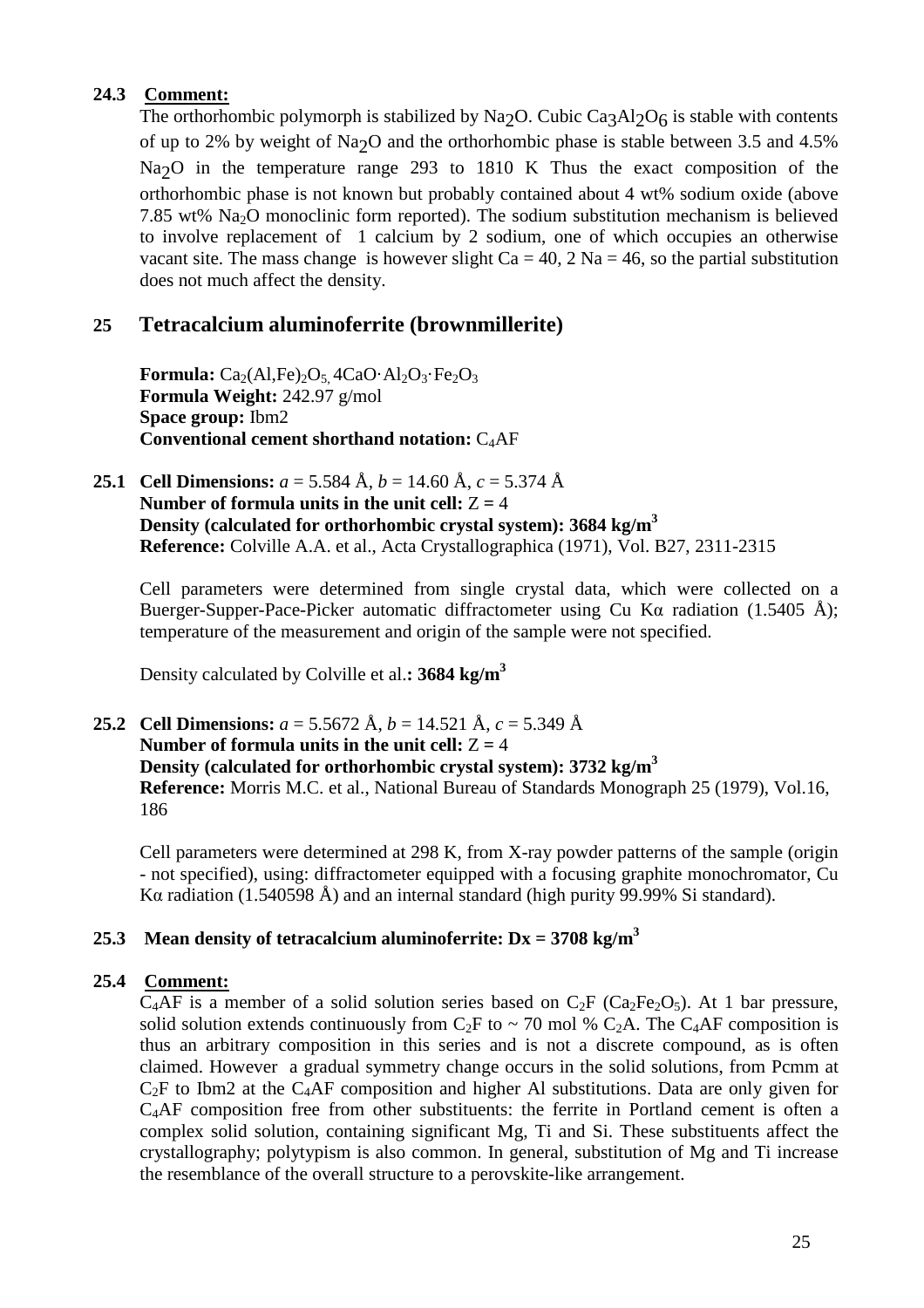# **TRICALCIUM SILICATE**

Tricalcium silicate is the major, and characteristic, mineral constituent in Portland cement, responsible for setting and development of "early" strength.

At high temperatures,  $Ca<sub>3</sub>SiO<sub>5</sub>$  is rhombohedral (R). However, in the course of cooling, a series of phase changes occurs spontaneously. This sequence is sensitive to solid solution. The lower temperature phases are distorted rhombohedral with actual monoclinic (M) or triclinic (T) symmetry. Several variants of M and T are known. It is agreed that impurity stabilizes the M and R phases to ambient, but that relatively high levels of doping, several wt%, may be required to obtain R at ambient. Therefore data given here for R are for the pure phase, but obtained at high temperature, while data for the other polymorphs and polymorphic variants are at ambient.

A summary of the polymorphs of tricalcium silicate,  $Ca<sub>3</sub>SiO<sub>5</sub>$ , is as follows:

 $>1070^{\circ}$ C : R, Rhombohedral 1060-1070°C : M3, Monoclinic 990-1060°C : M2, Monoclinic 980-990°C : M1, Monoclinic 920-980°C : T3, Triclinic 620-920°C : T2, Triclinic <620°C T1: Triclinic

## **26 R-Tricalcium silicate (at 1200°C)**

**Formula:**  $Ca<sub>3</sub>SiO<sub>5</sub>$ ,  $3CaO·SiO<sub>2</sub>$ **Formula Weight:** 228.32 g/mol **Space group:** R3m **Conventional cement shorthand notation:** R-C3S

**26.1 Cell Dimensions:**  $a = 7.135 \text{ Å}$ ,  $c = 25.586 \text{ Å}$ **Number of formula units in the unit cell:**  $Z = 9$ **Density (calculated for hexagonal/trigonal crystal system): 3025 kg/m<sup>3</sup> Reference:** Nishi F. et al., Zeitschrift für Kristallographie (1984), Vol. 168, 197-212

Cell parameters were determined at temperature 1473 K from X-ray structure refinements of a synthetic phase, using a Syntex four circle diffractometer (equipped with graphite monochromator) and Mo Kα radiation (0.7106 Å).

#### **26.2 Recommended density of R-tricalcium silicate at 1200˚C: Dx = 3025 kg/m**

**27 R-Tricalcium silicate (stabilized with Sr)** 

**Formula:** Ca3SiO5, 3CaO·SiO2**, Formula Weight:** 228.32 g/mol **Space group:** R3m **Conventional cement shorthand notation:** R-C3S

**27.1 Cell Dimensions:**  $a = 7.0767 \text{ Å}$ ,  $c = 24.974 \text{ Å}$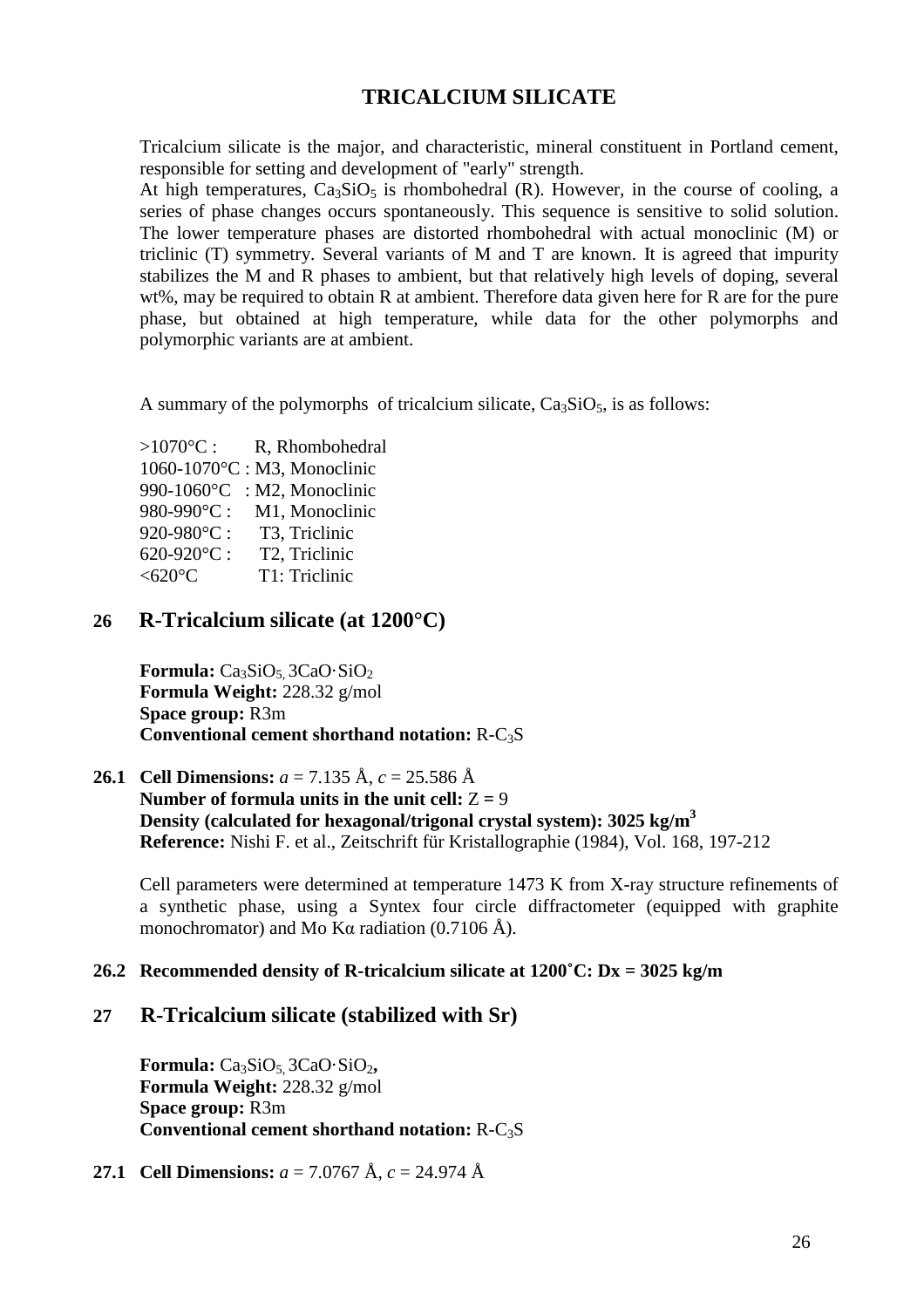# **Number of formula units in the unit cell:**  $Z = 9$ **Density (calculated for hexagonal/trigonal crystal system): 3168 kg/m<sup>3</sup> Reference:** Ilyinets A.M. et al., 8th International Congress on the Chemistry of Cement, Vol.

6, (1986), 489- 491

Cell parameters were determined from single-crystal X-ray structure refinements of synthetic crystals stabilized with Sr (Sr content was not given, hence the formula is shown without Sr); details of the measurement are not specified, but are believed to have been obtained at ambient temperature.

### **27.2 Recommended density of R-tricalcium silicate stabilized with Sr: Dx = 3168 kg/m<sup>3</sup>**

# **28 M3-tricalcium silicate (stabilized with Mg)**

**Formula:**  $Ca<sub>3</sub>SiO<sub>5</sub>$ ,  $3CaO·SiO<sub>2</sub>$ **Formula Weight:** 228.32 g/mol **Space group:** Cm **Conventional cement shorthand notation:** M3-C3S

**28.1 Cell Dimensions:** *a* =33.083 Å, *b* =7.027 Å, c = 18.499Å, β = 94.12 **Number of formula units in the unit cell:**  $Z = 36$ **Density (calculated for monoclinic crystal system): 3182 kg/m<sup>3</sup> Reference:** Nishi F. et al., Zeitschrift für Kristallographie (1985), Vol. 172, 297-314

Cell parameters were determined from X-ray structure refinements of a synthetic phase (mixture of  $C_3S$ , MgO and  $CaCl<sub>2</sub>$ -flux component), using a Rigaku AFC-5 diffractometer equipped with a graphite monochromator and Mo Kα radiation; temperature of the measurement is not specified but is believed to be at ambient temperature. The Mg content is not known and is therfore not shown in the formula.

# **28.2 Recommended density of M3-tricalcium silicate stabilized with Mg: Dx = 3182 kg/m<sup>3</sup>**

# **29 M3-tricalcium silicate (less well ordered)**

**Formula:**  $Ca<sub>3</sub>SiO<sub>5</sub>$ ,  $3CaO·SiO<sub>2</sub>$ **Formula Weight:** 228.32 g/mol **Space group:** Cm **Conventional cement shorthand notation**: M3-C3S

**29.1 Cell Dimensions:**  $a = 12.235 \text{ Å}, b = 7.073 \text{ Å}, c = 9.298 \text{ Å}, \beta = 116.31^{\circ}$ **Number of formula units in the unit cell:**  $Z = 6$ **Density (calculated for monoclinic crystal system): 3153 kg/m<sup>3</sup> Reference:** Mumme W.G., Neues Jahrbuch für Mineralogie Monatshefte (1995), 145-160

Cell parameters were determined from single crystal X-ray structure refinements of a synthetic  $C_3S$  crystals (extracted from a sample of cement clinker provided by British Cement Association), using a Siemens AED diffractometer and Mo Kα radiation (0.710687 Å); temperature of the measurement is not specified but is believed to be at ambient

# **29.2 Recommended density of M3-tricalcium silicate (less well ordered): Dx = 3153 kg/m<sup>3</sup>**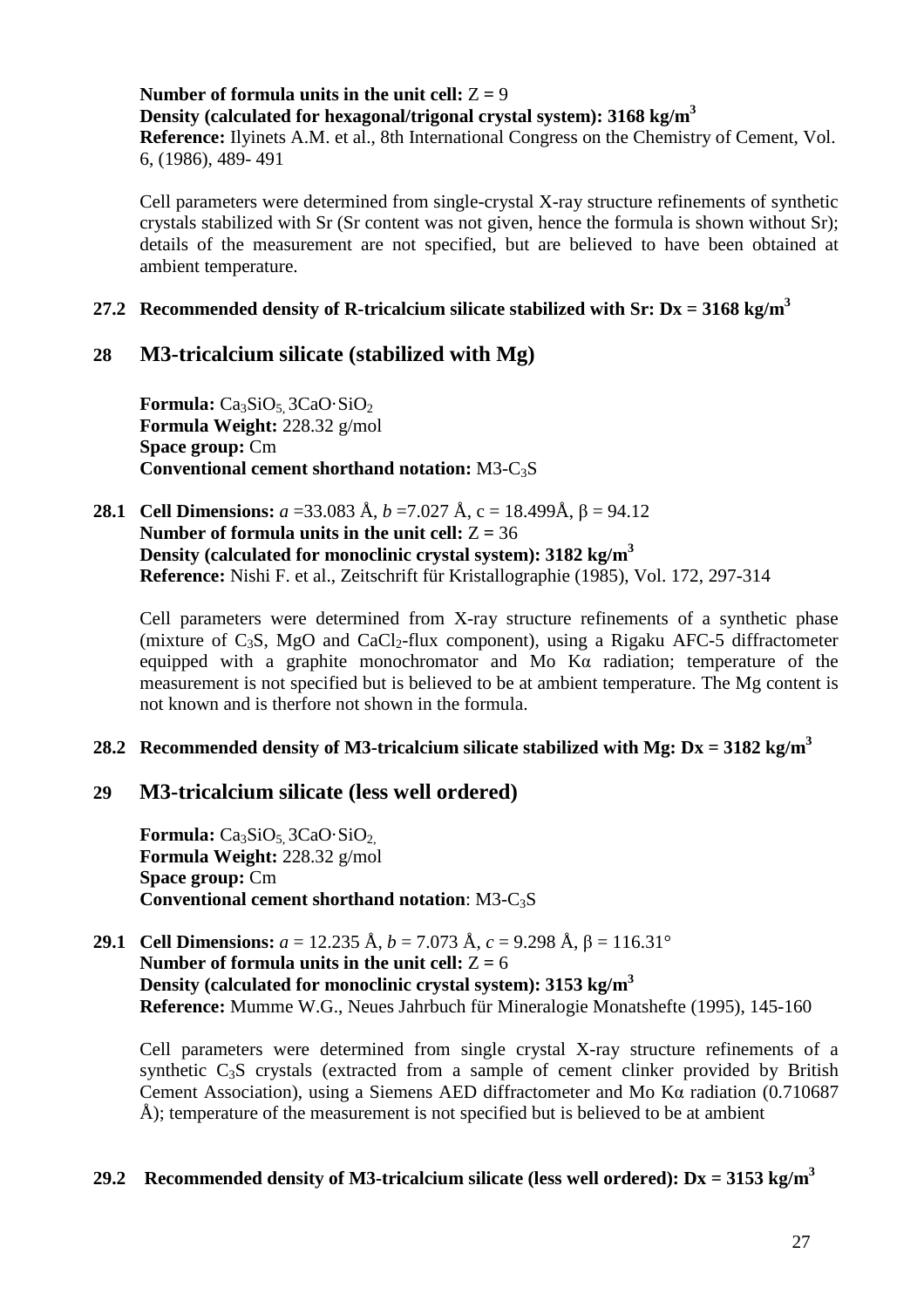#### **29.3 Comment:**

At high temperatures tricalcium silicate is rhombohedral. However, in the course of cooling to ambient, several minor phase transformations occur. These lower the symmetry of  $C_3S$ . But the nature, sequence and temperature at which transformations occur are variable depending on amount and chemical nature of impurity. As a consequence, the phase obtained at ambient typically has a large unit cell although of course retaining a simple rhombohedral pseudocell. Moreover, quenched in disorder may persist. But while doubts may persist over the symmetry unit cell and order- disorder state of the product, it is likely that the density is not significantly affected and it is appropriate to use densities in the range 3168±15 kg/m<sup>3</sup>. See also data for the triclinic (T1) phase.

# **30 T1-tricalcium silicate**

**Formula:** Ca<sub>3</sub>SiO<sub>5</sub>, 3CaO·SiO<sub>2</sub> **Formula Weight:** 228.32 g/mol **Space group:** P **Conventional cement shorthand notation:** T1-C3S

**30.1 Cell Dimensions:**  $a = 11.67 \text{ Å}$ ,  $b = 14.24 \text{ Å}$ ,  $c = 13.72 \text{ Å}$ ,  $\alpha = 105.5^{\circ}$ ,  $\beta = 94.3^{\circ}$ ,  $\gamma = 90.0^{\circ}$ **Number of formula units in the unit cell:**  $Z = 18$ **Density (calculated for triclinic crystal system): 3120 kg/m<sup>3</sup> Reference:** Golovastikov N.I. et al., Soviet Physics Crystallography (1975), Vol. 20, 441- 445

Cell parameters were determined from X-ray structure refinements of a synthetic phase  $(C_3S)$ containing traces of MgO,  $Al_2O_3$ , Cr<sub>2</sub>O<sub>3</sub>, Ge), using an integrating Weissenberg camera and Mo Kα radiation; temperature of the measurement is not specified but probably ambient.

#### **30.2 Recommended density of T1-tricalcium silicate: Dx = 3120 kg/m<sup>3</sup>**

#### **30.3 Comment:**

The reported density of T1, 3120 kg/m<sup>3</sup> is close to that reported for less well ordered  $C_3S$ (sheet - 29), density of 3153 kg/m<sup>3</sup> also to that of M3 (3182 kg/m<sup>3</sup>). The preparations differ slightly in chemistry and it is not possible to deconvolute differences in density arising from composition and structure. Also, many cements contain mixtures of  $C_3S$  variants.

## **DICALCIUM SILICATE**

Dicalcium silicate is a major component of Portland cement and is believed to be responsible for the development of strength at later ages.

As bar pressure and as e temperature changes, dicalcium silicate passes through several polymorphic states. The higher temperature polymorphs cannot normally be preserved by cooling to room temperature unless stabilized by substituent ions. Thus several of the polymorphs are normally encountered at ambient as impurity- stabilised phases. For pure dicalcium silicate, the sequence of phase transformations and stability range of polymorphs is shown below. Rapidly reversible phase transitions are marked \*:

\* >1425 °C:  $\alpha$  Ca<sub>2</sub>SiO<sub>4</sub>

\* 1160-1425 °C:  $\alpha'_{\text{H}}$  Ca<sub>2</sub>SiO<sub>4</sub>

\* 680-1160°C:  $\alpha'_{\rm L}$  Ca<sub>2</sub>SiO<sub>4</sub>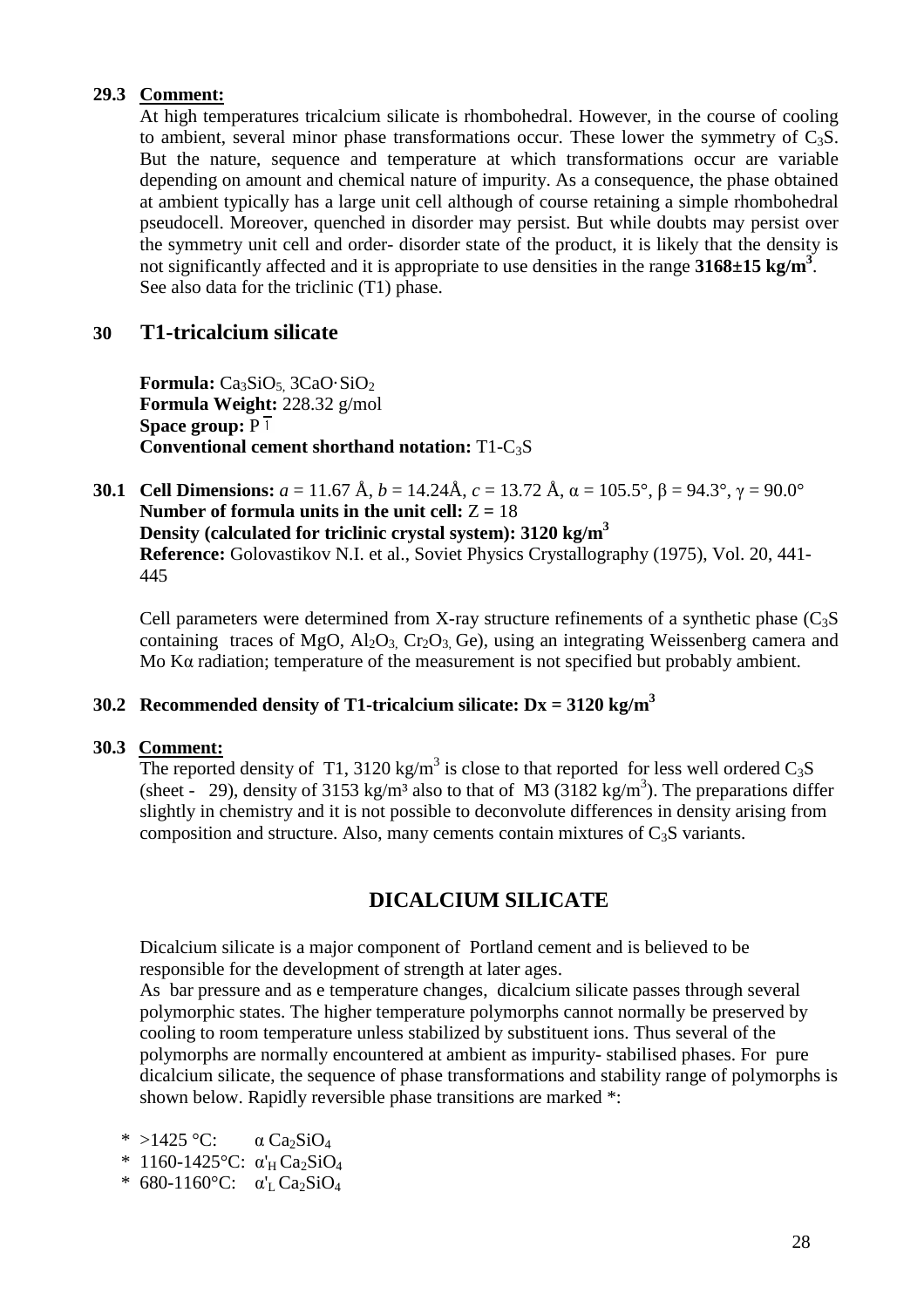500-680 $^{\circ}$ C: β Ca<sub>2</sub>SiO<sub>4</sub>  $\langle 500^{\circ}$ C:  $\gamma$  Ca<sub>2</sub>SiO<sub>4</sub>

## **31 α-dicalcium silicate (stabilized to ambient with Ba)**

**Formula:**  $Ca_2SiO_4$ ,  $2CaO·SiO_2$ , **Formula Weight:** 172.24 g/mol **Space group: P63/mmc Conventional cement shorthand notation:** α-C<sub>2</sub>S

**31.1 Cell Dimensions:**  $a = 5.579 \text{ Å}, c = 7.150 \text{ Å}$ **Number of formula units in the unit cell:**  $Z = 2$ **Density (calculated for hexagonal/trigonal crystal system): 2968 kg/m<sup>3</sup> Reference:** Udagawa S. et al., Review of the 34th General Meeting, Cement Association of Japan, Tokyo (1980), 37

The original reference has not been consulted. These data are taken from: Taylor H.F.W., "Cement Chemistry" 2nd edition 1997, Thomas Telford Publishing, London, UK

#### **31.2** Recommended density of  $\alpha$ -dicalcium silicate: Dx = 2968 kg/m<sup>3</sup>

# **32**  $\alpha'_{\text{H}}$ **-dicalcium silicate (1200°C, stabilized with**  $P_2O_5$ **)**

**Formula:**  $Ca_2SiO_4$ ,  $2CaO·SiO_2$ , **Formula Weight:** 172.24 g/mol **Space group:** Pcmn Conventional cement shorthand notation:  $\alpha'_{\text{H}}$  -C<sub>2</sub>S

**32.1 Cell Dimensions:**  $a = 9.49 \text{ Å}, b = 5.59 \text{ Å}, c = 6.85 \text{ Å}$ **Number of formula units in the unit cell:**  $Z = 4$ **Density (calculated for orthorhombic crystal system): 3148 kg/m<sup>3</sup> Reference:** Saalfeld H. et al., American Mineralogist (1975), Vol. 60, 824-827

Cell parameters were determined at 1723 K, from single crystal X-ray structure refinements of a synthetic phase, using an integrating Weissenberg camera and Mo Kα radiation.

### **32.2** Recommended density of  $\alpha'_{\text{H}}$  **-** dicalcium silicate at 1723K : Dx = 3148 kg/m<sup>3</sup>

### **33 α'L-dicalcium silicate (stabilized with Sr)**

**Formula:**  $Ca_2SiO_4$ ,  $2CaO·SiO_2$ **Formula Weight:** 172.24 g/mol **Space group:** Pcna2<sub>1</sub> **Conventional cement shorthand notation:**  $\alpha'_{L}$ -C<sub>2</sub>S

**33.1 Cell Dimensions:**  $a = 20.871 \text{ Å}$ ,  $b = 9.496 \text{ Å}$ ,  $c = 5.6 \text{ Å}$ **Number of formula units in the unit cell:**  $Z = 12$ **Density (calculated for orthorhombic crystal system): 3092 kg/ m<sup>3</sup> Reference:** Ilyinets A.M. et al., 8th International Congress on the Chemistry of Cement, Vol. 6, (1986), 489- 491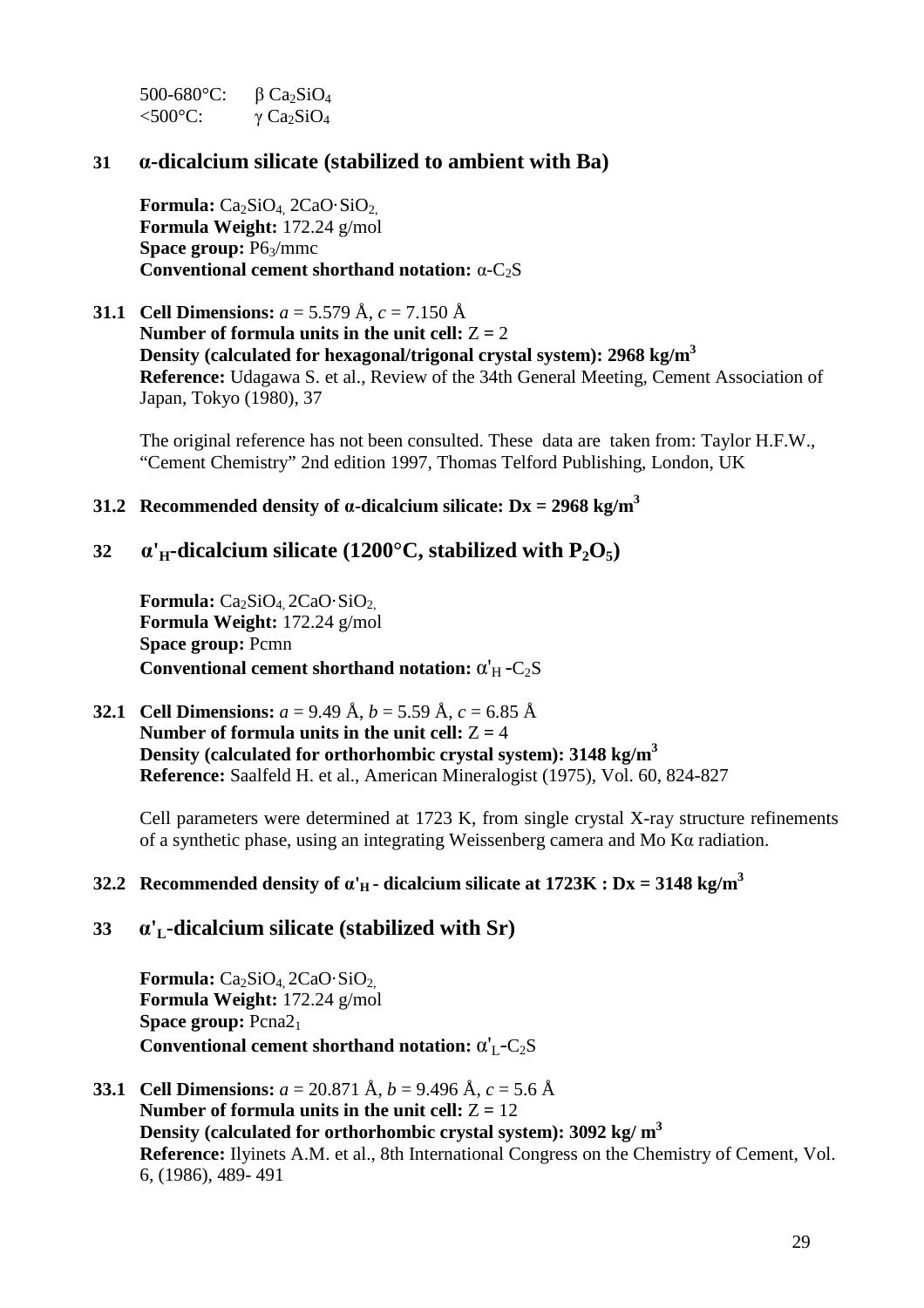Cell parameters were determined from single-crystal X-ray structure refinements of synthetic crystals stabilized with Sr. The Sr content is not given and details of the measurement are not specified.

## **33.2** Recommended density of  $\alpha'$ <sub>L</sub> -dicalcium silicate :  $Dx = 3092 \text{ kg/m}^3$

## **34 β-dicalcium silicate**

**Formula:** Ca<sub>2</sub>SiO<sub>4</sub>, 2CaO·SiO<sub>2</sub>, **Formula Weight:** 172.24 g/mol **Space group:** P2<sub>1</sub>/n **Conventional cement shorthand notation**: β-C2S

**34.1 Cell Dimensions:**  $a = 5.502 \text{ Å}$ ,  $b = 6.745 \text{ Å}$ ,  $c = 9.297 \text{ Å}$ **Number of formula units in the unit cell:**  $Z = 4$ **Density (calculated for orthorhombic crystal system): 3326 kg/m<sup>3</sup> Reference:** Jost K.H. et al., Acta Crystallographica (1977), Vol. B33, 1696-1700

Cell parameters were determined at 293 K, from single crystal X-ray structure refinements of synthetic crystals (grown from a CaCl<sub>2</sub> flux without other stabilizing reagents, at 1300 $^{\circ}$ C), using a Hilger four circle diffractometer equipped with graphite monochromator and Mo Kα radiation.

Density calculated by Jost et al**: 3326 kg/m<sup>3</sup>**

**34.2 Cell Dimensions:**  $a = 5.48 \text{ Å}, b = 6.76 \text{ Å}, c = 9.28 \text{ Å}, \beta = 94.33^{\circ}$ **Number of formula units in the unit cell:**  $Z = 4$ **Density (calculated for monoclinic crystal system): 3326 kg/m<sup>3</sup> Reference:** Midgley C.M., Acta Crystallographica (1952), Vol. 5, 307-312

Cell parameters were determined from single crystal X-ray structure refinements of a synthetic phase, using an integrating Weissenberg camera; temperature of the measurement is not specified but probably ambient.

### **34.3** Mean density of  $\beta$ -dicalcium silicate:  $Dx = 3326 \text{ kg/m}^3$

**34.4 Comment:**

See discussion on γ - dicalcium silicate, entry No. 35

# **35 γ-dicalcium silicate**

**Formula:**  $Ca_2SiO_4$   $2CaO·SiO_2$ **Formula Weight:** 172.24 g/mol **Space group:** Pbnm **Conventional cement shorthand notation:** γ**-**C2S

**35.1 Cell Dimensions:** *a* = 5.081 Å, *b* = 11.224 Å, *c* = 6.778 Å **Number of formula units in the unit cell:**  $Z = 4$ **Density (calculated for orthorhombic crystal system): 2960 kg/m<sup>3</sup> Reference:** Udagawa S. et al., Cement Concrete Research (1980), Vol. 10, 139-144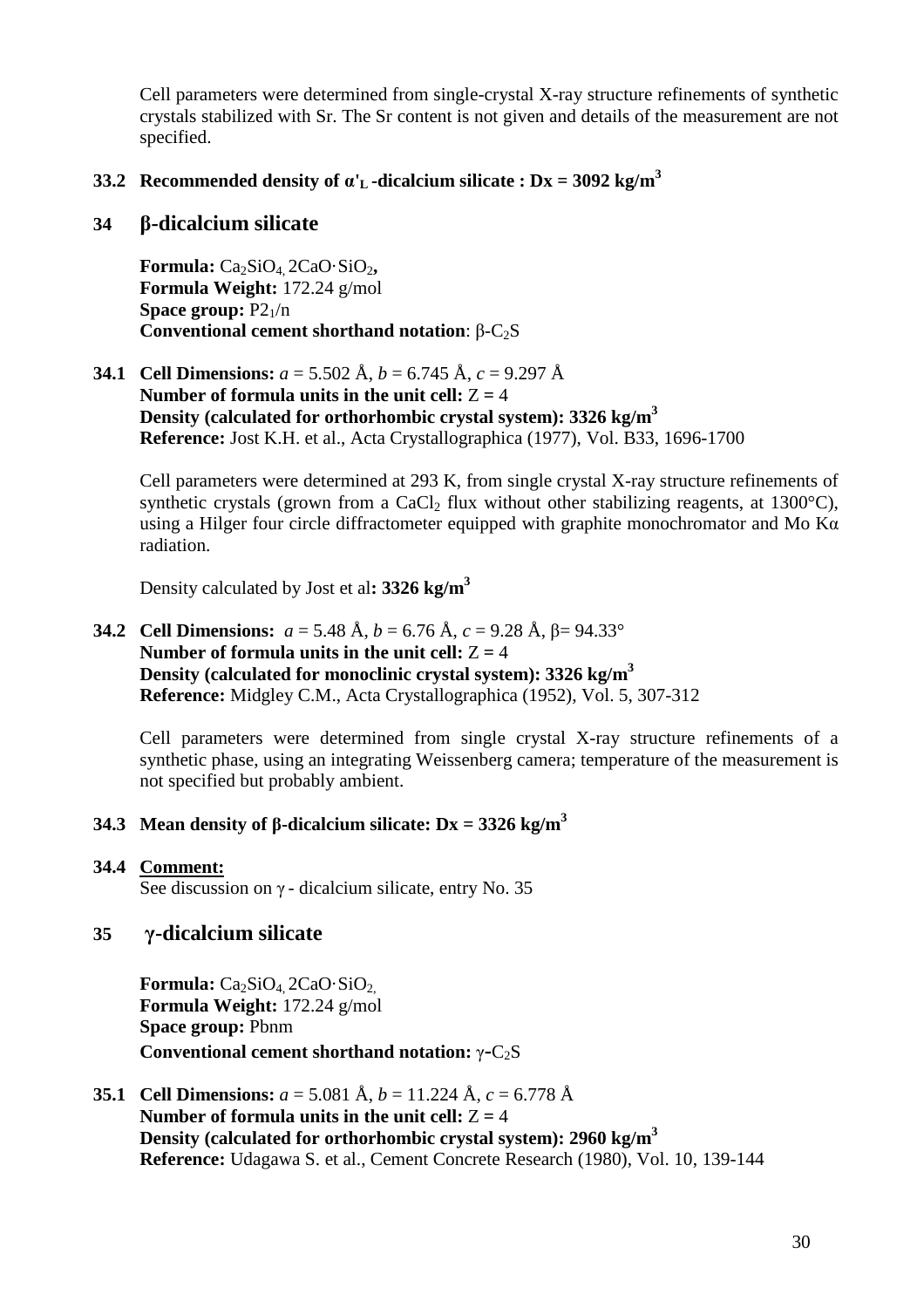Cell parameters were determined from powder diffraction X-ray structure refinements of a synthetic phase, using a Rigaku four circle diffractometer equipped with a graphite monochromator) and using Mo Kα radiation; temperature of the measurement is not specified.

### **35.2** Recommended density of  $\gamma$  **-dicalcium silicate :** Dx = 2960 kg/m<sup>3</sup>

### **35.2 Comment:**

 $\alpha$ ,  $\alpha'_{\rm H}$  and  $\alpha'_{\rm L}$  polymorphs of Ca<sub>2</sub>SiO<sub>4</sub> are only stable at elevated temperatures. These polymorphs can only be obtained at ambient if stabilised by solid solution and consequently, uncertainty about the unit cell contents. The normal sequence of cooling results in a reconstructive transformation to the  $\gamma$  polymorph. Its structure is markedly less dense than those of the other polymorphs. However, formation of the  $\gamma$  polymorph during cooling is often slow; γ persists metastably to  $\sim 650^{\circ}$ C at which temperature, a metastable transformation to β occurs. The beta phase has a slightly collapsed version of the α' type structure and its density, 3326 kg/m<sup>3</sup>, is markedly higher than for the  $\gamma$  polymorph. Preservation of  $\alpha_L$  below its normal stability limit, allowing  $\beta$  to form, is assisted by ions in solid solution: Mg, Al, Fe, etc. The resulting complex series of transformations are partially manifesting by a complex internal structure of beta marked by several types of twinning and also by exsolution of other phases as the belite host composition approaches the ideal  $Ca_2SiO<sub>4</sub>$  formula. Crystals are frequently strained as a result. Densities given are therefore approximate on account of the presence of exolution lammelae in the β phase.

# **ALUMINATE - FERRITE -TRISUBSTITUENT PHASE (AFt)**

# **36 Ettringite**

**Formula:**  $[C_{a_3}Al(OH)_{6}]_2(SO_4)_3.24+2)H_2O$ ,  $3CaO·Al_2O_3.3CaSO_4.32H_2O$ **Formula Weight:** 1255,11 g/mol **Space group:** P31c **Conventional cement shorthand notation:**  $C_6A\bar{S}_3H_{32}$ 

**36.1 Cell Dimensions:**  $a = 11.23 \text{ Å}$ ,  $c = 21.50 \text{ Å}$ **Number of formula units in the unit cell:**  $Z = 2$ **Density (calculated for hexagonal/trigonal crystal system): 1775 kg/m<sup>3</sup> Reference:** Struble L.J., 8th International Congress on the Chemistry of Cement, Vol. 6, (1986), 582-588

Cell parameters were determined at 'room temperature', from X-ray powder patterns of a synthetic ettringite, using an internal standard (high purity 99.99% Si standard); other details of the measurement are not specified.

**36.2 Formula:**  $[C_{a_3}Al(OH)_{6}]_2(SO_4)_3 \cdot (24+2)H_2O$ ,  $3CaO·Al_2O_3 \cdot 3CaSO_4 \cdot 32H_2O$ **Formula Weight:** 1255,11 g/mol **Space group:** P31c **Conventional cement shorthand notation:**  $C_6A\bar{S}_3H_{32}$ 

**Cell Dimensions:**  $a = 11.23 \text{ Å}$ ,  $c = 21.44 \text{ Å}$ **Number of formula units in the unit cell:**  $Z = 2$ **Density (calculated for hexagonal/trigonal crystal system): 1780 kg/m<sup>3</sup>**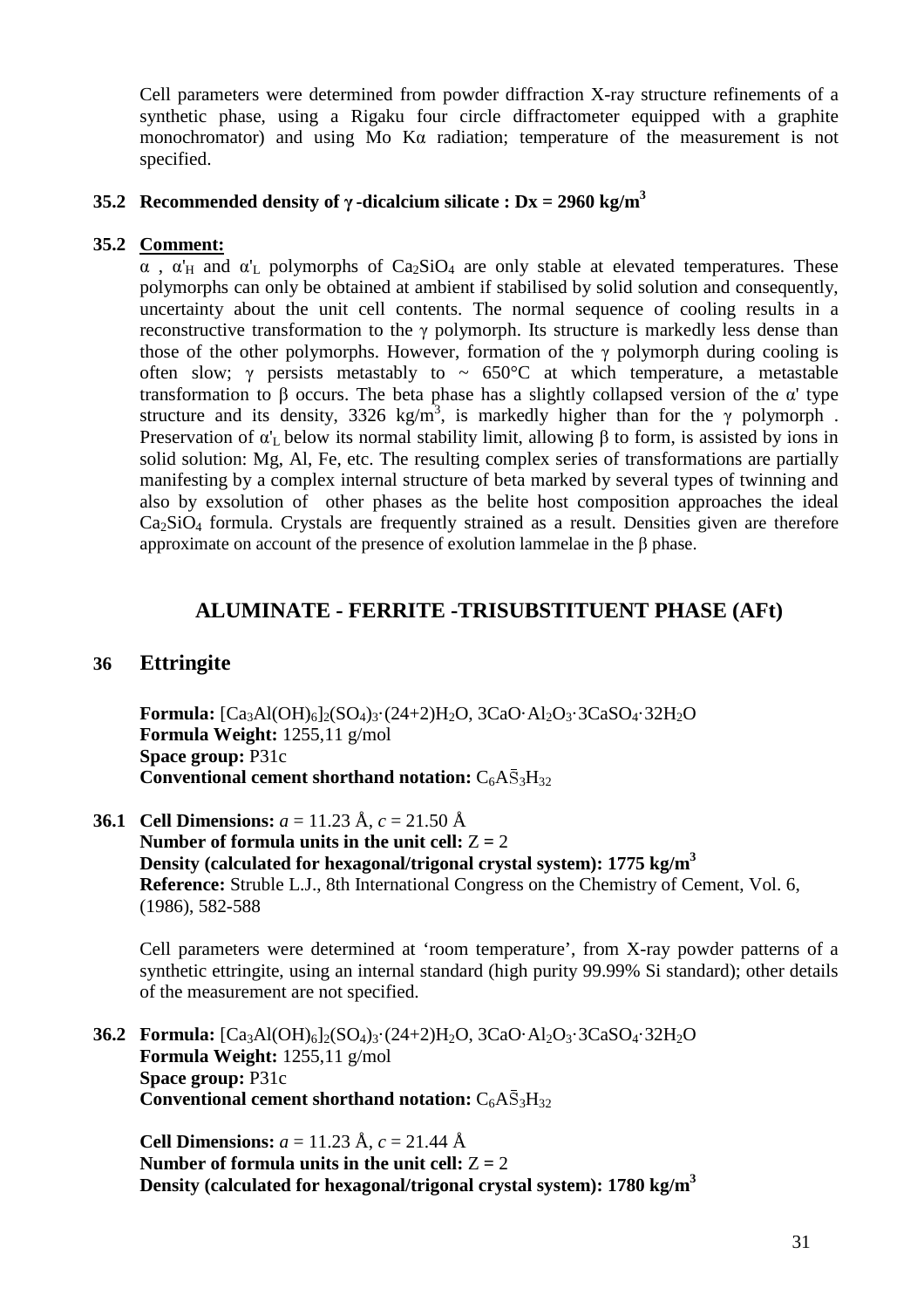**Reference:** Swanson H.E. et al., National Bureau of Standards Circular 539 (1959), Vol. 8, 3

Cell parameters were determined at 300 K, from X-ray powder patterns of a sample (originnot specified), using: a Guiner-type camera with Ni filter, an internal standard and Cu Kα radiation  $(1.5405 \text{ Å})$ .

Density calculated by Swanson et al.: **1754 kg/m<sup>3</sup>**

**36.3 Formula:**  $[C_{a_3}Al(OH)_{6}]_2(SO_4)_3.24+2)H_2O$ ,  $3CaO·Al_2O_3.3CaSO_4.32H_2O$ **Formula Weight:** 1255,11 g/mol **Space group:** P31c **Conventional cement shorthand notation:**  $C_6A\bar{S}_3H_{32}$ 

**Cell Dimensions:**  $a = 11.22 \text{ Å}$ ,  $c = 21.48 \text{ Å}$ **Number of formula units in the unit cell:**  $Z = 2$ **Density (calculated for hexagonal/trigonal crystal system): 1780 kg/m<sup>3</sup> Reference:** Pöllmann H., 'Characterization of Different Water Contents of Ettringite and Kuzelite', proc. XII International Congress on the Chemistry of Cement, 8-13 July 2007, Montreal, Canada

Cell parameters were determined by X-ray diffraction of a synthetic phase at 35 % relative humidity  $(CO<sub>2</sub>)$  free conditions) at room temperature, using analytical X-Pert and Bruker D5000 diffractometers.

**36.4 Formula:**  $[C_{a_3}Al(OH)_{6}]_2(SO_4)_3.24+2)H_2O$ ,  $3CaO·Al_2O_3.3CaSO_4.32H_2O$ **Formula Weight:** 1255,11 g/mol **Space group:** P31c **Conventional cement shorthand notation:**  $C_6A\bar{S}_3H_{32}$ 

 **Cell Dimensions:** *a* = 11.23 Å, *c* = 21.52 Å **Number of formula units in the unit cell:**  $Z = 2$ **Density (calculated for hexagonal/trigonal crystal system): 1774 kg/m<sup>3</sup> Reference:** Pöllmann H., Cement Concrete Research (1993), Vol. 23, 422 - 430

Cell parameters were determined from X-ray powder patterns of a synthetic sample made by the 'sucrose method'(using sugar to enhance solubilities) and measured at relative humidity 35%; an internal Si standard ( $a_0$  = 5.4308 Å) and Cu K $\alpha$  radiation were used; measurements made at 297 K.

**36.5** Cell Dimensions:  $a = 11.23$  Å,  $c = 21.49$  Å **Number of formula units in the unit cell:**  $Z = 2$ **Density (calculated for hexagonal/trigonal crystal system): 1776 kg/m<sup>3</sup> Reference**: this study

Cell parameters were determined at ambient pressure and 303 K, from X-ray powder diffraction diagrams of a synthetic sample. Data were collected using a Bruker D8 advance powder diffractometer, Cu K $\alpha$  radiation (1.54060 Å). The angular range was set between 5-55º 2θ. Unit cell parameters were refined from the powder diffraction patterns (71 selected reflections) using CELREF 2 software; mean square deviation:  $M_D = 0.00816$ 

# **36.6** Mean density of ettringite:  $Dx = 1778 \text{ kg/m}^3$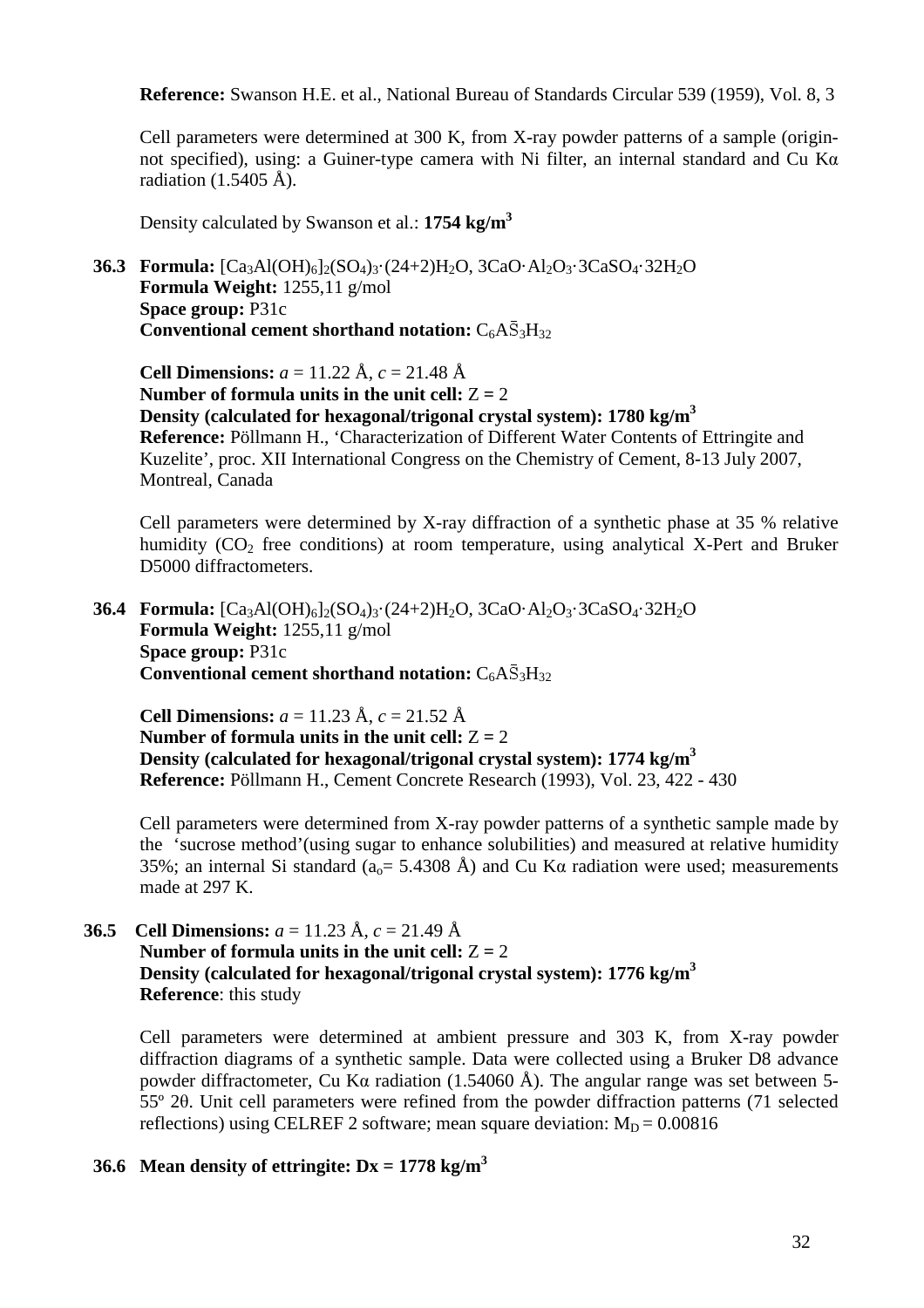### **36.7 Comment:**

Ettringite (shorthand: AFt (aluminate-ferrite-trisubstituted) type compound) typically grows in needle-shaped morphologies, hexagonal prisms, ect. Its water content ranges between 30 and 32 H2O and water within this range is zeolitic: it can be gained or lost without significant change in structure or cell dimensions. Consequently, there is always slight uncertainty about the water contents, and hence the density. The calculations assume 32 H2O.

Water contents below 30  $H<sub>2</sub>O$  are also reported but Zhou and Glasser showed that the structure degraded and 'metaettringite' was obtained [1]. Pöllmann describes a 36 H<sub>2</sub>O variant at 100% relative humidity [2]

See also the carbonate and iron analogues included in this compilation.

[1] Zhou Q., Glasser F.P, Lachowski E.E., Cement and Concrete Research (2004), Vol. 34, 703- 710

[2] Pöllmann H, Proc. XII International Congress on the Chemistry of Cement, 8-13 July 2007, Montreal, Canada

#### **36.8a Ettringite low water content**

**Formula:**  $[C_{a_3}Al(OH)_{6}]_2(SO_4)_3.24 H_2O$ ,  $3CaO·Al_2O_3.3CaSO_4.30H_2O$ **Formula Weight:** 1219,11 g/mol **Space group:** P31c **Conventional cement shorthand notation:**  $C_6A\bar{S}_3H_{30}$ 

### **36.8a**<sub>**1</sub> Cell Dimensions:**  $a = 11.14 \text{ Å}$ ,  $c = 21.30 \text{ Å}$ </sub>

**Number of formula units in the unit cell:**  $Z = 2$ **Density (calculated for hexagonal/trigonal crystal system): 1768 kg/m<sup>3</sup> Reference:** Pöllmann H, 'Characterization of Different Water Contents of Ettringite and Kuzelite', proc. XII International Congress on the Chemistry of Cement, 8-13 July 2007, Montreal, Canada

Cell parameters were determined by X-ray diffraction of synthetic, acetone-dried sample  $(CO<sub>2</sub>$  free conditions) at room temperature, using analytical X-Pert and Bruker D5000 diffractometers.

## **36.8a**<sub>2</sub> **Recommended density of ettringite with 30 H<sub>2</sub>O: Dx = 1768 kg/m<sup>3</sup>**

#### **36.8b****Ettringite with high water content**

**Formula:**  $[C_{a_3}Al(OH)_6]_2(SO_4)_3.24+6) H_2O$ ,  $3CaO·Al_2O_3.3CaSO_4.36H_2O$ **Formula Weight:** 1327,11 g/mol **Space group:** P31c **Conventional cement shorthand notation:**  $C_6A\bar{S}_3H_{36}$ 

 **36.8b1 Cell Dimensions:** *a* = 11.26 Å, *c* = 21.56 Å

**Number of formula units in the unit cell:**  $Z = 2$ **Density (calculated for hexagonal/trigonal crystal system): 1861 kg/m<sup>3</sup> Reference:** Pöllmann H, 'Characterization of Different Water Contents of Ettringite and Kuzelite', proc. XII International Congress on the Chemistry of Cement, 8-13 July 2007, Montreal, Canada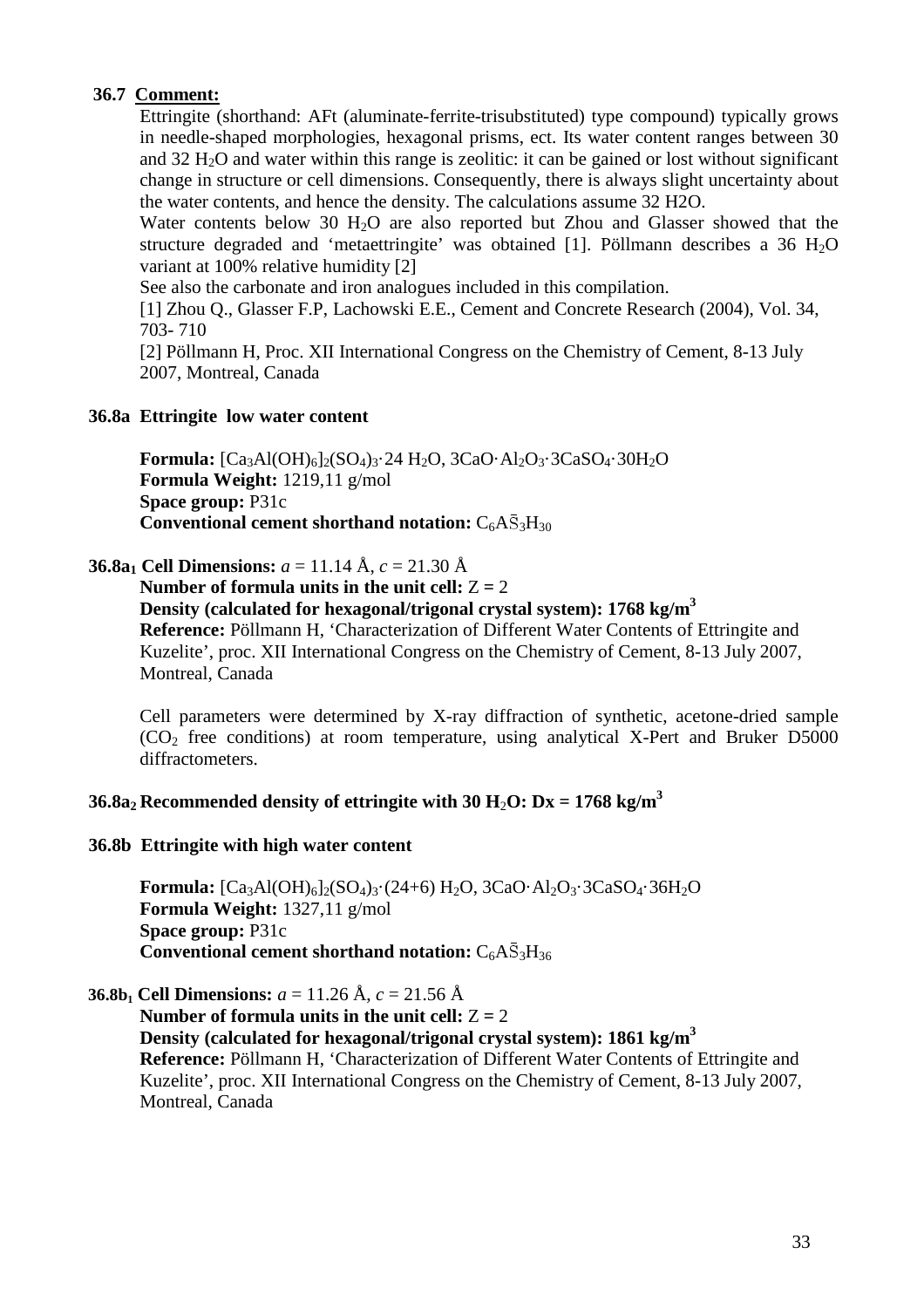Cell parameters were determined by X-ray diffraction of synthetic, (100% relative humidity,  $CO<sub>2</sub>$  free conditions) at room temperature, using analytical X-Pert and Bruker D5000 diffractometers.

**36.8b2 Cell Dimensions:** *a* = 11.255 Å, *c* = 21.54 Å **Number of formula units in the unit cell:**  $Z = 2$ **Density (calculated for hexagonal/trigonal crystal system): 1865 kg/m<sup>3</sup> Reference**: this study

Cell parameters were determined at ambient pressure, 303 K, from X-ray powder diffraction diagrams of a synthetic wet sample (100% relative humidity) covered with Mylar foil to prevent water loss and carbonation. Data were collected by a Bruker D8 advance powder diffractometer, using Cu Kα radiation (1.54060 Å). The angular range was set between 5-55º 2θ. Unit cell parameters were refined from the powder diffraction patterns (38 selected reflections) using CELREF 2 software, mean square deviation:  $M_D = 0.00918$ 

### **36.8b3** Mean density of ettringite with 36 H<sub>2</sub>O: Dx = 1863 kg/m<sup>3</sup>

## **37 'Carbonate Ettringite', 'CO3-AFt'**

**Formula:**  $[C_{a_3}Al(OH)_{6}]_2(CO_3)_3 \cdot (24+2)H_2O$ ,  $3CaO·Al_2O_3 \cdot 3CaCO_3 \cdot 32H_2O$ **Formula Weight:** 1146.94 g/mol **Space group:** P31c (determined using X- ray powder pattern) **Conventional cement shorthand notation:**  $C_6A\overline{C}_3H_{32}$ 

**37.1 Cell Dimensions:**  $a = 10.834 \text{ Å}$ ,  $c = 21.25 \text{ Å}$ **Number of formula units in the unit cell:**  $Z = 2$ **Density (calculated for hexagonal/trigonal crystal system): 1763 kg/m<sup>3</sup> Reference:** Struble L.J., 8th International Congress on the Chemistry of Cement, Vol. 6, (1986), 582- 588

Cell parameters were determined at 'room temperature', from X-ray powder patterns of a synthetic ettringite, using an internal standard (high purity 99.99% Si standard); other details of the measurement are not specified.

**37.2 Cell Dimensions:**  $a = 10.851 \text{ Å}$ ,  $c = 21.257 \text{ Å}$ **Number of formula units in the unit cell:**  $Z = 2$ **Density (calculated for hexagonal/trigonal crystal system): 1757 kg/m<sup>3</sup> Reference**: this study

Cell parameters were determined at ambient pressure, 303 K, from X-ray powder diffraction diagrams of a synthetic sample. Data were collected by a Bruker D8 advance powder diffractometer (xx reflections), using Cu K $\alpha$  radiation (1.54060 Å). The angular range was set between 5-55º 2θ. Unit cell parameters were refined from the powder diffraction patterns (35 selected reflections), using CELREF 2 software, mean square deviation:  $M_D = 0.00818$ 

#### **37.3 Mean density of carbonate ettringite: Dx = 1760 kg/m<sup>3</sup>**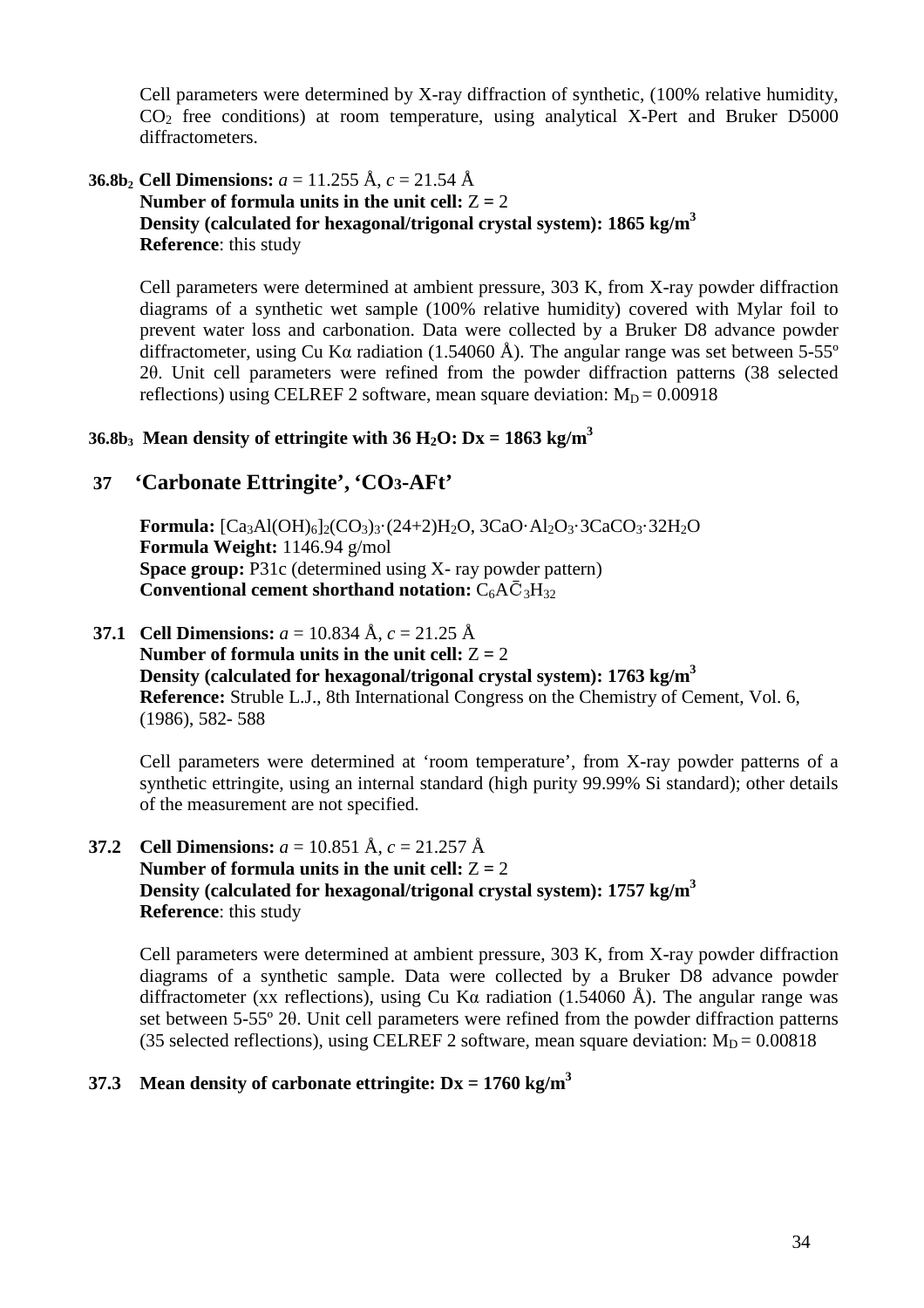#### **37.4 Comment:**

Carbonate ettringite appears to be stabilized by low temperatures, close to  $0^{\circ}$ C. It accommodates limited sulfate in solid solution. However sulfate ettringite can accommodate up to  $\sim$  50 mol % of "carbonate ettringite" at 20°-25°C.

# **38 'Iron Ettringite'**

**Formula:**  $[C_{a_3}Fe(OH)_{6}]_2(SO_4)_3.24+2)H_2O$ ,  $3CaO·Fe_2O_3.3CaSO_4.32H_2O$ **Formula Weight:** 1312.84 g/mol **Space group:** P31c (determined using X- ray powder pattern) **Conventional cement shorthand notation:**  $C_6F\bar{S}_3H_{32}$ 

**38.1 Cell Dimensions:**  $a = 11.182 \text{ Å}$ ,  $c = 22.008 \text{ Å}$ **Number of formula units in the unit cell:**  $Z = 2$ **Density (calculated for hexagonal/trigonal crystal system): 1830 kg/m<sup>3</sup> Reference:** Struble L.J., 8th International Congress on the Chemistry of Cement, Vol. 6, (1986), 582- 588

Cell parameters were determined at 'room temperature', from X-ray powder patterns of a synthetic ettringite, using an internal standard (high purity 99.99% Si standard); other details of the measurement-not specified.

**38.2 Cell Dimensions:**  $a = 11.1817 \text{ Å}$ ,  $c = 22.007 \text{ Å}$ **Number of formula units in the unit cell:**  $Z = 2$ **Density (calculated for hexagonal/trigonal crystal system): 1830 kg/m<sup>3</sup> Reference:** McMurdie et.al, Powder Diffraction, Vol. 2 (1), (1987), 41- 52

Cell parameters were determined at 'room temperature', from X-ray powder patterns of a synthetic ettringite.

### **38.3 Mean density of iron ettringite: Dx = 1830 kg/m<sup>3</sup>**

### **38.4 Comment:**

The extent of iron substitution in the ettringite of Portland cement is believed to be small and we have not found reports of natural ettringite containing much Fe. The extent of solid solution between Al/OH- ettringite and Fe/OH- ettringite is not known.

# **39 Thaumasite**

**Formula:**  $Ca_3(SO_4)(CO_3)[Si(OH)_6] \cdot 12H_2O$ **Formula Weight:** 622.62 g/mol **Space group: P63 Conventional cement shorthand notation:**  $C_3S\overline{C}SH_{15}$ 

**39.1 Cell Dimensions:**  $a = 11.030 \text{ Å}$ ,  $c = 10.396 \text{ Å}$ **Number of formula units in the unit cell:**  $Z = 2$ **Density (calculated for hexagonal/trigonal crystal system): 1888 kg/m<sup>3</sup> Reference:** Effenberger H. et al., Neues Jahrbuch für Mineralogie Monatshefte (1983), 60-68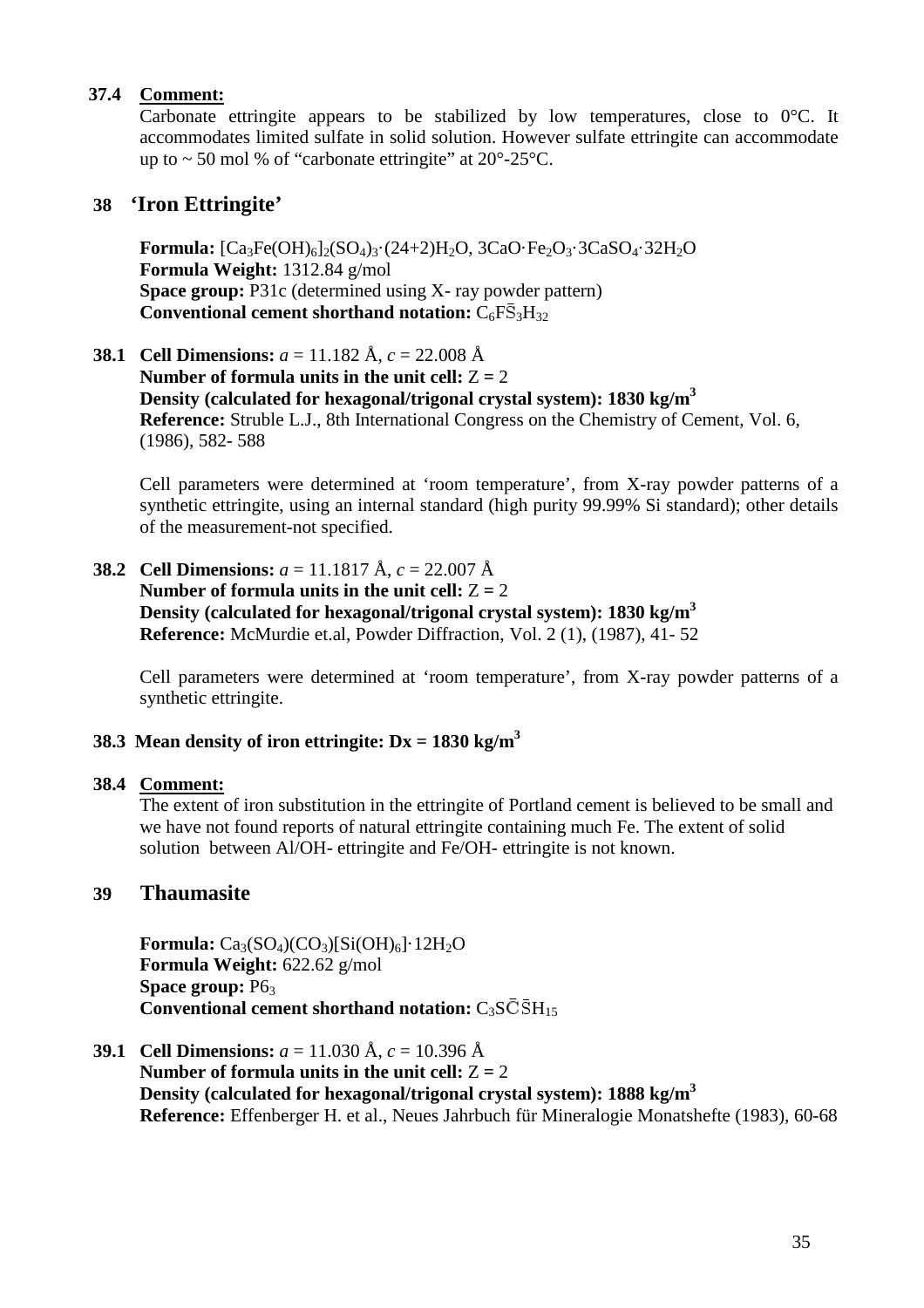Cell parameters were determined at 293 K, from single-crystal X-ray structure refinements of natural crystals (locality: Langban, Sweden), using a Syntex four circle diffractometer equipped with a graphite monochromator and Mo K $\alpha$  radiation (0.7107 Å).

Density calculated by Effenberger H. et al.: **1876 kg/m<sup>3</sup>**

**39.2 Cell Dimensions:**  $a = 11.0538 \text{ Å}$ ,  $c = 10.4111 \text{ Å}$ **Number of formula units in the unit cell:**  $Z = 2$ **Density (calculated for hexagonal/trigonal crystal system): 1876 kg/m<sup>3</sup> Reference:** Jacobsen S.D. et al., Physics and Chemistry of Minerals, (2003), Vol. 30, 321- 329 Cell parameters were determined at 298 K, from single-crystal X-ray structure refinements of natural thaumasite (locality: not specified), using a Siemens P4 four circle diffractometer

equipped with a graphite monochromator and Mo K $\alpha$  radiation (0.7109 Å)

Density calculated by Jacobsen S.D. et al: **1876 kg/m<sup>3</sup>**

A discrepancy exists between data presented in Gaines V.R. et al., *Dana's New Mineralogy*, Eighth edition (1997); the density data for thaumasite on page 671 differ from those on page 568 although both appear to rest on the same dataset.

## **39.3** Mean density of thaumasite:  $Dx = 1882 \text{ kg/m}^3$

### **39.4 Comment.**

Thaumasite is a naturally occurring mineral, usually found in hydrothermally- altered rocks, as a late stage, low temperature mineral. It is very similar to ettringite: limited solid solutions occur between the two minerals[1]. Thaumasite is also well known as a product of sulfate and carbonate attack on concrete. Thaumasite is noteworthy because it contains  $Si(OH)_{6}$ groups yet does not require high pressure for its formation. The phase relations and extent of solid solution between thaumasite, carbonate ettringite and sulfate ettringite are not known in detail.

[1] Macphee D.E. et al., Cement and Concrete Research (2004), Vol. 34, Issue 9, 1591-1598

# **ALUMINATE-FERRITE-MONOSUBSTITUENT PHASE (AFm)**

Phases in this family are comprised of a layer structure containing the basic unit  $Ca_2(AI,Fe^{III})(OH)<sub>6</sub><sup>+</sup>$ . The positive charge is balanced in interlayer positions by either monovalent (OH,Cl) or divalent  $(SO<sub>4</sub><sup>2</sup>$ , etc.) ions. Additional water is present in the interlayer. The phases listed here are those the most relevant to cement hydration but others occur in nature, for example with Fe and Cr(III) in the layer. Solid solution between different AFm phases is always incomplete when the substituent anion differs in charge and may be incomplete even when the charge is the same, as with (OH, Cl). The water content much affects the *c* axis spacing, for example,  $C_4AH_{19}$  and  $C_4AH_{13}$ . However the preservation for analysis is often difficulty:  $C_4AH_{19}$  readily looses water and often appears in XRD as  $C_4AH_{13}$ having lost water in the course of specimen preparation and handling. The stacking of layers can differ leading to polytypism. The polytypes have not been classified but it is believed that while the existence of different stackings may affect the true symmetry and intensity of Xray reflections, its effect on density is not significant.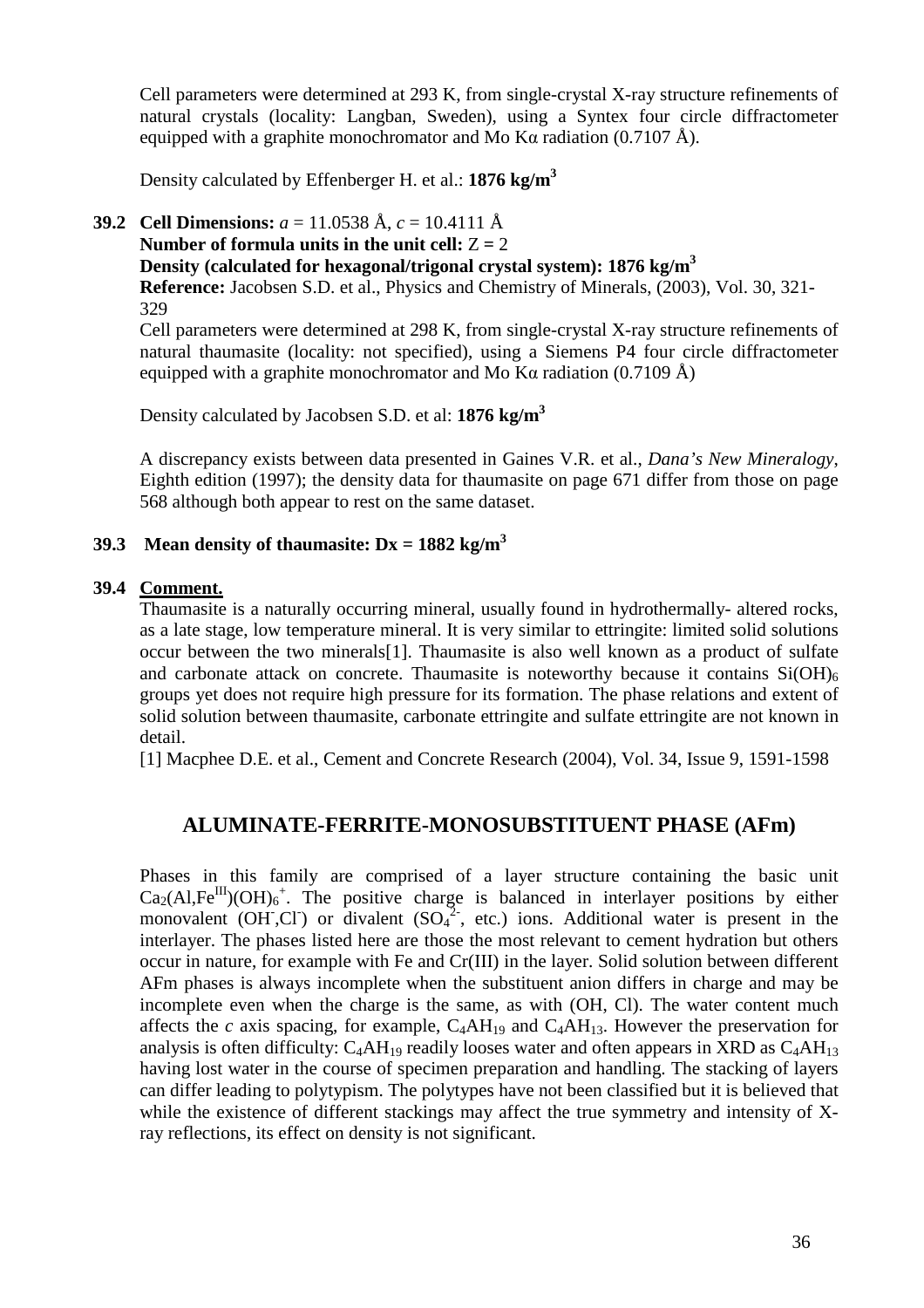# **40 Tetracalcium aluminate-13-hydrate (hydroxy AFm)**

**Formula:**  $Ca_4Al_2(OH)_{14} \cdot 6H_2O$ ,  $4CaO \cdot Al_2O_3 \cdot 13H_2O$ **Formula Weight:** 560.47 g/mol **Space group:** R-- **Conventional cement shorthand notation:** C<sub>4</sub>AH<sub>13</sub>

**40.1 Cell Dimensions:**  $a = 5.752 \text{ Å}$ ,  $c = 95.27 \text{ Å}$ **Number of formula units in the unit cell:**  $Z = 6$ **Density (calculated for hexagonal/trigonal crystal system): 2046 kg/m<sup>3</sup> Reference:** Fischer R. et al., Cement Concrete Research (1982), Vol. 12, 517-526

Cell parameters were determined at 295 K, from X-ray powder diffraction diagrams of a synthetic phase (all chemicals used were of reagent quality), using an internal standard (high purity 99.99% Si standard); when single crystals were available, lattice constants were determined using a Weissenberg camera. Precise determination of space group was not possible.

**40.2** Cell Dimensions:  $a = 5.758$  Å,  $c = 95.226$  Å **Number of formula units in the unit cell:**  $Z = 6$ **Density (calculated for hexagonal/trigonal crystal system): 2042 kg/m<sup>3</sup> Reference**: this study

Cell parameters were determined at ambient pressure, 303 K, from X-ray powder diffraction diagrams of a synthetic sample. Data were collected by a Bruker D8 advance powder diffractometer, using Cu Kα radiation (1.54060 Å). The angular range was set between 5-55º 2θ. Unit cell parameters were refined from the powder diffraction patterns (22 selected reflections) using CELREF 2 software. Refinement was made for the space group  $R^{\overline{3}}$ , mean square deviation:  $M_D = 0.02030$ 

# **40.3** Mean density of hydroxy-AFm:  $Dx = 2044 \text{ kg/m}^3$

# **41 Tetracalcium ferrite-13-hydrate (Fe-hydroxy AFm)**

**Formula:**  $Ca_4Fe_2(OH)_{14} \cdot 6H_2O$ ,  $4CaO·Fe_2O_3 \cdot 13H_2O$ **Formula Weight:** 618.19 g/mol **Space group:** R-- **Conventional cement shorthand notation:** C<sub>4</sub>FH<sub>13</sub>

**41.1 Cell Dimensions:**  $a = 5.89 \text{ Å}$ ,  $c = 7.902 \text{ Å}$ **Number of formula units in the unit cell:**  $Z = 1/2$ **Density (calculated for hexagonal/trigonal crystal system): 2162 kg/m<sup>3</sup> Reference:** Schwiete H.E. et al., Zement-Kalk-Gips (1964), Vol. 17, 379-386 Cell parameters were determined at 'room temperature', from X-ray powder pattern of a synthetic phase.

## **41.2 Recommended density of Fe-hydroxy AFm: Dx = 2162 kg/m<sup>3</sup>**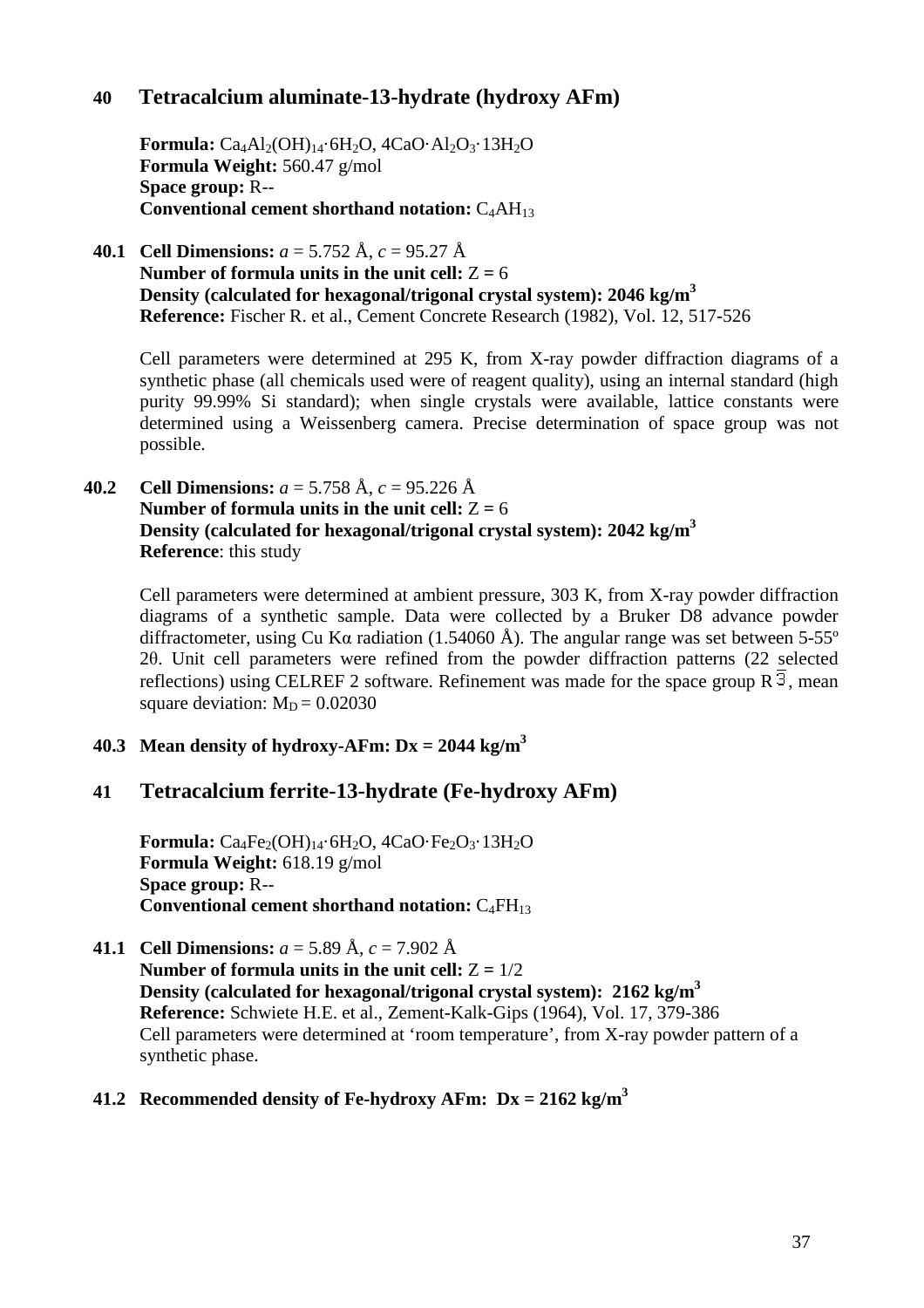## **41.3 Comment:**

Believed to form a continuous series of solid solutions with  $Ca_4Al_2(OH)_{14}·6H_2O$ . As in the corresponding system with  $A<sub>1</sub>Q<sub>3</sub>$ , the phase was coexisting in solution with the 19- hydrate phase.

# **42 α1-Tetracalcium aluminate-19-hydrate**

**Formula:**  $Ca_4Al_2(OH)_{14}$   $\cdot$  12H<sub>2</sub>O,  $4CaO \cdot Al_2O_3 \cdot 19H_2O$ **Formula Weight:** 668.48 g/mol **Space group:**  $R \overline{3}c$  or R3c **Conventional cement shorthand notation:** α1 - C<sub>4</sub>AH<sub>19</sub>

**42.1 Cell Dimensions:**  $a = 5.77 \text{ Å}$ ,  $c = 64.08 \text{ Å}$ **Number of formula units in the unit cell:**  $Z = 3$ **Density (calculated for hexagonal/trigonal crystal system): 1804 kg/m<sup>3</sup> Reference:** Aruja E., Acta Crystallographica (1961), Vol. 14, 1213-1216

Cell parameters were determined at 'room temperature', from X-ray powder diffraction diagrams of a synthetic phase, using a Guiner-type focusing camera; specimens were made in a glove box under controlled atmospheric conditions and exposed to X-rays in a sealed envelope to avoid carbonation.

Density calculated by Aruja**: 1804 kg/m<sup>3</sup>**

# **42.2** Recommended density of  $a_1$ -Tetracalcium aluminate-19-hydrate: Dx = 1804 kg/m<sup>3</sup>

# **43 α2-Tetracalcium aluminate-19-hydrate**

**Formula:**  $Ca_4Al_2(OH)_{14} \cdot 12H_2O$ ,  $4CaO \cdot Al_2O_3 \cdot 19H_2O$ **Formula Weight:** 668.48 g/mol **Space group:**  $P6_3/m$  or  $P6_322$ **Conventional cement shorthand notation:** α2 - C<sub>4</sub>AH<sub>19</sub>

**43.1 Cell Dimensions:**  $a = 5.77 \text{ Å}$ ,  $c = 21.37 \text{ Å}$ **Number of formula units in the unit cell:**  $Z = 1$ **Density (calculated for hexagonal/trigonal crystal system): 1802 kg/m<sup>3</sup> Reference:** Aruja E., Acta Crystallographica (1961), Vol. 14, 1213-1216

Cell parameters were determined at 'room temperature', from X-ray powder diffraction diagrams of a synthetic phase, using a Guiner-type focusing camera; specimens were made in a glove box under controlled atmospheric conditions and exposed to X-rays in a sealed capsule to avoid carbonation.

Density calculated by Aruja**: 1802 kg/m<sup>3</sup>**

### **43.2** Recommended density of  $a_2$ -Tetracalcium aluminate-19-hydrate:  $Dx = 1802 \text{ kg/m}^3$

# **43.3 Comment:**

 $C_4AH_{19}$  is structurally derived from  $C_4AH_{13}$  by the addition of an extra  $H_2O$  molecules. Two polytypes  $(\alpha_1 \text{ and } \alpha_2)$  are distinguished.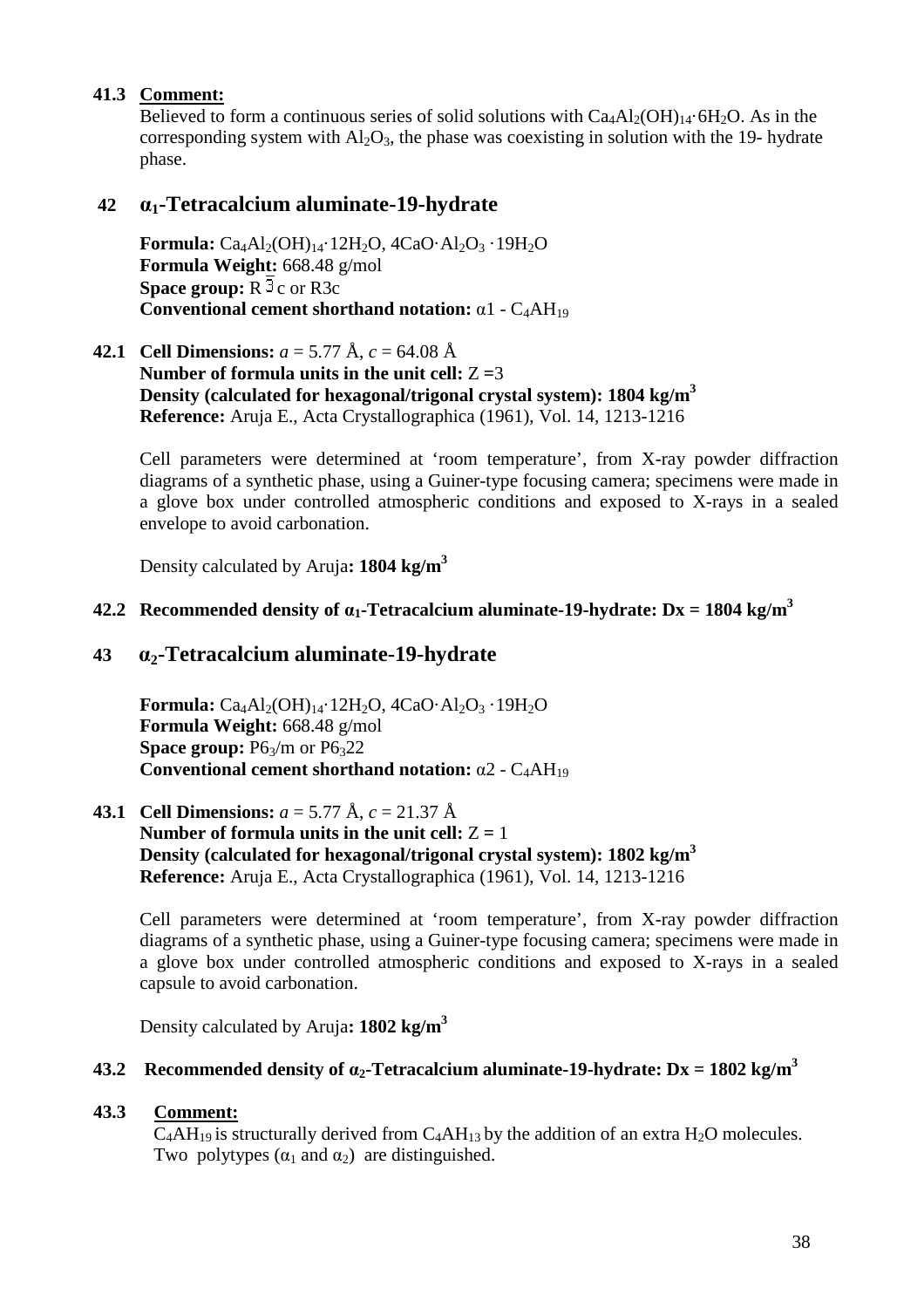# **44 Tetracalcium aluminate monosulfate-12-hydrate (monosulfoaluminate)**

**Formula:** Ca<sub>4</sub>Al<sub>2</sub>(SO<sub>4</sub>)(OH)<sub>12</sub>·6H<sub>2</sub>O, 3CaO·Al<sub>2</sub>O<sub>3</sub>·CaSO<sub>4</sub>·12H<sub>2</sub>O **Formula Weight:** 622.52 g/mol **Space group:** R **Conventional cement shorthand notation:**  $C_4A\overline{S}H_{12}$ 

 **44.1 Cell Dimensions:**  $a = 5.758$  Å,  $c = 26.794$  Å **Number of formula units in the unit cell:**  $Z = 3/2$ **Density (calculated for hexagonal/trigonal crystal system): 2020 kg/m<sup>3</sup> Reference:** Allmann R., Neues Jahrbuch für Mineralogie Monatshefte (1977), 136-144

Cell parameters were determined at 'room temperature', from single-crystal X-ray structure refinements of a synthetic phase, using a Philips PW 1100 four circle diffractometer (equipped with graphite monochromator) and Mo Kα radiation.

Density calculated by Allmann R**: 2020 kg/m<sup>3</sup>**

**44.2 Cell Dimensions:**  $a = 5.76 \text{ Å}$ ,  $c = 53.66 \text{ Å}$ **Number of formula units in the unit cell:**  $Z = 3$ **Density (calculated for hexagonal/trigonal crystal system): 2014 kg/m<sup>3</sup> Reference:** Pöllman H. et al., American Mineralogist (1998), 909 (abstract only)

Cell parameters were determined at room temperature, from X-ray powder pattern of a synthetic phase, using Cu Kα radiation.

**44.3** Cell Dimensions:  $a = 5.76$  Å,  $c = 26.79$  Å **Number of formula units in the unit cell:**  $Z = 3/2$ **Density (calculated for hexagonal/trigonal crystal system): 2014 kg/m<sup>3</sup> Reference:** Pöllmann H, 'Characterization of Different Water Contents of Ettringite and Kuzelite', proc. XII International Congress on the Chemistry of Cement, 8-13 July 2007, Montreal, Canada

Cell parameters were determined by X-ray diffraction of synthetic, sample at  $25^{\circ}$ C (CO<sub>2</sub> free conditions), using analytical X-Pert and Bruker D5000 diffractometers.

 **44.4 Cell Dimensions:**  $a = 5.763 \text{ Å}$ ,  $c = 53.661 \text{ Å}$ **Number of formula units in the unit cell:**  $Z = 3$ **Density (calculated for hexagonal/trigonal crystal system): 2014 kg/m<sup>3</sup> Reference**: this study

Cell parameters were determined at ambient pressure, 303 K, from X-ray powder diffraction diagrams of a synthetic sample. Data were collected by a Bruker D8 advance powder diffractometer, using CuKa radiation (1.54060 Å). The angular range was set between 5-55 $^{\circ}$ 2θ. Unit cell parameters were refined from the powder diffraction patterns (23 selected reflections) using CELREF 2; software gave a mean square deviation:  $M_D = 0.01361$ 

## **44.5** Mean density of monosulfoaluminate (12 H<sub>2</sub>O): Dx = 2015 kg/m<sup>3</sup>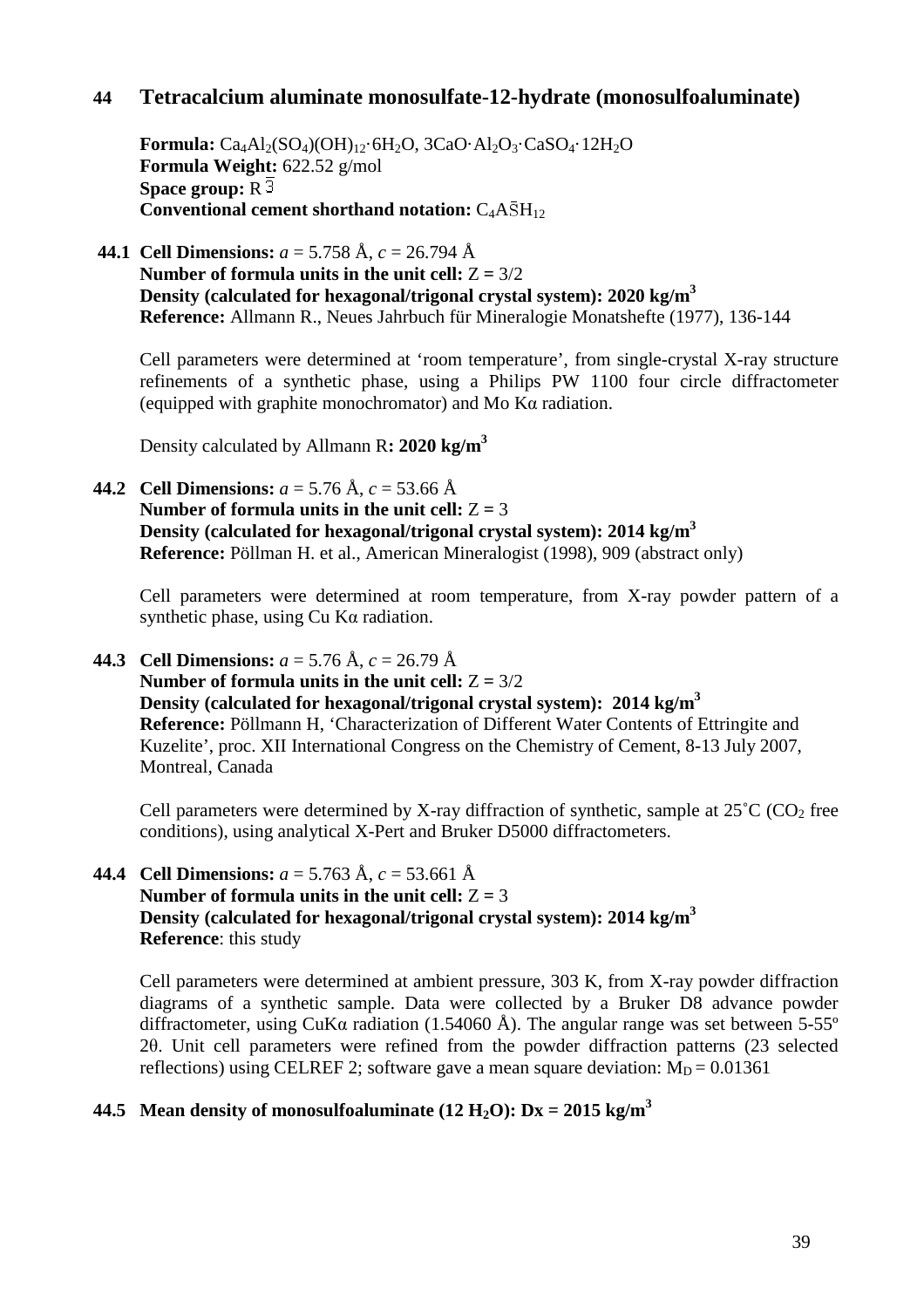#### **44.6****Monosulfoaluminate with high water content (14 H2O)**

**Formula:**  $Ca_4Al_2(SO_4)(OH)_{12}$   $8H_2O$ ,  $3CaO·Al_2O_3$   $CaSO_4$   $14H_2O$ **Formula Weight:** 658.52 g/mol **Space group:** R **Conventional cement shorthand notation:**  $C_4A\bar{S}H_{14}$ 

 **Cell Dimensions:** *a* = 5.748 Å, *c* = 28.69 Å **Number of formula units in the unit cell:**  $Z = 3/2$ **Density (calculated for hexagonal/trigonal crystal system): 1998 kg/m<sup>3</sup> Reference:** Pöllmann H, 'Characterization of Different Water Contents of Ettringite and Kuzelite', proc. XII International Congress on the Chemistry of Cement, 8-13 July 2007, Montreal, Canada

Cell parameters were determined by X-ray diffraction of synthetic phase at 25˚C (below  $100\%$  relative humidity, CO<sub>2</sub>-free conditions), using analytical X-Pert and Bruker D5000 diffractometers.

#### **44.7** Recommended density of monosulfoaluminate  $(14 \text{ H}_2\text{O})$ :  $\text{Dx} = 1998 \text{ kg/m}^3$

#### **44.8****Monosulfoaluminate with high water content (16 H2O)**

**Formula:**  $Ca_4Al_2(SO_4)(OH)_{12}$ :  $10H_2O$ ,  $3CaO·Al_2O_3$ · $CaSO_4$ · $16H_2O$ **Formula Weight:** 694.52 g/mol **Space group:** R **Conventional cement shorthand notation:** C<sub>4</sub>ASH<sub>16</sub>

**Cell Dimensions:**  $a = 5.73 \text{ Å}$ ,  $c = 30.67 \text{ Å}$ 

**Number of formula units in the unit cell:**  $Z = 3/2$ 

**Density (calculated for hexagonal/trigonal crystal system): 1983 kg/m<sup>3</sup> Reference:** Pöllmann H, 'Characterization of Different Water Contents of Ettringite and Kuzelite', proc. XII International Congress on the Chemistry of Cement, 8-13 July 2007, Montreal, Canada

Cell parameters were determined by X-ray diffraction of synthetic phase at 25˚C (100% relative humidity,  $CO_2$ -free conditions), using analytical X-Pert and Bruker D5000 diffractometers.

#### **44.9** Recommended density of monosulfoaluminate (16 H<sub>2</sub>O): Dx = 1983 kg/m<sup>3</sup>

#### **44.10 Comment:**

Monosulfoaluminate forms solid solutions in which the  $SO_4^2$  is partly replaced by OH at  $\sim$  25 $^{\circ}$ C; solid solution extends to  $\sim$  50 mole % replacement.

### **45 Tetracalcium ferrite monosulfate-12-hydrate (Fe-monosulfoaluminate)**

**Formula:**  $Ca_4Fe_2(SO_4)(OH)_{12} \cdot 6H_2O$ ,  $3CaO·Fe_2O_3 \cdot CaSO_4 \cdot 12H_2O$ **Formula Weight:** 680.24 g/mol **Space group:** R **Conventional cement shorthand notation:** C<sub>4</sub>FSH<sub>12</sub>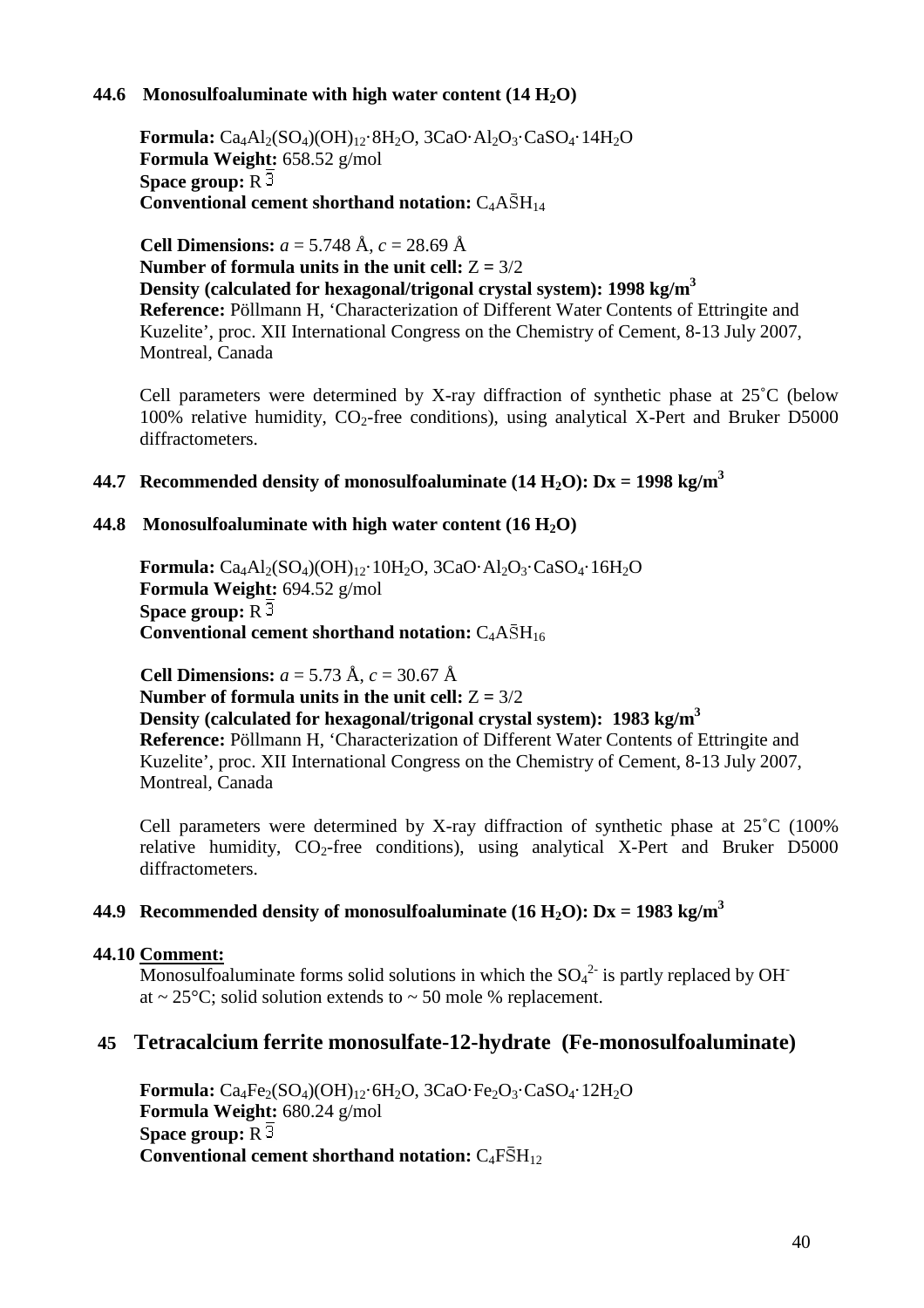**45.1 Cell Dimensions:**  $a = 5.888 \text{ Å}, c = 26.625 \text{ Å}$ **Number of formula units in the unit cell:**  $Z = 3/2$ **Density (calculated for hexagonal/trigonal crystal system): 2119 kg/m<sup>3</sup> Reference:** Kuzel H.J., Zement-Kalk-Gips (1968), Vol. 21, 463-469

Cell parameters were determined at 298 K, from X-ray powder pattern of a synthetic phase (prepared under  $CO_2$ -free conditions) and using an internal standard (high purity 99.99% Si).

**45.2 Cell Dimensions:**  $a = 5.889 \text{ Å}$ ,  $c = 26.669 \text{ Å}$ **Number of formula units in the unit cell:**  $Z = 3/2$ **Density (calculated for hexagonal/trigonal crystal system): 2115 kg/m<sup>3</sup> Reference:** Ecker M. et al., Mineralogical Institute of University, Erlagen, Germany, PDF 41-1472, ICDD, Grant in Aid (1991)

Cell parameters were determined at 'room temperature', from X-ray powder pattern of a synthetic phase using diffractometer with Ni filter and Cu K $\alpha$  radiation (1.5405 Å).

# **45.3 Mean density of Fe-monosulfoauminate: Dx = 2117 kg/m<sup>3</sup>**

### **45.4 Comment:**

 $C_4F\bar{S}H_1$  forms solid solutions with  $C_4A\bar{S}H_1$ . Solid solution is continuous at 100°C but at 25 and  $50^{\circ}$ C, a miscibility gap exists; at  $\sim$  25 $^{\circ}$ C, solid solution extends to  $\sim$  50 mole %.

# **46 Dicalcium aluminate monosilicate-8-hydrate (strätlingite)**

**Formula:**  $Ca_2Al_2SiO_7 \cdot 8H_2O$ ,  $2CaO \cdot Al_2O_3 \cdot SiO_2 \cdot 8H_2O$ **Formula Weight:** 418.21 g/mol **Space group:**  $R^{\overline{3}}$  or  $R^3$ **Conventional cement shorthand notation:** C<sub>2</sub>ASH<sub>8</sub>

**46.1 Cell Dimensions:**  $a = 5.747 \text{ Å}$ ,  $c = 37.64 \text{ Å}$ **Number of formula units in the unit cell:**  $Z = 3$ **Density (calculated for hexagonal/trigonal crystal system): 1936 kg/m<sup>3</sup> Reference:** Kuzel H.J., Neues Jahrbuch für Mineralogie Monatshefte (1976), 319-325

Cell parameters were determined at 'room temperature' from single-crystal X-ray structure refinements of a synthetic phase (crystals were prepared by hydration of a glass of the gehlenite composition), using: X-ray rotation and precession cameras, Cu Kα radiation and an internal standard (high purity 99.99% Si standard).

Density calculated by Kuzel: **1940 kg/m<sup>3</sup>**

**46.2 Cell Dimensions:**  $a = 5.737 \text{ Å}$ ,  $c = 37.59 \text{ Å}$ **Number of formula units in the unit cell:**  $Z = 3$ **Density (calculated for hexagonal/trigonal crystal system): 1948 kg/m<sup>3</sup> Reference:** Hentschel G. et al., Neues Jahrbuch für Mineralogie Monatshefte (1976), 326- 330

Cell parameters were determined at room temperature, from single-crystal X-ray structure refinements of a natural mineral (limestone inclusion of a basalt from the Bellerberg /Mayen region (Germany)), using X-ray rotation and precession cameras and Cu Kα radiation.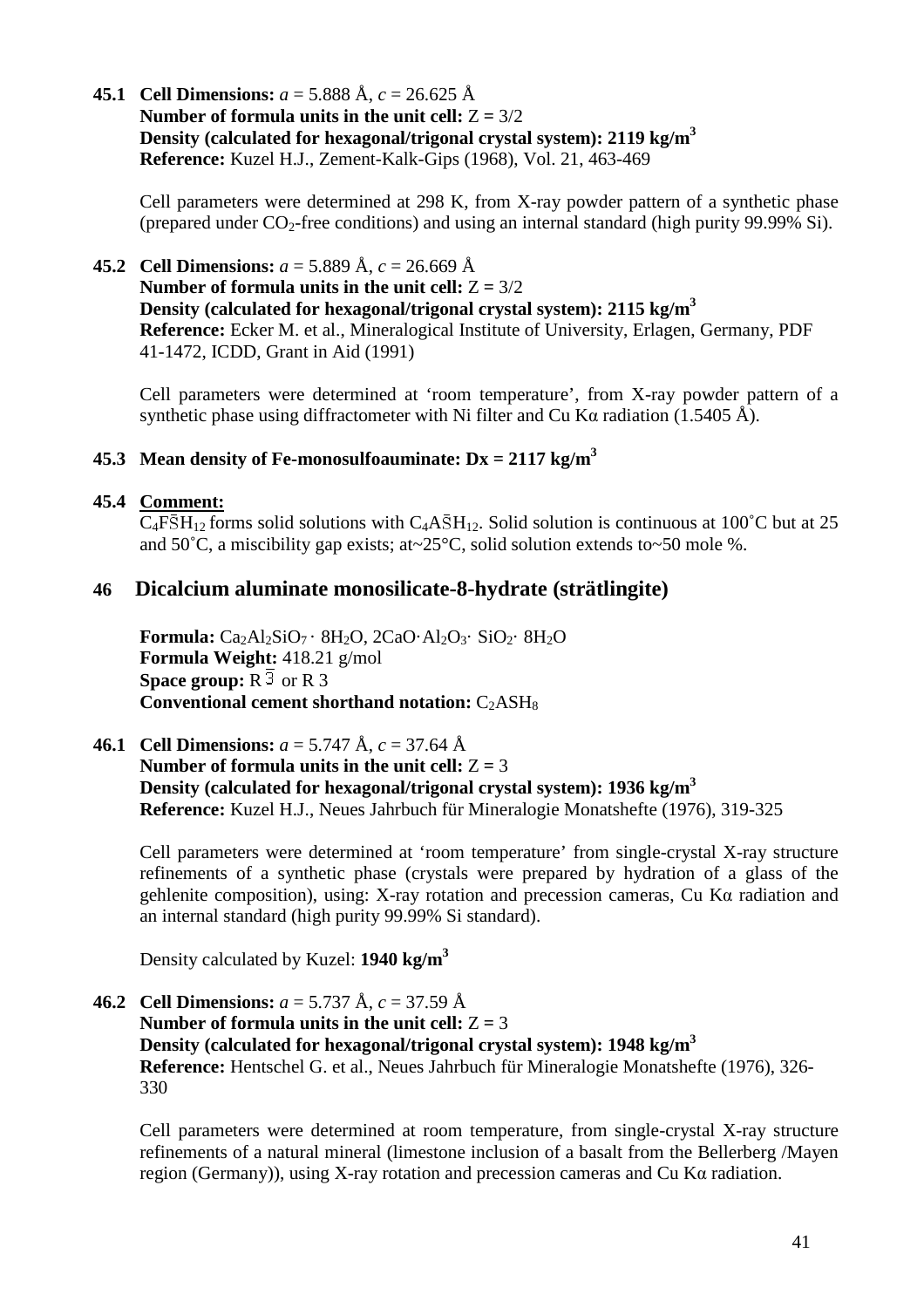Density calculated by Kuzel et al**: 1950 kg/m<sup>3</sup>**

**46.3 Cell Dimensions:**  $a = 5.745 \text{ Å}$ ,  $c = 37.77 \text{ Å}$ **Number of formula units in the unit cell:**  $Z = 3$ **Density (calculated for hexagonal/trigonal crystal system): 1930 kg/m<sup>3</sup> Reference:** Rinaldi R. et al., European Journal of Mineralogy (1990), Vol. 2, 841-849

Cell parameters were determined at 'room temperature', from single-crystal X-ray structure refinements of natural crystals (locality: Montalto di Castro, Italy), using a Philips PW 1100 four circle diffractometer equipped with a graphite monochromator and Mo Kα radiation.

Density calculated by Rinaldi R. et al.**: 1960 kg/m<sup>3</sup>**

 **46.4 Cell Dimensions:** *a* = 5.747 Å, *c* = 37.638 Å **Number of formula units in the unit cell:**  $Z = 2$ **Density (calculated for hexagonal/trigonal crystal system): 1936 kg/m<sup>3</sup> Reference**: this study

Cell parameters were determined at ambient pressure, 303 K, from X-ray powder diffraction diagrams of a synthetic sample. Data were collected using a Bruker D8 advance powder diffractometer, CuKα radiation (1.54060 Å). The angular range was set between 5-55º 2θ. Unit cell parameters were refined from the powder diffraction patterns (29 selected reflections) using CELREF 2 software; mean square deviation:  $M_D = 0.01183$ .

## **46.5 Mean density of strätlingite: Dx = 1937 kg/m<sup>3</sup>**

#### **46.6 Comment:**

Has been called ""gehlenite hydrate. It is an AFm phase including silicate anions in interlayer positions. The identity of natuaral phases including stratlingite and vertumnite, with the synthetic is not proven. Gehlenite hydrate is a commonly- occurring constituent of lime- pozzolan, cement - pozzolan and slag-blended cements. Its low physical density suggests that it is partly responsible for the good space filling and low permeability characteristic of well- cured blends.

# **47 Tetracalcium aluminate carbonate-11-hydrate (monocarboaluminate)**

**Formula:**  $Ca_4Al_2(CO_3)(OH)_{12} \cdot 5H_2O$ ,  $3CaO \cdot Al_2O_3 \cdot CaCO_3 \cdot 11H_2O$ **Formula Weight:** 568.29 g/mol **Space group:**  $P\bar{1}$  or P1 **Conventional cement shorthand notation:**  $C_4A\bar{C}H_{11}$ 

**47.1 Cell Dimensions:**  $a = 5.781 \text{ Å}$ ,  $b = 5.744 \text{ Å}$ ,  $c = 7.855 \text{ Å}$ ,  $\alpha = 92.61^{\circ}$ ,  $\beta = 101.96^{\circ}$ ,  $\gamma = 120.09^{\circ}$ **Number of formula units in the unit cell:**  $Z = 1/2$ **Density (calculated for triclinic crystal system): 2170 kg/m<sup>3</sup> Reference:** Fischer R. et al., Cement Concrete Research (1982), Vol. 12, 517-525

Cell parameters were determined at 295 K, from X-ray powder diffraction diagrams of a synthetic phase (all chemicals used were of reagent quality), using an internal standard (high purity 99.99% Si standard); when single crystals were available, lattice constants were determined using rotation and Weissenberg methods.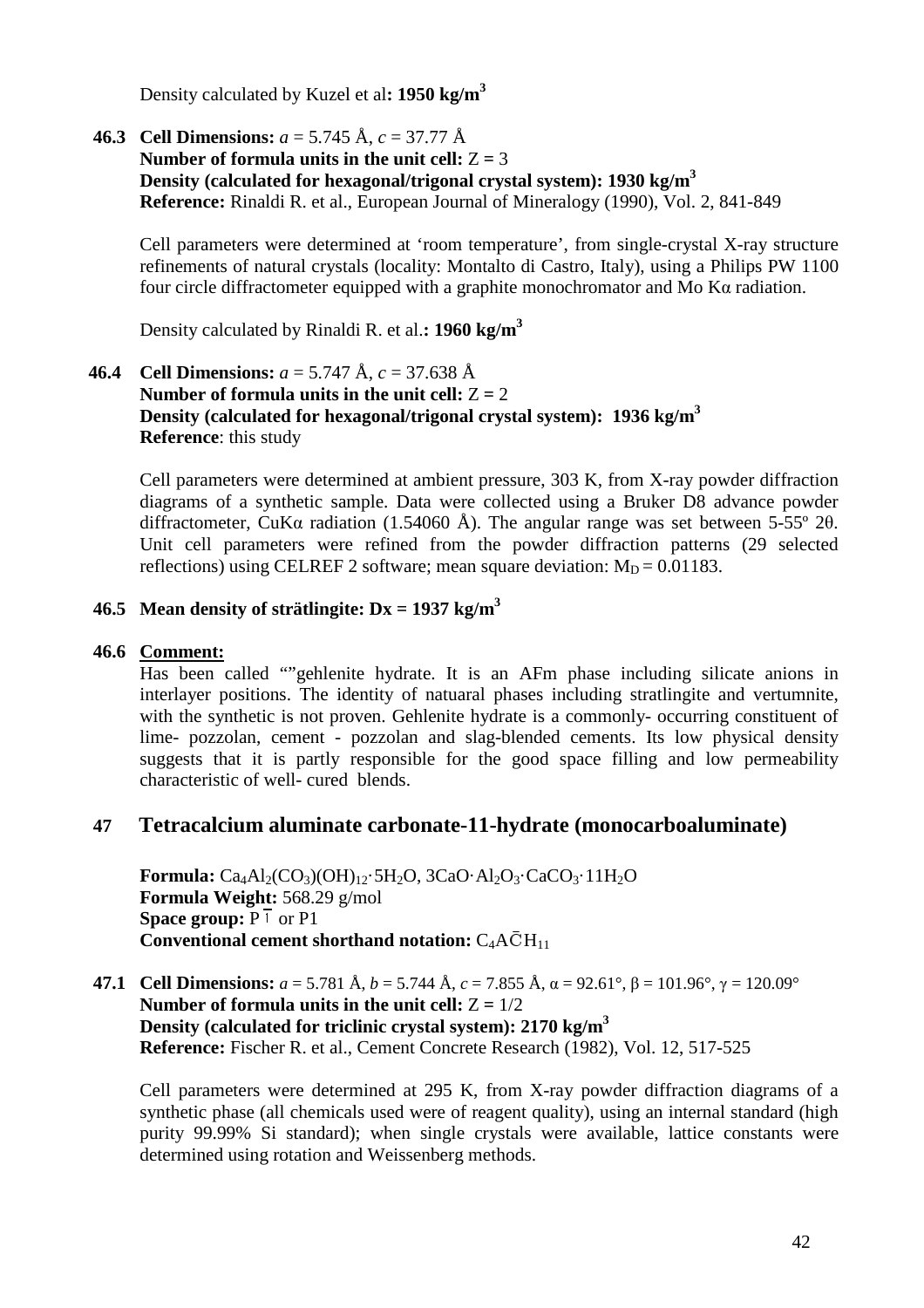**47.2 Cell Dimensions:**  $a = 5.742 \text{ Å}$ ,  $b = 5.744 \text{ Å}$ ,  $c = 15.09 \text{ Å}$ ,  $\alpha = 92.29^{\circ}$ ,  $\beta = 87.45^{\circ}$ ,  $\gamma = 119.54^{\circ}$ **Number of formula units in the unit cell:**  $Z = 1$ **Density (calculated for triclinic crystal system): 2182 kg/m<sup>3</sup> Reference:** Renaudin G. et al., Cement Concrete Research (1999), Vol. 29, 63-69

Cell parameters were determined at 293 K, from a single crystal (prepared by hydrothermal synthesis), mounted in an automatic Nonius diffractometer.

**47.3 Cell Dimensions:** *a* = 5.768 Å, *b* = 5.742 Å, *c* = 7.862 Å, α = 92.68°, β = 101.89°, γ = 120.01° **Number of formula units in the unit cell:**  $Z = 1/2$ **Density (calculated for triclinic crystal system): 2174 kg/m<sup>3</sup> Reference:** this study

Cell parameters were determined at ambient pressure, 303 K, from X-ray powder diffraction diagrams of a synthetic phase. Data were collected by a Bruker D8 advance powder diffractometer, using CuKa radiation (1.54060 Å). The angular range was set between 5-55 $^{\circ}$ 2θ. Unit cell parameters were refined from the powder diffraction patterns (27 selected reflections) using CELREF 2 software; mean square deviation:  $M_D = 0.01253$ .

### **47.4** Mean density of monocarboaluminate:  $Dx = 2175 \text{ kg/m}^3$

## **48 Tetracalcium ferrite carbonate-12-hydrate (Fe-monocarboaluminate)**

**Formula:**  $Ca_4Fe_2(CO_3)(OH)_{12}$  ·  $6H_2O$ ,  $3CaO·Al_2O_3$  ·  $CaCO_3·12H_2O$ **Formula Weight:** 644.11 g/mol **Space group:** R3c **Conventional cement shorthand notation:**  $C_4F\bar{C}H_{12}$ 

**48.1 Cell Dimensions:**  $a = 5.917 \text{ Å}$ ,  $c = 47.679 \text{ Å}$ **Number of formula units in the unit cell:**  $Z = 3$ **Density (calculated for hexagonal/trigonal crystal system): 2219 kg/m<sup>3</sup> Reference:** Simon G. , Erlagen, Germany, Thesis, (1984)

Cell parameters were determined at room temperature, from X- ray powder patterns of a synthetic sample; using a diffractometer equipped Cu K $\alpha$  radiation (1.5405 Å)

### **48.2 Recommended density of Fe- monocarboaluminate: Dx = 2219 kg/m<sup>3</sup>**

# **49 Tetracalcium aluminate hemicarbonate-12-hydrate (hemicarboaluminate)**

**Formula:**  $Ca_4Al_2(CO_3)_{0.5}(OH)_{13} \cdot 5.5H_2O$ **Formula Weight:** 564.45 g/mol **Space group:**  $R \overline{3}c$  or  $R3c$ **Conventional cement shorthand notation:**  $C_4A\bar{C}_0$ ,  $H_{12}$ 

**49.1 Cell Dimensions:**  $a = 5.77 \text{ Å}$ ,  $c = 49.159 \text{ Å}$ **Number of formula units in the unit cell:**  $Z = 3$ **Density (calculated for hexagonal/trigonal crystal system): 1984 kg/m<sup>3</sup> Reference:** Fischer R. et al., Cement Concrete Research (1982), Vol. 12, 517-526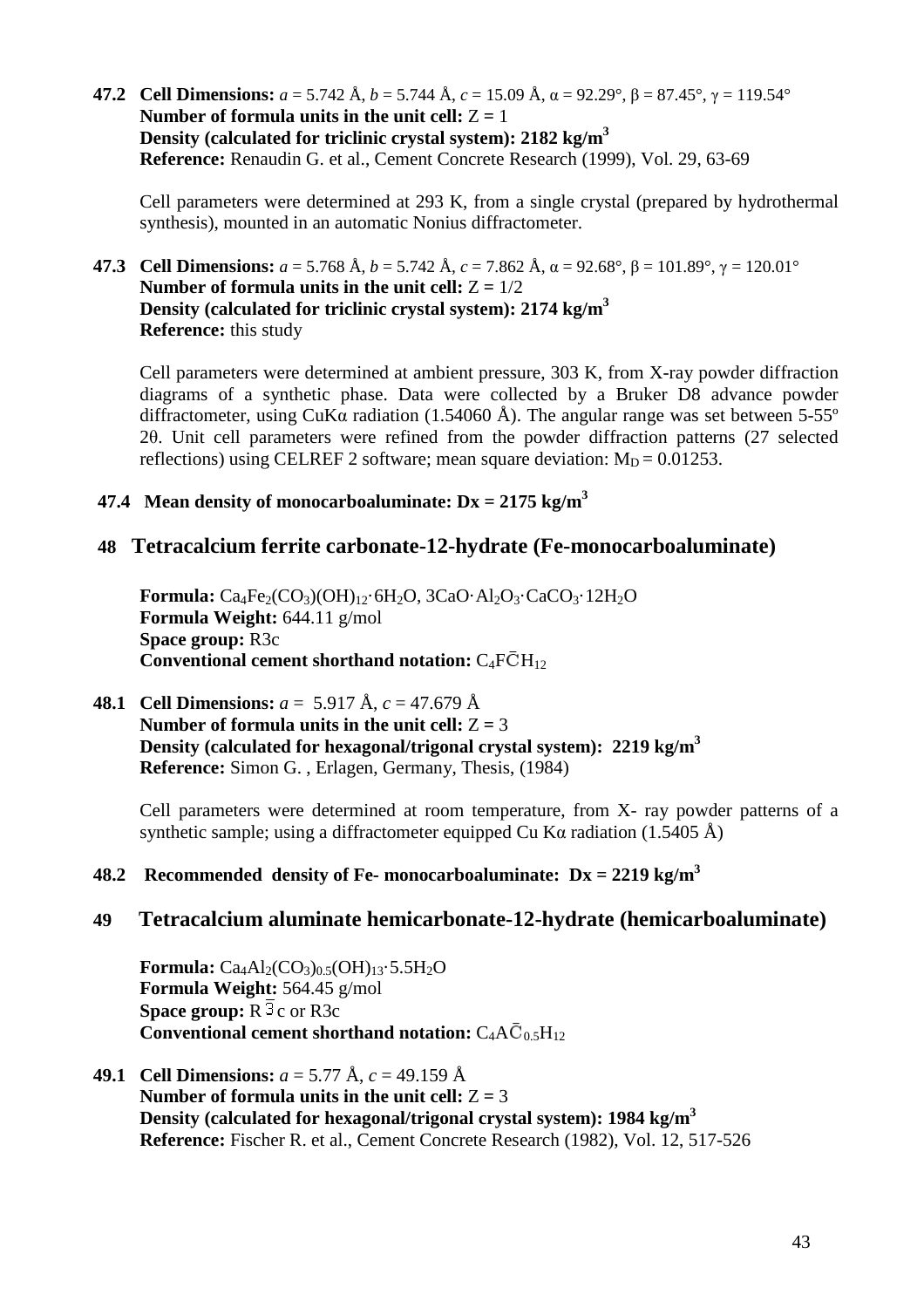Cell parameters were determined at 295 K, from X-ray powder diffraction diagrams of a synthetic phase (all chemicals used were of reagent quality), using an internal standard (high purity 99.99% Si); when single crystals were available, lattice constants were determined using rotation and Weissenberg cameras.

**49.2 Cell Dimensions:**  $a = 5.761 \text{ Å}$ ,  $c = 49.252 \text{ Å}$ **Number of formula units in the unit cell:**  $Z = 3$ **Density (calculated for triclinic crystal system): 1986 kg/m<sup>3</sup> Reference:** this study

Cell parameters were determined at ambient pressure, 303 K, from X-ray powder diffraction diagrams of a synthetic phase. Data were collected by a Bruker D8 advance powder diffractometer, using CuK $\alpha$  radiation (1.54060 Å). The angular range was set between 5-55 $^{\circ}$ 2θ. Unit cell parameters were refined from the powder diffraction patterns (22 selected reflections) using CELREF 2 software mean square deviation:  $M_D = 0.01904$ .

#### **49.3 Mean density of hemicarboaluminate: Dx = 1985 kg/m<sup>3</sup>**

#### **49.4 Comment:**

Most commercial Portland cements contain sufficient carbonate to form hemicarboaluminate. However, cements blended with calcium carbonate normally contain monocarboaluminate, which is more stable than AFm phases with  $(OH, SO<sub>4</sub><sup>2</sup>)$ .

## **50 Dicalcium aluminate-8-hydrate**

**Formula:**  $Ca_2Al_2(OH)_{10}$   $3H_2O$ ,  $2CaO·Al_2O_3·8H_2O$ **Formula Weight:** 358.23 g/mol **Space group:**  $R \bar{3}c$ **Conventional cement shorthand notation:** C<sub>2</sub>AH<sub>8</sub>

**50.1 Cell Dimensions:**  $a = 5.74 \text{ Å}$ ,  $c = 10.7 \text{ Å}$ **Number of formula units in the unit cell:**  $Z = 1$ **Density (calculated for hexagonal/trigonal crystal system): 1950 kg/m<sup>3</sup> Reference:** Scheller T. et al., 6th International Congress on the Chemistry of Cement (Moscow) (1976), Vol. 2, part 1, 217

Reference cannot be traced.

#### **50.2 Recommended density of dicalcium aluminate-8-hydrate: Dx = 1950 kg/m<sup>3</sup>**

### **51 α-Tetracalcium aluminate dichloride-10-hydrate (Friedel's salt)**

**Formula:**  $Ca_4Al_2(Cl)_2(OH)_{12} \cdot 4H_2O$ ,  $3CaO \cdot Al_2O_3 \cdot CaCl_2 \cdot 10H_2O$ **Formula Weight:** 561.34 g/mol **Space group:** C2/c or Cc **Conventional cement shorthand notation:** α-C<sub>3</sub>A CaCl<sub>2</sub> H<sub>10</sub>

**51.1 Cell Dimensions:**  $a = 9.98 \text{ Å}, b = 5.74 \text{ Å}, c = 16.79 \text{ Å}, \beta = 110.2^{\circ}$ **Number of formula units in the unit cell:**  $Z = 2$ **Density (calculated for monoclinic crystal system): 2065 kg/m<sup>3</sup> Reference:** Kuzel H.J., Neues Jahrbuch für Mineralogie Monatshefte (1966), 193-200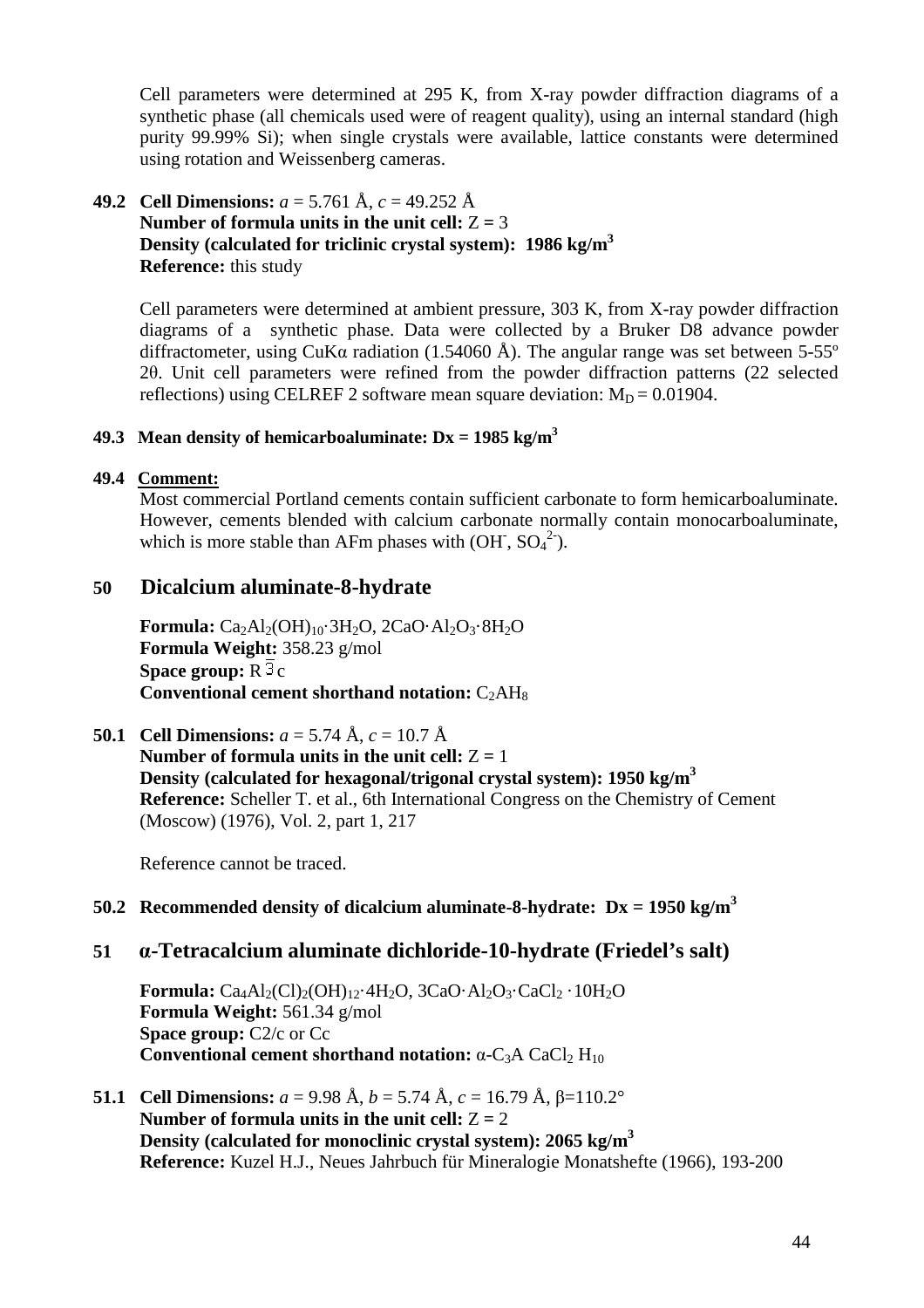Cell parameters were determined at 298 K, from single-crystal X-ray structure refinements of synthetic crystals (prepared hydrothermally), using a Philips Norelco diffractometer.

**51.2 Cell Dimensions:**  $a = 9.979 \text{ Å}, b = 5.751 \text{ Å}, c = 16.320 \text{ Å}, \beta = 104.53^{\circ}$ **Number of formula units in the unit cell:**  $Z = 2$ **Density (calculated for monoclinic crystal system): 2056 kg/m<sup>3</sup> Reference:** Terzis A. et al., Zeitschrift für Kristallographie (1981), 29-34

Cell parameters were determined at room temperature, from single-crystal X-ray structure refinements of synthetic crystals.

**51.3** Cell Dimensions:  $a = 9.960 \text{ Å}$ ,  $b = 5.744 \text{ Å}$ ,  $c = 16.268 \text{ Å}$ ,  $\beta = 104.471^{\circ}$ **Number of formula units in the unit cell:**  $Z = 2$ **Density (calculated for monoclinic crystal system): 2068 kg/m<sup>3</sup> Reference:** Rapin J.P. et al., Cement and Concrete Research (2002), Vol. 32, 513-519

Cell parameters were determined at 20˚C, from crystalline samples prepared by hydrothermal synthesis. Compound was studied by synchrotron radiation using the WDIF4C powder diffractometer on the DW22 beamline of LURE.

**51.4** Cell Dimensions:  $a = 9.955 \text{ Å}$ ,  $b = 5.748 \text{ Å}$ ,  $c = 16.754 \text{ Å}$ ,  $\beta = 110.02^{\circ}$ **Number of formula units in the unit cell:**  $Z = 2$ **Density (calculated for monoclinic crystal system): 2070 kg/m<sup>3</sup> Reference:** this study

Cell parameters were determined at ambient pressure, 300 K, from X-ray powder diffraction diagrams of a synthetic phase. Data were collected using a Bruker D8 advance powder diffractometer, CuK $\alpha$  radiation (1.54060 Å). The angular range was set between 5-55° 2 $\theta$ . Unit cell parameters were refined from the powder diffraction patterns (23 selected reflections) using CELREF 2 software.

### **51.5 Mean density of Friedel's salt: Dx = 2064 kg/m<sup>3</sup>**

#### **51.6 Comment:**

The monoclinic low temperature phase is transforms to a trigonal phase at  $28 \pm 2^{\circ}$  C, therefore two phases  $(\alpha$  and  $\beta$ ) are distinguished. Friedel's salt - $Ca_4Al_2(Cl)_2(OH)_{12}\cdot 4H_2O$  (C<sub>3</sub>A CaCl<sub>2</sub> H<sub>10</sub>) is a product of chloride interaction with a cement paste [1-2].

[1] Nielsen E., Denmark, DTU, Ph.D thesis (2004)

[2] Glasser F.P, Kindness A., Stronach A., Stability and solubility relationships in AFm phases: Part I. Chloride , sulfate and hydroxide, Cement and Concrete Research (1999),Vol. 29, 861-866

### **52 β-Tetracalcium aluminate dichloride-10-hydrate (Friedel's salt)**

**Formula:**  $Ca_4Al_2(Cl)_2(OH)_{12} \cdot 4H_2O$ ,  $3CaO \cdot Al_2O_3 \cdot CaCl_2 \cdot 10H_2O$ **Formula Weight:** 561.34 g/mol **Space group:**  $R \overline{3}c$  or R3c **Conventional cement shorthand notation:** β-C<sub>3</sub>A CaCl<sub>2</sub> H<sub>10</sub>

# **52.1 Cell Dimensions:**  $a = 5.74 \text{ Å}, c = 46.88 \text{ Å}$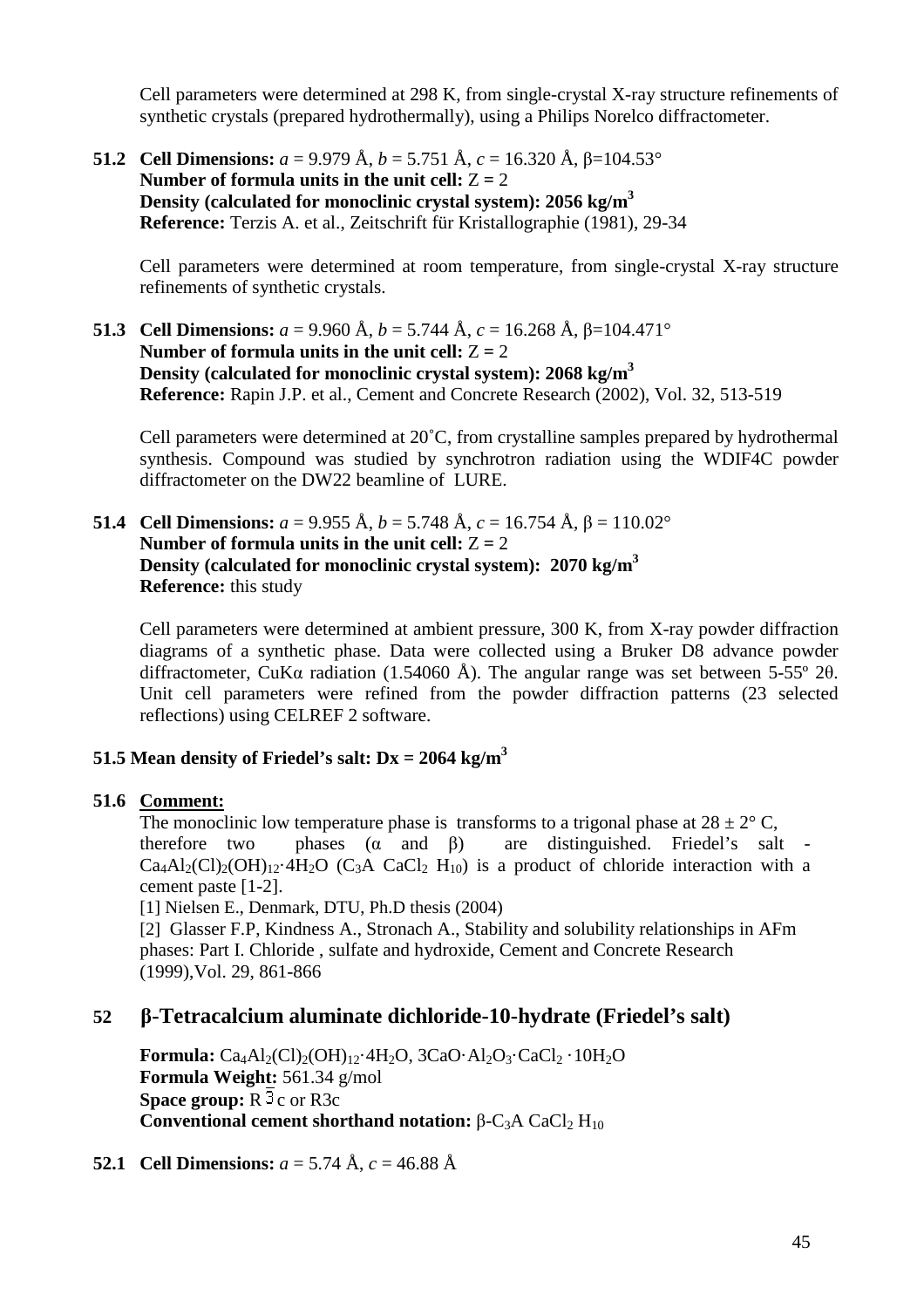**Number of formula units in the unit cell:**  $Z = 3$ **Density (calculated for hexagonal/trigonal crystal system): 2090 kg/m<sup>3</sup> Reference:** Kuzel H.J., Neues Jahrbuch für Mineralogie Monatshefte (1966), 193-200

Cell parameters were determined at 308 K, from single-crystal X-ray structure refinements of synthetic crystals, prepared hydrothermally, using a Philips Norelco diffractometer.

**52.2 Cell Dimensions:**  $a = 5.739 \text{ Å}$ ,  $c = 46.87 \text{ Å}$ **Number of formula units in the unit cell:**  $Z = 3$ **Density (calculated for hexagonal/trigonal crystal system): 2092 kg/m<sup>3</sup> Reference:** Kuzel H.J., Zement-Kalk-Gips (1968), Vol.21, 463-469

Cell parameters were determined at 298 K, from X-ray powder pattern of a synthetic phase (prepared under  $CO_2$ -free conditions) and using an internal standard (high purity 99.99% Si).

**52.3 Cell Dimensions:**  $a = 5.724 \text{ Å}$ ,  $c = 46.689 \text{ Å}$ **Number of formula units in the unit cell:**  $Z = 3$ **Density (calculated for hexagonal/trigonal crystal system): 2111 kg/m<sup>3</sup> Reference:** Renaudin G., Cement and Concrete Research (1999), Vol.29, 1937-1942

Cell parameters were determined at 310 K, from a single crystal (prepared by hydrothermal synthesis), using INEL CPS 120 diffractometer equipped with a high temperature system.

**52.4 Cell Dimensions:**  $a = 5.75 \text{ Å}$ ,  $c = 46.89 \text{ Å}$ **Number of formula units in the unit cell:**  $Z = 3$ **Density (calculated for monoclinic crystal system): 2083 kg/m<sup>3</sup> Reference:** Rapin J.P. et al., Cement and Concrete Research (2002), Vol. 32, 513-519

Cell parameters were determined at 40˚C, from crystalline samples prepared by hydrothermal synthesis. Compound was studied by synchrotron radiation using the WDIF4C powder diffractometer on the DW22 beamline of LURE.

# **52.5 Mean density of β-Friedel's salt: Dx = 2094 kg/m<sup>3</sup>**

### **53 Tetracalcium ferrite dichloride-10-hydrate (Fe-Friedel's salt)**

**Formula:**  $Ca_4Fe_2(Cl)_2(OH)_{12} \cdot 4H_2O$ ,  $3CaO·Fe_2O_3 \cdot CaCl_2 \cdot 10H_2O$ **Formula Weight:** 619.07 g/mol **Space group:**  $R\overline{3}$ ,  $R3$ ,  $R\overline{3}$ m,  $R3$ m or  $R32$ **Conventional cement shorthand notation:**  $C_3F$  CaCl<sub>2</sub> H<sub>10</sub>

**53.1 Cell Dimensions:**  $a = 5.858 \text{ Å}$ ,  $c = 23.267 \text{ Å}$ **Number of formula units in the unit cell:**  $Z = 3/2$ **Density (calculated for hexagonal/trigonal crystal system): 2230 kg/m<sup>3</sup> Reference:** Kuzel H.J., Zement-Kalk-Gips (1968), Vol.21, 463-469

Cell parameters were determined at 298 K, from X-ray powder pattern of a synthetic phase (prepared under  $CO_2$ -free conditions) and using an internal standard (high purity 99.99% Si).

**53.2 Cell Dimensions:**  $a = 5.861 \text{ Å}$ ,  $c = 23.279 \text{ Å}$ **Number of formula units in the unit cell:**  $Z = 3/2$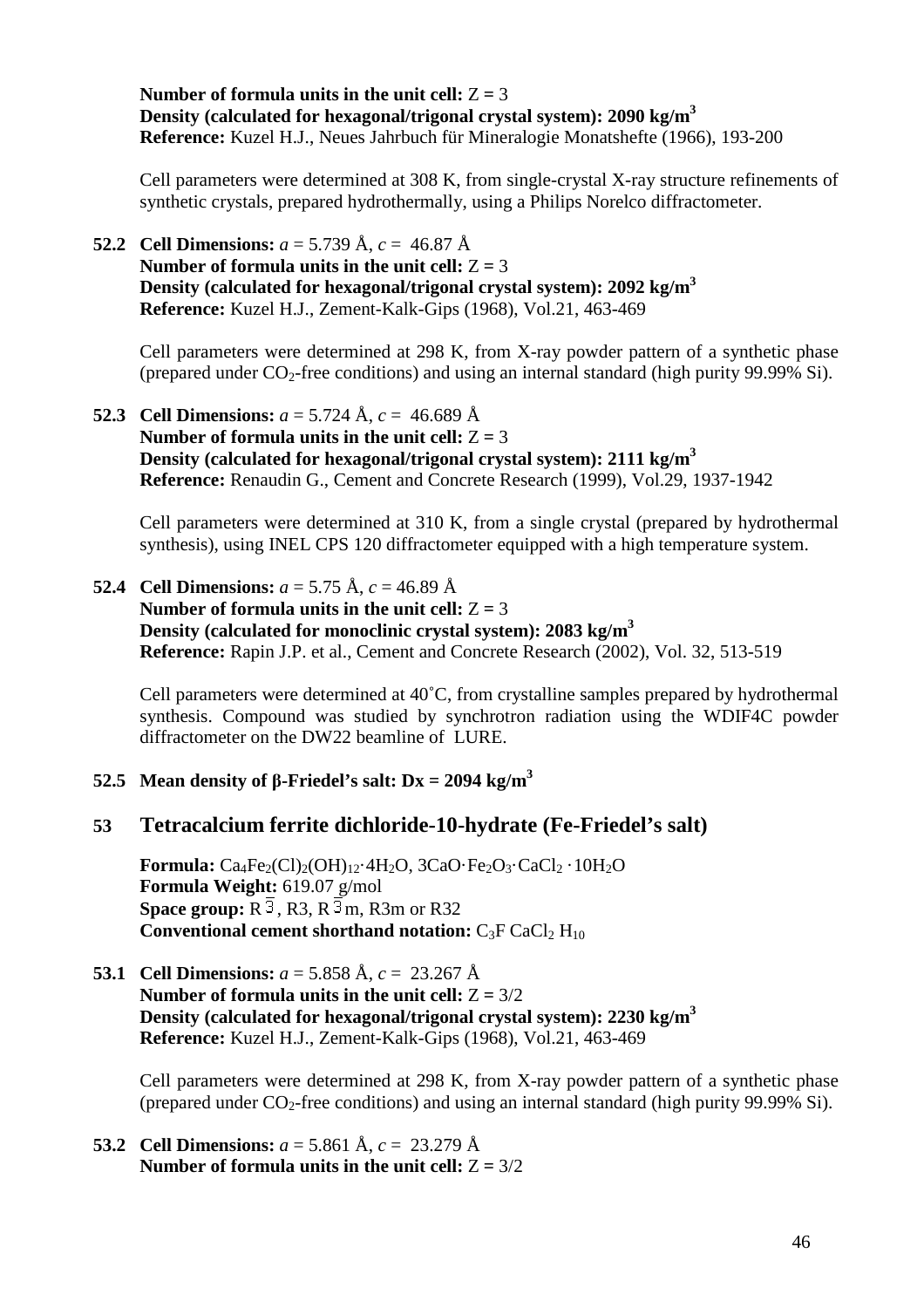**Density (calculated for hexagonal/trigonal crystal system): 2226 kg/m<sup>3</sup> Reference:** F. Götz Neunhoeffer, Ph.D thesis (in german) (1996), University of Erlagen Nürnberg, Germany, 124-135

Cell parameters were determined at room temperature (relative humidity 35%), from X-ray powder pattern of a synthetic phase.

# **53.3 Mean density of Fe- Friedel's salt: Dx = 2228 kg/m<sup>3</sup>**

# **54 Tetracalcium aluminate sulfate chloride-12-hydrate (Kuzel's salt)**

**Formula:**  $Ca_4Al_2 (SO_4)_{1/2} (Cl)(OH)_{12} \cdot 6H_2O$ ,  $3CaO \cdot Al_2O_3 \cdot \frac{1}{2} CaSO_4 \cdot \frac{1}{2} CaCl_2 \cdot 12H_2O$ **Formula Weight:** 610.07 g/mol **Space group:** R3c or  $R \overline{3}c$ **Conventional cement shorthand notation:**  $C_3A \frac{1}{2} C_3B \frac{1}{2} C_4C_2H_{12}$ 

**54.1 Cell Dimensions:**  $a = 5.750 \text{ Å}$ ,  $c = 100.62 \text{ Å}$ **Number of formula units in the unit cell:**  $Z = 6$ **Density (calculated for hexagonal/trigonal crystal system): 2110 kg/m<sup>3</sup> Reference:** Kuzel H.J., Zement-Kalk-Gips (1968), Vol.21, 463-469

Cell parameters were determined at 298 K, from X-ray powder pattern of a synthetic phase (prepared under  $CO_2$ -free conditions) and using an internal standard (high purity 99.99% Si).

**54.2 Cell Dimensions:**  $a = 5.74 \text{ Å}$ ,  $c = 100.6 \text{ Å}$ **Number of formula units in the unit cell:**  $Z = 6$ **Density (calculated for hexagonal/trigonal crystal system): 2118 kg/m<sup>3</sup> Reference:** Kuzel H.J., Neues Jahrbuch für Mineralogie Monatshefte (1966), 193-200

Cell parameters were determined at 298 K, from single-crystal X-ray structure refinements of synthetic crystals (prepared hydrothermally), using a Philips Norelco diffractometer.

### **54.3 Mean density of Kuzel's salt:**  $Dx = 2114 \text{ kg/m}^3$

### **54.4 Comment:**

Kuzel's salt - Ca<sub>4</sub>Al<sub>2</sub> (SO<sub>4</sub>)<sub>1/2</sub> (Cl)(OH)<sub>12</sub>·6H<sub>2</sub>O (C<sub>3</sub>A ½ CS ½ CaCl<sub>2</sub> H<sub>12</sub>) is an ordered compound containing both mono and divalent anions, with ratio 1:1 Cl<sup>-</sup> and  $SO_4^2$ <sup>-</sup> [1]. It was reported as a product of chloride attack at lower  $CaCl<sub>2</sub>$  concentrations [2]. [1] Glasser F.P, Kindness A., Stronach A., Stability and solubility relationships in AFm phases: Part I. Chloride , sulfate and hydroxide, Cement and Concrete Research (1999),Vol. 29, 861-866

[2] Hirao H. et. al, Journal of Advanced Concrete Technology (2005), Vol. 3, 77-84

# **55 Tetracalcium ferrite sulfate chloride-12-hydrate (Fe-Kuzel's salt)**

**Formula:**  $Ca_4Fe_2 (SO_4)_{1/2} (Cl)(OH)_{12} \cdot 6H_2O$ ,  $3CaO·Fe_2O_3 \cdot \frac{1}{2} CaSO_4 \cdot \frac{1}{2} CaCl_2 \cdot 12H_2O$ **Formula Weight:** 667.71 g/mol **Space group:** R\*c **Conventional cement shorthand notation:**  $C_3F\frac{1}{2}C_3F\frac{1}{2}C_4C_1F$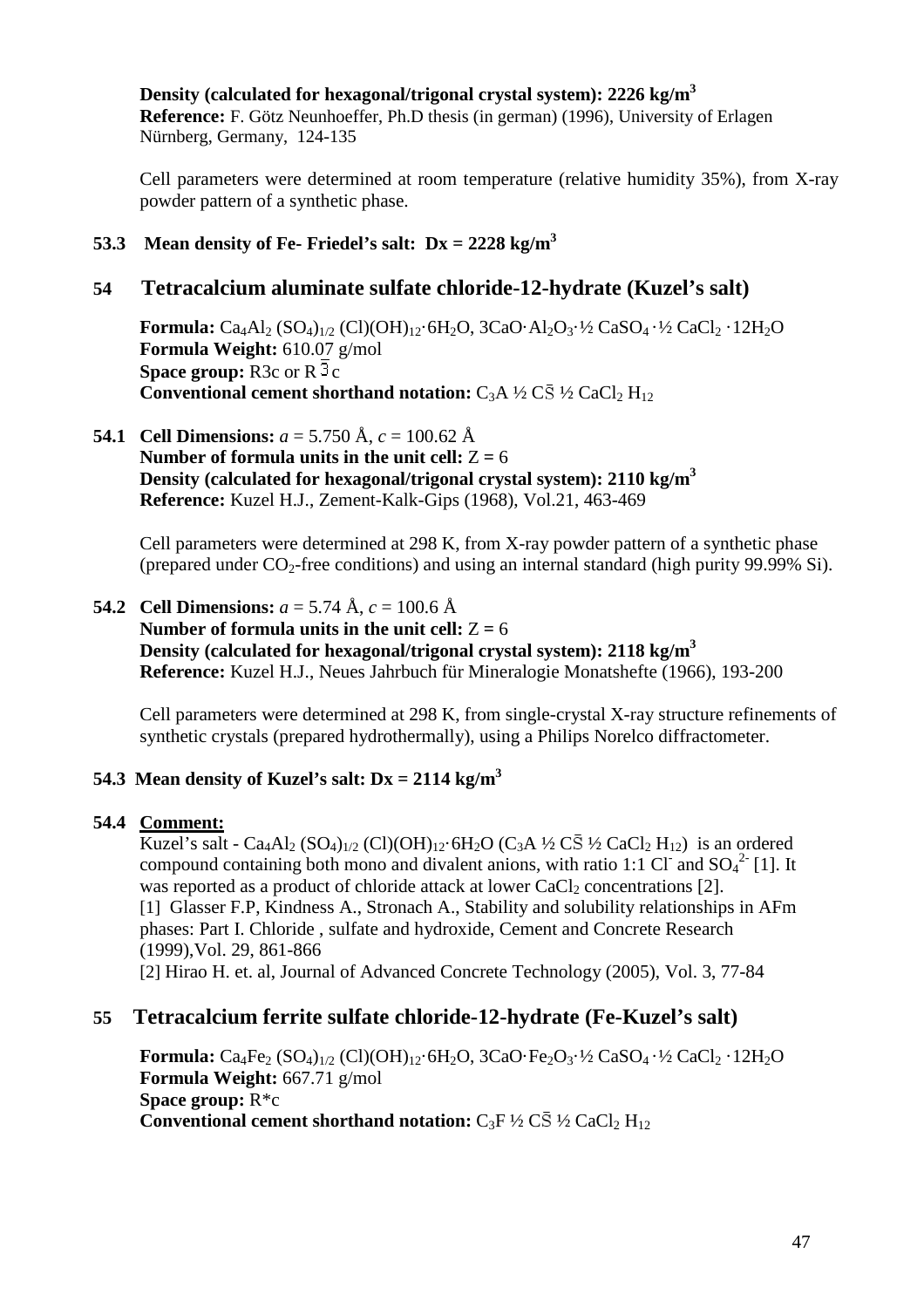**55.1 Cell Dimensions:**  $a = 5.876 \text{ Å}$ ,  $c = 50.08 \text{ Å}$ **Number of formula units in the unit cell:**  $Z = 3$ **Density (calculated for hexagonal/trigonal crystal system): 2222 kg/m<sup>3</sup> Reference:** Kuzel H.J., Zement-Kalk-Gips (1968), Vol.21, 463-469

Cell parameters were determined at 298 K, from X-ray powder pattern of a synthetic phase (prepared under  $CO_2$ -free conditions) and using an internal standard (high purity 99.99% Si).

#### **55.2 Recommended density of Fe-Kuzel's salt: Dx = 2222 kg/m<sup>3</sup>**

## **HYDROGARNET PHASES**

#### **56 Tricalcium aluminate-6-hydrate (hydrogarnet)**

**Formula:**  $Ca_3Al_2(OH)_{12}$ ,  $3CaO·Al_2O_3·6H_2O$ **Formula Weight:** 378.28 g/mol **Space group:** Ia3d Conventional cement shorthand notation: C<sub>3</sub>AH<sub>6</sub>

#### **56.1 Cell Dimensions:** *a* = 12.5755 Å

**Number of formula units in the unit cell:**  $Z = 8$ **Density (calculated for cubic crystal system): 2527 kg/m<sup>3</sup> Reference:** Kuzel H.J., Neues Jahrbuch für Mineralogie Monatshefte (1969), 397-404

Cell parameters were determined at 300 K, from single-crystal X-ray structure refinements of synthetic crystals, prepared hydrothermally, using a Philips powder diffractometer and a Si internal standard.

**56.2 Cell Dimensions:**  $a = 12.56 \text{ Å}$ **Number of formula units in the unit cell:**  $Z = 8$ **Density (calculated for cubic crystal system): 2535 kg/m<sup>3</sup> Reference:** Brandenberger E., Schweitzeriche Mineralogische und Pertographische Mitteilungen (1933), 569 (abstract)

Details of the measurement - not given

**56.3 Cell Dimensions:** *a* = 12.5695 Å **Number of formula units in the unit cell:**  $Z = 8$ **Density (calculated for cubic crystal system): 2529 kg/m<sup>3</sup> Reference:** Lager G.A. et al., American Mineralogist (1987), Vol. 72, 756-765

Cell parameters were determined at 300 K, from single-crystal X-ray structure refinements of synthetic crystals, using an Enraf Nonius diffractometer equipped with a graphite monochromator and Mo Kα radiation.

#### **56.4** Mean density of hydrogarnet:  $Dx = 2530 \text{ kg/m}^3$

#### **56.5 Comment:**

An end -member of the hydrogrossular solid-solution series, having the general formula  $Ca<sub>3</sub>Al<sub>2</sub>(SiO<sub>4</sub>)<sub>3-x</sub>(OH)<sub>4x</sub>; x = 1.5-3.0$  for katoite. Hydrogarnet is not normally a product of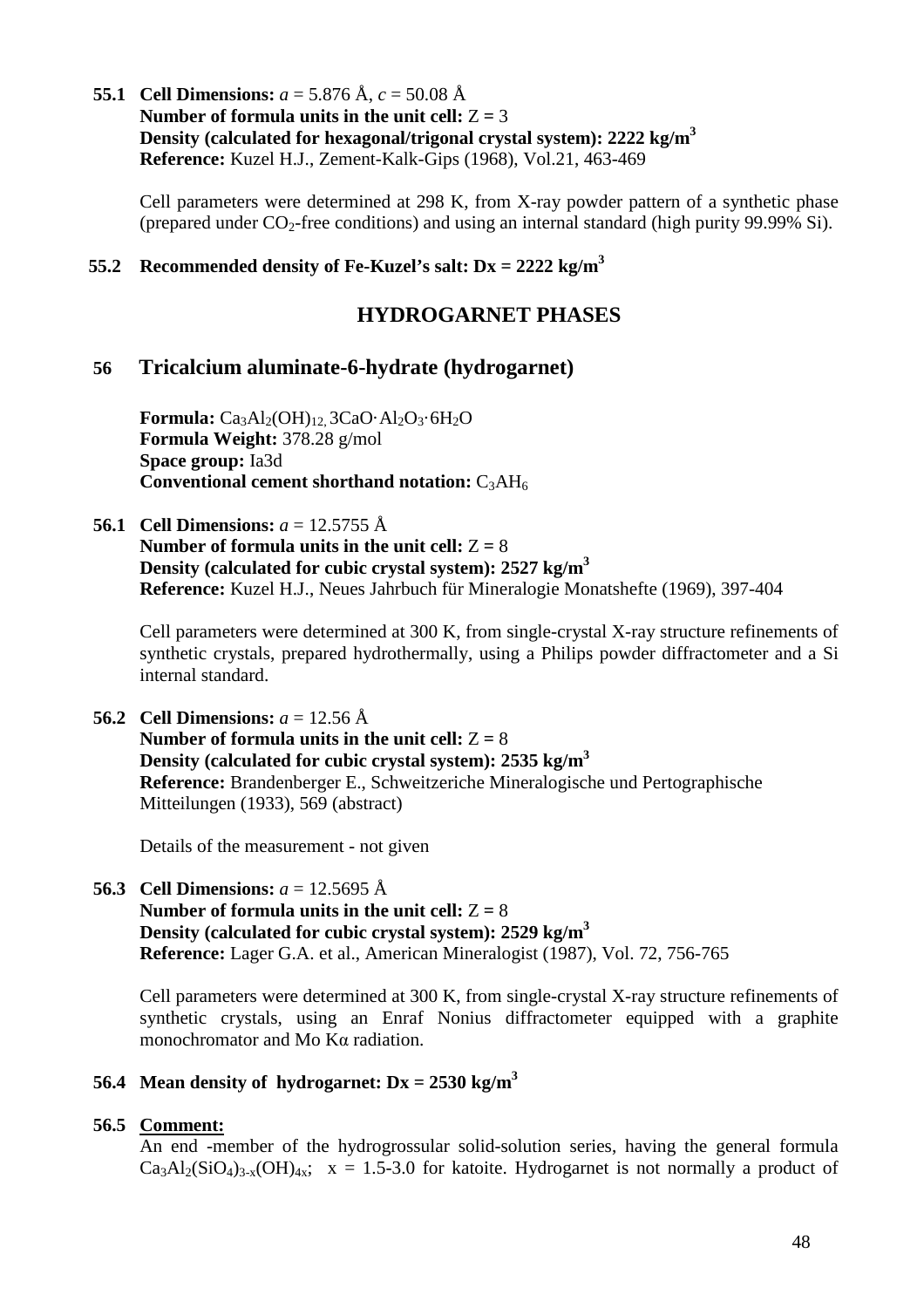modern OPC hydration, although reported to occur in older Portland cements, in calcium aluminate cements (CAC) and in heat cured Portland cements. See also section 58.

## **57 Tricalcium ferrite-6-hydrate**

**Formula:**  $Ca_3Fe_2(OH)_{12}$ ,  $3CaO·Fe_2O_3·6H_2O$ , **Formula Weight:** 436.02 g/mol **Space group:** Ia3d **Conventional cement shorthand notation:** C<sub>3</sub>FH<sub>6</sub>

**57.1 Cell Dimensions:** *a* = 12.73 Å **Number of formula units in the unit cell:**  $Z = 8$ **Density (calculated for cubic crystal system): 2809 kg/m<sup>3</sup> Reference:** Taylor, H.F.W. (1989), "Cement Chemistry" 2nd edition 1997, Thomas Telford Publishing, London, UK, 171

Details of the measurement are not given

**57.2 Cell Dimensions:**  $a = 12.74 \text{ Å}$ 

**Number of formula units in the unit cell:**  $Z = 8$ **Density (calculated for cubic crystal system): 2801 kg/m<sup>3</sup> Reference:** Flint E.P et al., Journal of Research of the National Institute of Standards and Technology U.S., (1941), Vol. 26, 13-33

Cell parameters were determined at room temperature, from X-ray powder patterns of the synthetic phase (hydrothermal preparations). The samples were mounted on fine glass rods in the center of cylindrical cameras having radii of about 5.7 cm, and were rotated during exposure; CuK $\alpha$  radiation was used. The absolute accuracy of this method is however relatively low.

#### **57.3 Recommended density of Fe-hydrogarnet: Dx = 2809 kg/m<sup>3</sup>**

### **58 'Siliceous' hydrogarnet**

**Formula:**  $Ca<sub>3</sub>Al<sub>2</sub> SiO<sub>4</sub>(OH)<sub>8</sub>$ **Formula Weight:** 402.37 g/mol **Space group:** Ia3d Conventional cement shorthand notation: C<sub>3</sub>ASH<sub>4</sub>

**58.1 Cell Dimensions:** *a* = 12.358 Å **Number of formula units in the unit cell:**  $Z = 8$ **Density (calculated for cubic crystal system): 2832 kg/m<sup>3</sup> Reference:** Rinaldi E. et al., Bulletin de Mineralogie (1984), Vol. 107, 606-618

Cell parameters were determined at 298 K, from single-crystal X-ray structure refinements of natural crystals from Lazio, Italy, using: a Philips diffractometer, CuKα radiation (1.54051 Å) and an internal standard. Natural crystal contained various inclusions (Mg, S) but these are not believed to affect measurements. Formula determined in above reference nearly corresponded to the idealized formula,  $Ca<sub>3</sub>Al<sub>2</sub> SiO<sub>4</sub>(OH)$ , therefore minor elements were not included in the calculation.

Density calculated by Rinaldi et al.**: 2760 kg/m<sup>3</sup>**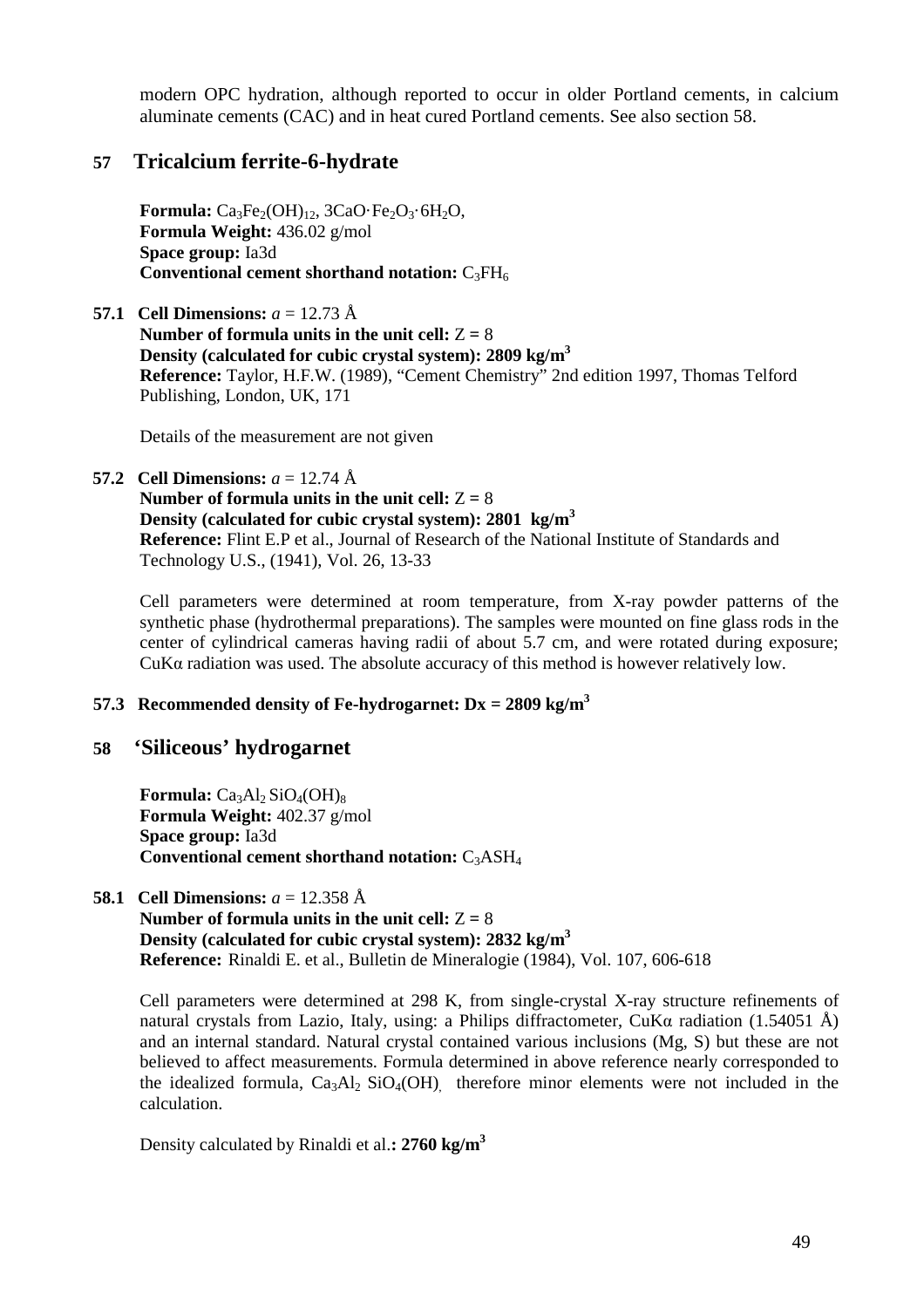#### **58.2 Cell Dimensions:**  $a = 12.32 \text{ Å}$

**Number of formula units in the unit cell:**  $Z = 8$ **Density (calculated for cubic crystal system): 2858 kg/m<sup>3</sup> Reference:** Flint E.P et al., Journal of Research of the National Institute of Standards and Technology U.S., (1941), Vol. 26, 13-33

Cell parameters were determined at room temperature, from X-ray powder patterns of the synthetic phase (hydrothermal preparations). The samples were mounted on fine glass rods in the center of cylindrical cameras having radii of about 5.7 cm, and were rotated during exposure; CuKα radiation was used. This method has relatively poor absolute accuracy.

#### **58.3 Recommended density of siliceous hydrogarnet: Dx = 2832 kg/m<sup>3</sup>**

#### **58.4 Comment:**

Jappy et.al reported that at 1 bar pressure  $Ca<sub>3</sub>Al<sub>2</sub>SiO<sub>4</sub>(OH)<sub>8</sub>$  forms only limited solid solution with  $Ca_3Al_2(OH)_{12}$  Numerous minseralogical investigations of siliceous hydrogarnets report weak optical birefringence and the cubic symmetry may be only a pseudo- symmetry . [1] Jappy T.G. et. al, Advances in Cement Research, (1991/1992), Vol. 4, 1-8

# **CRYSTALLINE CALCIUM SILICATE HYDRATES RELATED TO C-S-H GEL**

Although crystalline calcium silicate hydrates do not occur in constructional concretes, our knowledge of the structure of the semi amorphous C-S-H is in part modelled on the known structures of several crystalline calcium silicate hydrates. These phases also occur in autoclaved or heat treated cements and on that account, three hydrates, tobermorite, jennite and afwillite have been selected for inclusion in this compilation. The three structures can be considered as layer structures with Ca-OH layers resembling those in portlandite  $(Ca(OH))$ <sup>2</sup> and the silicate layer being more or less complete, to achieve the Ca/Si ratios characteristic of each phase.

Afwillite has an essentially fixed stoichiometry, while tobermorite has a defect structure which can tolerate some variation in Ca/ Si ratio. Jennite is believed to be close to stoichiometric, although the evidence is as yet inconclusive.

# **59 Jennite**

**Formula:**  $9CaO·6SiO<sub>2</sub>·11H<sub>2</sub>O$ **Formula Weight:** 1063.44 g/mol **Space group:** P1 or  $P\bar{1}$ **Conventional cement shorthand notation:**  $C_9S_6H_{11}$ 

**59.1 Cell Dimensions:**  $a = 9.96 \text{ Å}$ ,  $b = 3.64 \text{ Å}$ ,  $c = 21.36 \text{ Å}$ ,  $\alpha = 91.8^{\circ}$ ,  $\beta = 101.8^{\circ}$ ,  $\gamma = 89.6^{\circ}$ **Number of formula units in the unit cell:**  $Z = 1$ **Density (calculated for triclinic crystal system): 2332 kg/m<sup>3</sup> Reference:** Taylor H.F.W. (1989), Data published in Cement Chemistry 2nd edition 1997, Thomas Telford Publishing, London, UK, 130

Details of the measurement-not given

Density given by Taylor**: 2332 kg/m<sup>3</sup>**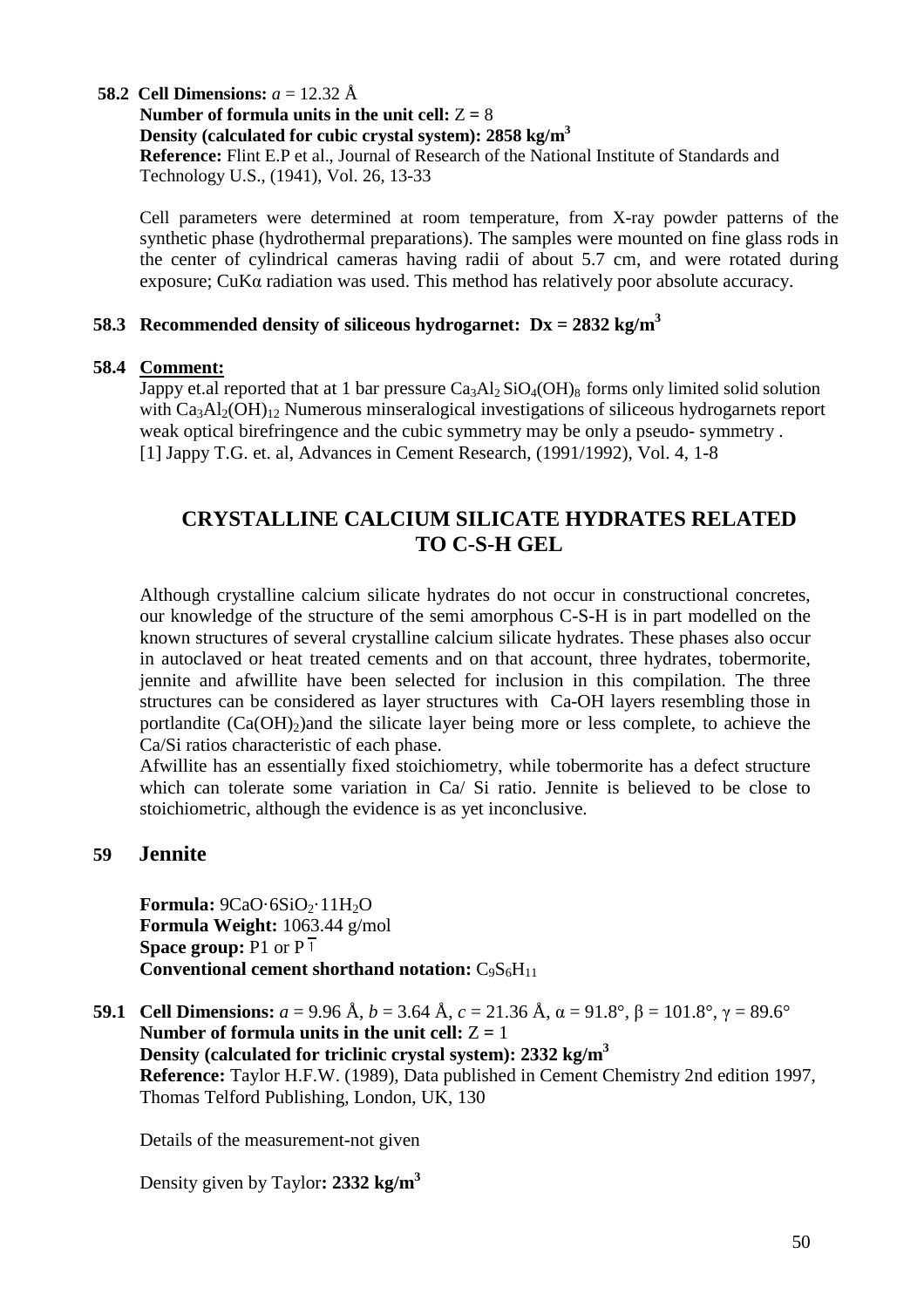**59.2 Cell Dimensions:**  $a = 10.593 \text{ Å}$ ,  $b = 7.284 \text{ Å}$ ,  $c = 10.839 \text{ Å}$ ,  $\alpha = 99.67^{\circ}$ ,  $\beta = 97.65^{\circ}$ ,  $\gamma = 110.11^{\circ}$ **Number of formula units in the unit cell:**  $Z = 1$ **Density (calculated for triclinic crystal system): 2336 kg/m<sup>3</sup> Reference:** Gard J.A. et al., American Mineralogist (1977), Vol. 62, 365-368

Cell parameters were determined from X-ray powder patterns of a natural (Crestmore) sample, using a Guiner- type camera, an internal standard (high purity 99.99 % Si standard) and Cu Kα radiation; temperature of the measurement is not specified.

Density calculated by Gard et al: **2330 kg/m<sup>3</sup>**

**59.3 Cell Dimensions:**  $a = 10.576$  Å,  $b = 7.265$  Å,  $c = 10.931$  Å,  $\alpha = 101.30^{\circ}$ ,  $\beta = 96.98^{\circ}$ ,  $\gamma = 109.65^{\circ}$ **Number of formula units in the unit cell:**  $Z = 1$ **Density (calculated for triclinic crystal system): 2325 kg/m<sup>3</sup> Reference:** Bonaccorsi E. et al., Cement and Concrete Research (2004), Vol. 34, 1481-1488

Cell parameters were determined from single crystal X-ray diffraction of a natural (Fuka, Japan) sample, using synchrotron radiation at the Elettra facility (Trieste, Italy).

### **59.4** Mean density of jennite:  $Dx = 2331 \text{ kg/m}^3$

# **60 Tobermorite (14 Å)**

**Formula:** 5CaO·6SiO<sub>2</sub>·8H<sub>2</sub>O **Formula Weight:** 785.03 g/mol **Space group:** B11b Conventional cement shorthand notation: C<sub>5</sub>S<sub>6</sub>H<sub>8</sub>

**60.1 Cell Dimensions:** *a* = 56.735 Å, *b* = 7.425 Å, *c* = 27.987 Å, β = 123.25 **Number of formula units in the unit cell:**  $Z = 2$ **Density (calculated for monoclinic crystal system): 2228 kg/m<sup>3</sup> Reference:** Bonaccorsi E. et. al, Journal of the American Ceramic Society (2005), Vol. 88, 505-512

Cell parameters were determined at room temperature, from single-crystal X-ray structure refinements of natural crystals (Crestmore). Two polytypes were detected but reflections of the other polytype were too weak to be used in a structure refinement and only approximate cell parameters of second polytype are given ( space group: F2dd, *a*~11.2 Å, *b*~7.3 Å,  $c \sim 56 \text{ Å}$ )

**60.2 Cell Dimensions:** *a* = 5.624 Å, *b* = 3.670 Å, *c* = 27.97 Å **Number of formula units in the unit cell:**  $Z = 1$ **Density (calculated for orthorhombic crystal system): 2224 kg/m<sup>3</sup> Reference:** Taylor H.F.W. (1989), Data published in Cement Chemistry 2nd edition 1997, Thomas Telford Publishing, London, UK, 130

Details of the measurement are not given. Idealized formula postulated:  $5CaO·6SiO<sub>2</sub>·9H<sub>2</sub>O$ but the actual formula given in the reference is near  $5CaO·5.5SiO<sub>2</sub>·9H<sub>2</sub>O$ . Calculation of density was performed for  $5CaO·5.5SiO<sub>2</sub>·9H<sub>2</sub>O$ .

Density given by Taylor**: 2224 kg/m<sup>3</sup>**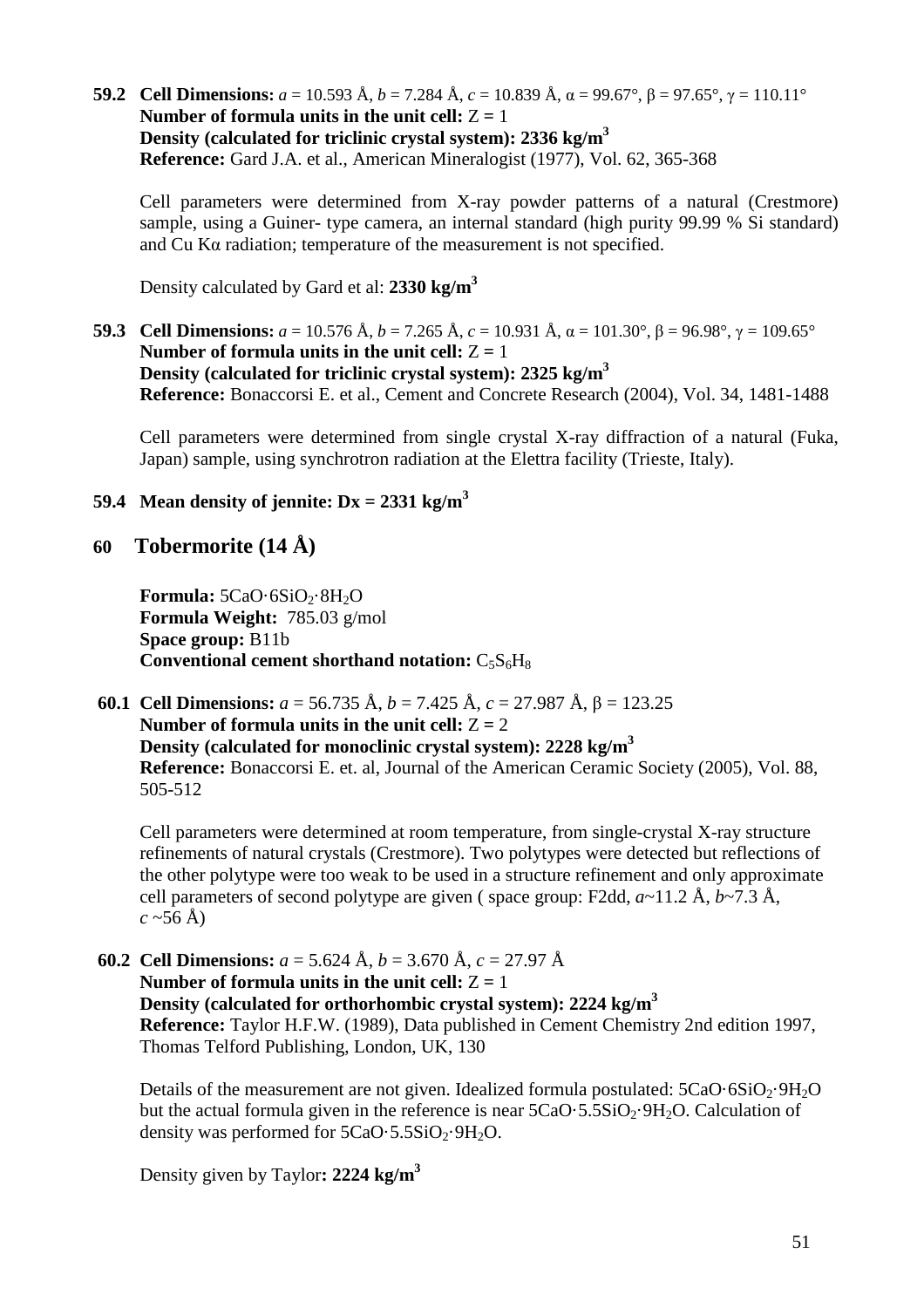Uncertainty regarding composition therefore value given by Bonaccorsi et al. preferred.

# **60.3** Recommended density of tobermorite  $14 \text{ Å}$ :  $Dx = 2228 \text{ kg/m}^3$

### **61 Afwillite**

**Formula:**  $3CaO·2SiO<sub>2</sub>·3H<sub>2</sub>O$ ,  $Ca<sub>3</sub>Si<sub>2</sub>O<sub>4</sub>(OH)<sub>6</sub>$ **Formula Weight:** 342.45 g/mol **Space group:** Cc **Conventional cement shorthand notation:** C<sub>3</sub>S<sub>2</sub>H<sub>3</sub>

**61.1 Cell Dimensions:**  $a = 16.278 \text{ Å}, b = 5.6321 \text{ Å}, c = 13.236 \text{ Å}, \beta = 134.898^{\circ}$ **Number of formula units in the unit cell:**  $Z = 4$ **Density (calculated for monoclinic crystal system): 2646 kg/m<sup>3</sup> Reference:** Malik K.M.A .et al., Acta Crystallographica (1976), Vol. B32, 475-480

Cell parameters were determined at room temperature, from single-crystal X-ray structure refinements of natural crystals (Kimberly, South Africa), using a Hilger and Watts Y290 four-circle automatic diffractometer and Mo Kα radiation (0.70926 Å).

**61.2 Cell Dimensions:**  $a = 16.27 \text{ Å}$ ,  $b = 5.632 \text{ Å}$ ,  $c = 13.23 \text{ Å}$ ,  $\beta = 134.80^{\circ}$ **Number of formula units in the unit cell:**  $Z = 4$ **Density (calculated for monoclinic crystal system): 2644 kg/m<sup>3</sup> Reference:** Megaw H.D., Acta Crystallographica (1952), Vol. 5, 477-491

Unit cell dimensions were determined at room temperature, from oscillation photographs with Cu K $\alpha$  radiation (1.5405 Å). Natural crystals from the Scawt Hill (Northern Ireland) were generally used but later compared with crystals from Kimberley (South Africa) ,which had identical unit cell dimensions. However unit cell dimensions determined by this method have low absolute accuracy.

Density calculated by Megaw**: 2634 kg/m<sup>3</sup>**

### **61.3 Mean density of afwillite: Dx = 2645 kg/m<sup>3</sup>**

# **HYDROTALCITE TYPE AND RELATED PHASES**

"Hydrotacite" refers both to a single mineral and a family of minerals with related structures. Structural relations are not completely known for all members of the group and therfore we should strictly regard phases other than hydrotacite itself as "hydrotalcite- like".

The hydrotalcite structure is derived form that of brucite,  $Mg(OH)_{2}$ . The brucite structure is consists of electrically neutral sheets of net composition  $Mg(OH)_{2}$ ; the Mg is in octahedral coordination. In derivative structures such as hydrotalcite, part of the Mg is replaced by a trivalent ion, typically Al, on an ordered basis. The unbalance of charge is accommodated by introducing anions in interlayer positions: sufficient space also exists for water molecules The ratio  $Mg/(Mg + Al)$  varies from 0.67 to 0.75. While both natural and synthetic products exhibit variable ratios, natural specimens tend to have ratios close to 0,75 (Taylor H.F.W) while the synthetics tend to have lower ratios, close to 0.67. The stacking plan of constituent layers can also vary, giving rise to polytypes.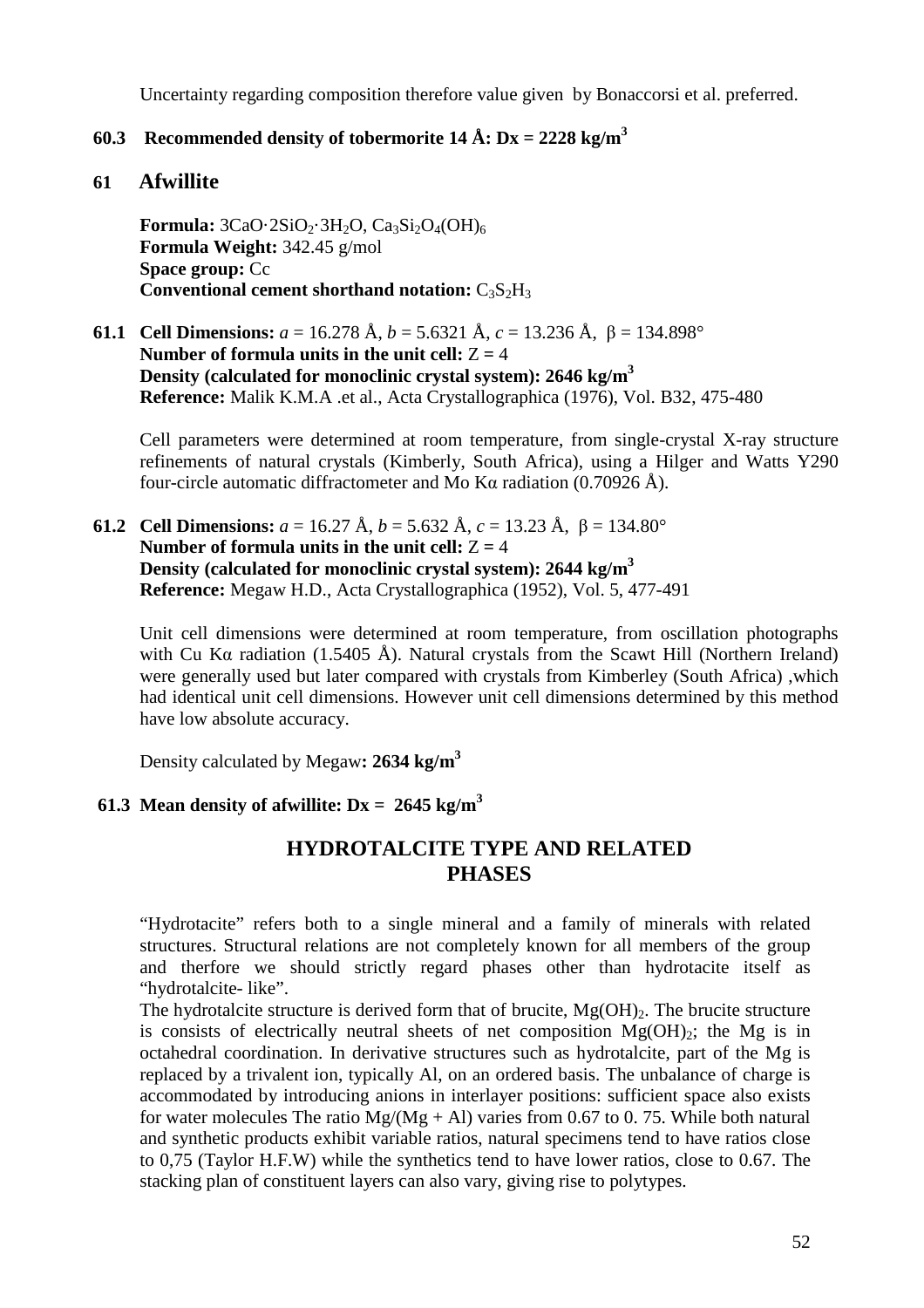Analysis of the synthetic is handicapped by the fine- grained nature of hydrotalcite crystals. Electron microprobe methods do not enable distinction and quantification of  $OH/CO<sub>3</sub>$  ratios and furthermore, are frequently not reliable for Mg/Al ratios. Therefore a degree of uncertainty exists about the number of phases in this family and their properties. We have included a number of examples relevant to cement and where composition, crystallography and hence unit cell contents seem to be well established.

# **62 Hydrotalcite**

**Formula:**  $Mg_4Al_2(OH)_{12}CO_3.3H_2O$ **Formula Weight:** 469.32 g/mol **Space group:**  $R\overline{3}$  m or  $R\overline{3}$  m **Conventional cement shorthand notation:** M<sub>4</sub>A $\bar{C}H_9$ 

**62.1 Cell Dimensions:**  $a = 3.054 \text{ Å}$ ,  $c = 22.81 \text{ Å}$ **Number of formula units in the unit cell:**  $Z = 1/2$ **Density (calculated for hexagonal/trigonal crystal system): 2117 kg/m<sup>3</sup> Reference:** Allmann R.et al., Jahrbuch für Mineralogie Monatshefte (1969), 544-551

Cell parameters were determined from X-ray structure refinements of natural crystals (Vezna, Western Moravia), using Cu Kα radiation; other details of the measurement are not specified.

Density calculated by Allmann R. et al.**: 2117 kg/m<sup>3</sup>**

**62.2 Cell Dimensions:**  $a = 3.051 \text{ Å}$ ,  $c = 22.81 \text{ Å}$ **Number of formula units in the unit cell:**  $Z = 1/2$ **Density (calculated for hexagonal/trigonal crystal system): 2119 kg/m<sup>3</sup> Reference:** Sato T. et al., Reactivity of Solids (1988), Vol. 5, 219-228

Cell parameters were determined by X-ray powder diffractometry of synthetic phases; Nifiltered CuKα radiation was used. Lattice constants were calculated using silicon as an internal standard.

**62.3 Cell Dimensions:**  $a = 3.046 \text{ Å}$ ,  $c = 22.772 \text{ Å}$ **Number of formula units in the unit cell:**  $Z = 1/2$ **Density (calculated for hexagonal/trigonal crystal system): 2129 kg/m<sup>3</sup> Reference:** Bellotto M. et al., Journal of Physical Chemistry (1996), Vol. 100, 8527-8534

Cell parameters were determined for synthetic phases (composition checked by XRF); X-ray diffraction powder patterns were measured using a Siemens D501 diffractometer with Cu Kα radiation and a graphite diffracted monochromator.

# **62.4** Mean density of hydrotalcite :  $Dx = 2122$  kg/m<sup>3</sup>

# **63 Fe-Hydrotalcite**

**Formula:**  $Mg_4Fe_2(OH)_{12}CO_3.3H_2O$ **Formula Weight:** 527.06 g/mol **Space group:**  $R^{\overline{3}}$  m or  $R3m$ **Conventional cement shorthand notation:** M<sub>4</sub>FCH<sub>9</sub>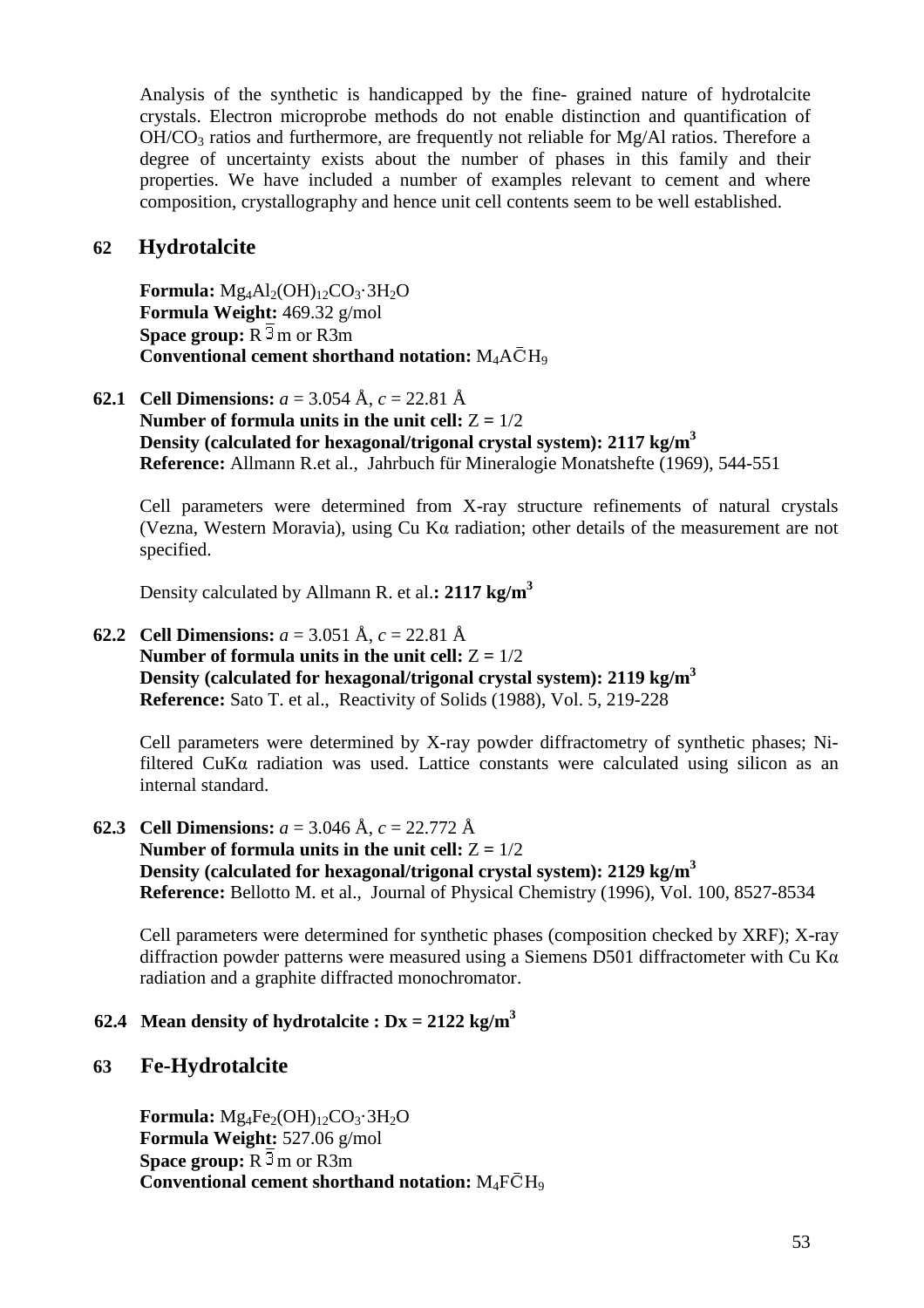**63.1 Cell Dimensions:**  $a = 3.104 \text{ Å}$ ,  $c = 23.12 \text{ Å}$ **Number of formula units in the unit cell:**  $Z = 1/2$ **Density (calculated for hexagonal/trigonal crystal system): 2269 kg/m<sup>3</sup> Reference:** Sato T. et al., Reactivity of Solids (1988), Vol. 5, 219-228

Cell parameters were determined by X-ray powder diffractometry of synthetic phases; Nifiltered Cu Kα radiation was used. Lattice constants were calculated using silicon as an internal standard.

#### **63.2** Recommended density of Fe-hydrotalcite:  $Dx = 2269 \text{ kg/m}^3$

#### **64 Meixnerite**

**Formula:**  $Mg_6Al_2(OH)_{18}.4H_2O$ **Formula Weight:** 577.99 g/mol **Space group:**  $R \bar{3}m$ **Conventional cement shorthand notation:**  $M_6AH_{13}$ 

**64.1 Cell Dimensions:**  $a = 3.046 \text{ Å}$ ,  $c = 22.93 \text{ Å}$ **Number of formula units in the unit cell:**  $Z = 3/8$ **Density (calculated for hexagonal/trigonal crystal system): 1953 kg/m<sup>3</sup> Reference:** Koritnig S. et al., American Mineralogist (1976), Vol. 61, 176 (abstract)

Cell parameters were determined from X-ray structure refinements of natural crystals (Ybbs-Presenberg, Austria); other details of the measurement are not specified.

**64.2 Formula:**  $Mg_6Al_2(OH)_{18} \cdot 4.5H_2O$ **Formula Weight:** 586.99 g/mol **Space group:**  $R^{\overline{3}}m$ 

> **Cell Dimensions:** *a* = 3.054 Å, *c* = 23.40 Å **Number of formula units in the unit cell:**  $Z = 3/8$ **Density (calculated for hexagonal/trigonal crystal system): 1934 kg/m<sup>3</sup> Reference:** Mascolo G. et al., Mineralogical Magazine (1980), Vol. 43, 619-621

Cell parameters were determined from the X-ray powder patterns obtained by using Guiner de Wolff camera with Cu K $\alpha$  radiation; Pb(NO<sub>3</sub>)<sub>2</sub> was used as a reference material. Synthetic samples were prepared under  $CO<sub>2</sub>$ -free conditions.

## **64.3 Mean density of meixnerite: Dx = 1945 kg/m<sup>3</sup>**

#### **64.4 Comment:**

The density seems to decrease as the ratio Mg/(Mg+Al) increases.

# **65 OH-Hydrotalcite**

**Formula:**  $Mg_4Al_2(OH)_{14} \cdot 3H_2O$ **Formula Weight:** 443.33 g/mol **Space group:**  $R^{\overline{3}}$ m or  $R3m$ Conventional cement shorthand notation:  $M_4AH_{10}$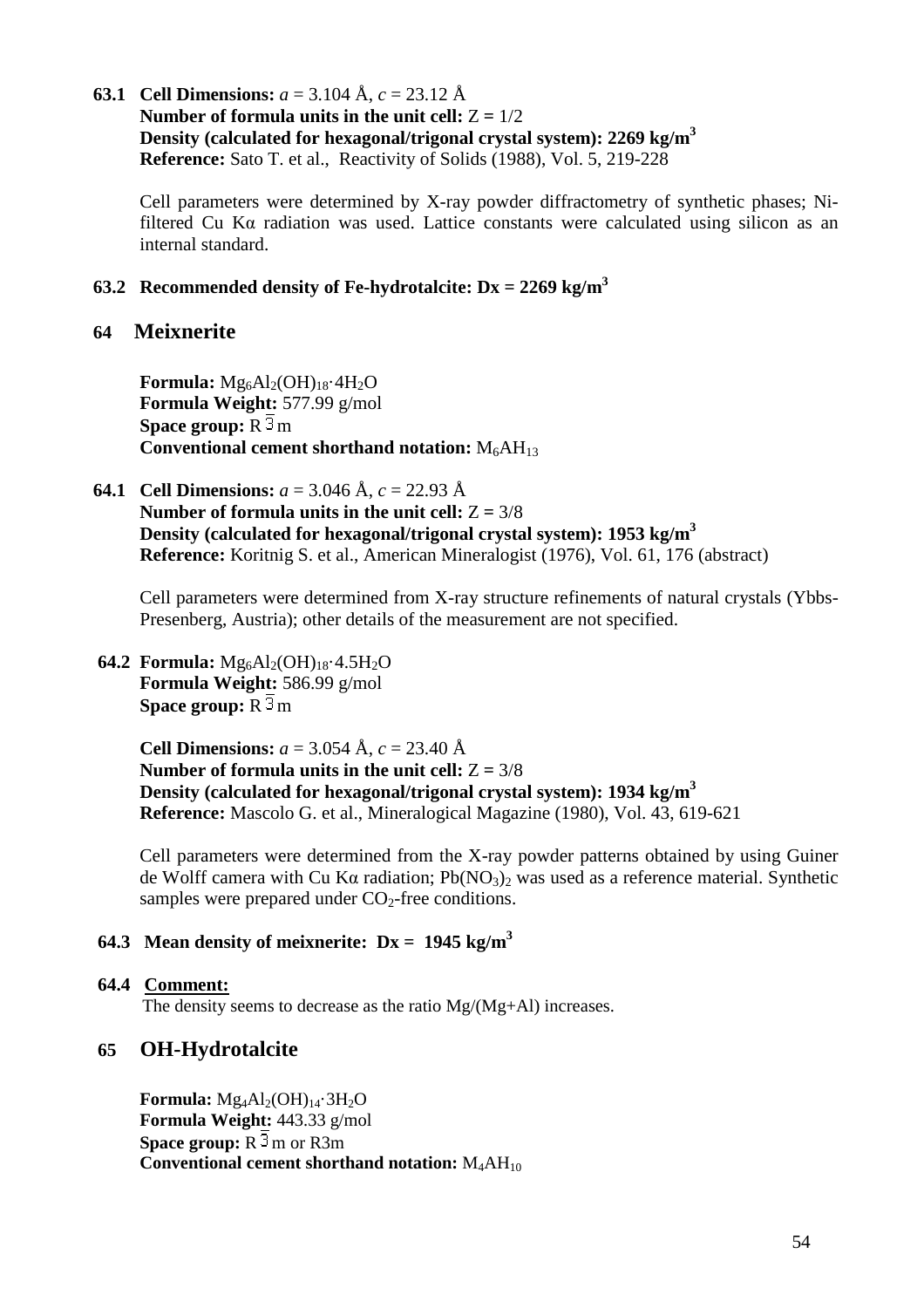### **65.1 Cell Dimensions:**  $a = 3.038 \text{ Å}$ ,  $c = 22.62 \text{ Å}$

**Number of formula units in the unit cell:**  $Z = 1/2$ **Density (calculated for hexagonal/trigonal crystal system): 2036 kg/m<sup>3</sup> Reference:** Mascolo G. et al., Mineralogical Magazine (1980), Vol. 43, 619-621

Cell parameters were determined from the X-ray powder patterns obtained by using Guiner de Wollf camera with CuK $\alpha$  radiation; Pb(NO<sub>3</sub>), was used as a reference material. Synthetic samples were prepared under  $CO<sub>2</sub>$ -free conditions.

### **65.2 Recommended density of OH- hydrotalcite: Dx = 2036 kg/m<sup>3</sup>**

### **4. Discussion**

The classification of cement phases as 'important' (and hence worthy of inclusion) is partly a matter of opinion and partly a matter of the availability of data. For example data on solid solutions at well- spaced intervals are largely absent.

The compilation therefore rests on the values critically extracted from the literature but with a special focus on AFm and AFt phases. Where multiple data were available, and admitted into the compilation, an averaging process was used and density described as 'mean density'. If some methods had relatively poor absolute accuracy and data were rejected or not heavily weighted, the density is expressed as 'recommended density'. Review shows that quality of data reported in the literature varies. One of the principal difficulties of determining the densities of substances experimentally by classical methods is in providing assurance that preparation is phase–pure. This assurance is often given by using single crystals, or handpicking enough smaller crystals, for analysis. With cement phases, this is often not possible: not only are crystals too small to select, but an ever-present inaccuracy arises because bulk preparations may contain significant content of amorphous material which escapes detection by X-ray powder analysis, etc.

Regarding natural samples we have to take into consideration solid solution as well as possible physical inclusions which may affect density. However by determining unit cell sizes, coupled with the known cell contents, errors arising from physical inclusions, adhering impurities, etc. are eliminated: unit cell sizes as determined by refinement of the powder pattern are also insensitive to the presence of non-crystalline impurities.

The use of crystallographic methods also calls into question the definition of a 'phase'. For example, the cement literature tends to treat 'AFm' as though it were a single phase, but we know that this is an oversimplification: recent studies have disclosed that several AFm phases may coexist, which form limited solid solutions. Thus the density classification reflects current knowledge and, as data permit, densities are also given for AFm phases differing in water content e.g. 13 and 19  $H<sub>2</sub>O$  states (hydroxy-AFm), for different trivalent substituents in the principle layer e.g. with octahedral Al or Fe (III) and with different anions, e.g. sulfate, chloride, carbonate and hydroxide. Data are however available for only a few permutations; indeed not all the permutations may be stable and in at least two known examples, phase development is further complicated by ordering of anionic substituents , as occurs in Kuzel's salt (distinguished by ordering of Cl and  $SO_4$ ) and in hemicarboaluminate (distinguished by ordering of OH and  $CO<sub>3</sub>$ ). It appears that ordered AFm arrangements require both a mono-and divalent anionic substituent and it is possible that other, as yet undiscovered, anion-ordered AFm phases exist.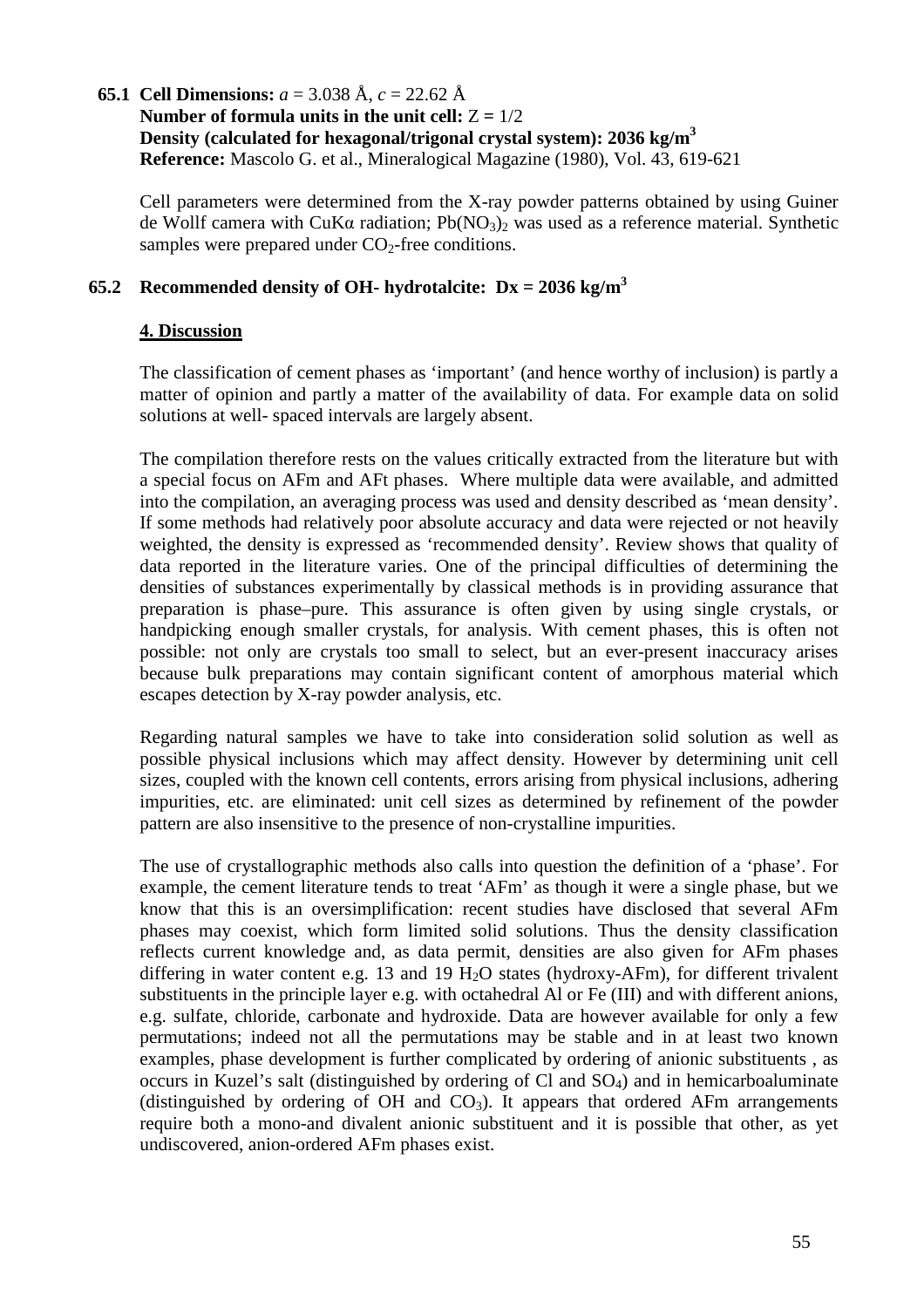Problems of assessing the impact of solid solution on densities have been noted. For example, as expected from the relative formula weights, the density of Al-AFm is much less than the density of corresponding Fe(III) -AFm (Al=27 g/mol, Fe = 55.8 g/mol). Given that the two AFm phases are isostructural, or very nearly isostructural, the density difference is expected. In the absence of data on intermediate compositions, Vegard's law has to be assumed that density is a linear function of composition.

However a number of systems are known in which significant departure from Vegard's law occurs: for example in the Al-AFm series with  $(OH, SO<sub>4</sub>)$  anions, where solid solution is incomplete but no ordered compound occurs, analysis of the thermodynamic data discloses that sulfate has a strong stabilizing action on the OH-AFm phase [1], i.e., that the solid solutions are non- ideal. It may be that similar non-ideal changes are reflected in the density function.

Other possibilities occur for non- ideal solid solution. For example, carbonate can replace other anions in AFm. While some anions, e.g. chloride and hydroxide appear to behave as simple spherical ions, carbonate can appear either as a spherical ion or as a trigonal planar group. Depending on carbonate orientation, the two possibilities differ in the effective molar volume of the anionic substituent and hence differ in their contribution to density. Fig 1 shows the densities in the series of AFm phases with OH and  $CO<sub>3</sub>$ . Of course changing composition influences density but the density of hemi- and monocarboaluminate are also affected by the orientation of the trigonal planar carbonate group. It is most efficiently packed in monocarboaluminate, in which it is sub-parallel to the principal layer spacing [2,3], hence the high density, whereas in hemicarboaluminate, it is perpendicular to the principal layers. Thus the density of hemicarboaluminate falls much below the trend line, as deduced for its end-members. These differences in carbonate orientation also affect the basal spacings  $(d_{001})$ , numerical values of which are shown in the Fig 1.



Figure 1. Density trends in the  $(OH, CO<sub>3</sub>)$  AFm phases.

Interesting relations exists between the composition and density relationships in the AFm and AFt families, as shown in Fig 2. The two structures, of AFm and AFt, differ in bonding requirements. The layer spacings in AFm are easily increased to allow variable water contents, as a result of which the density decreases as the water content increases. This relation appears, by definition to be linear for OH-AFm but it is also observed to be approximately linear for the SO4-AFm series, where we have three datum. The structural role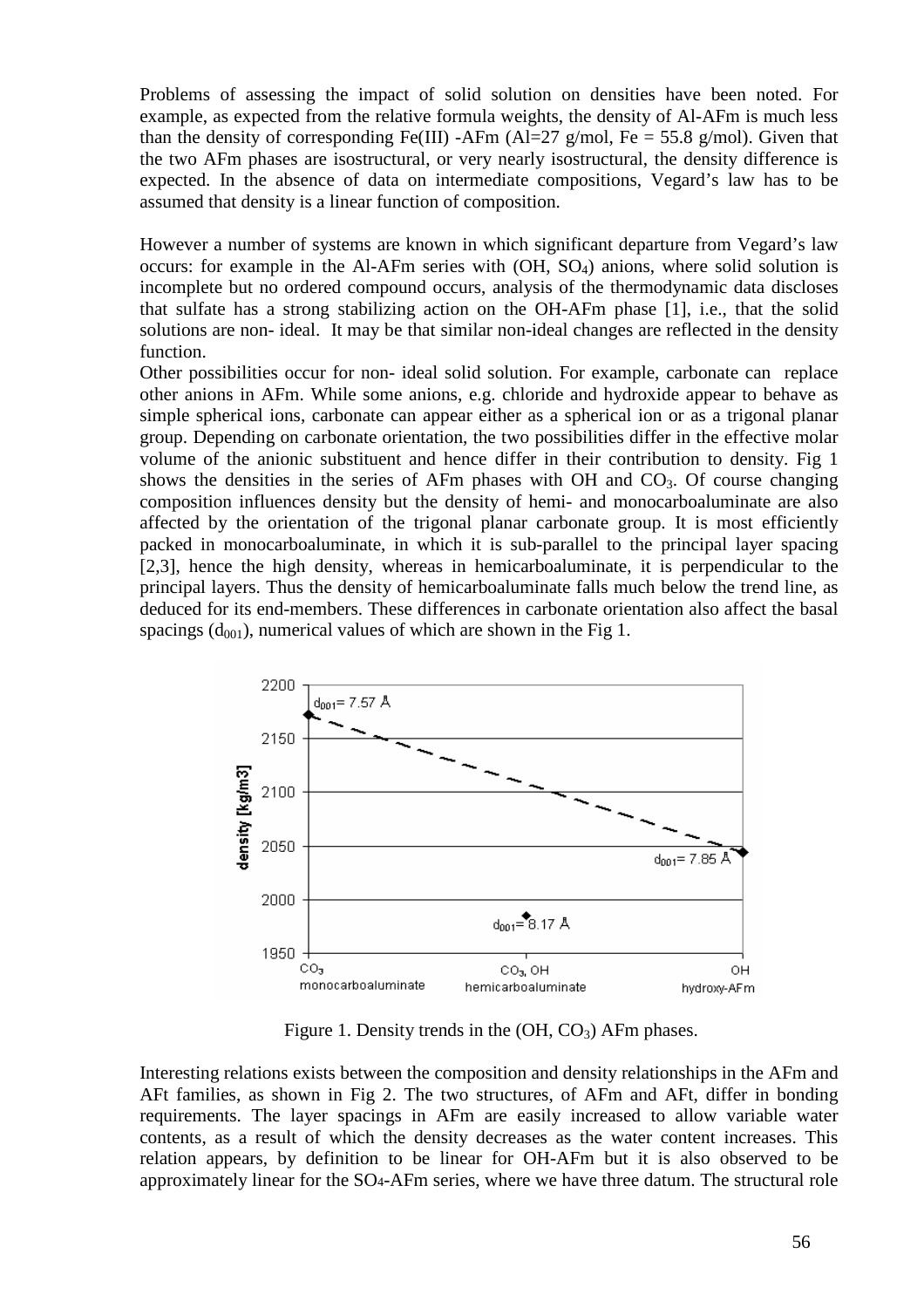of water is relatively well-defined: we can for example have the  $13 \text{ H}_2\text{O}$  state or  $19 \text{ H}_2\text{O}$  state but not, apparently, intermediate water contents, which can only be achieved by having a mixture of discrete AFm phases. For that reason, trend lines are shown as dashed, to emphasize that water contents are not continuously variable within a single AFm phase. Similarly, sulfate AFm at room temperature exhibits three hydrate states:  $12 \text{ H}_2\text{O}$ ,  $14 \text{ H}_2\text{O}$ and 16 H2O, depending on relative humidity. Pöllmann has established three additional lower hydration states, the densities of which are not sufficiently well established to show in Fig  $2(b)$ .

However the three examples of sulfate AFm phases show a linear trend of decreasing density with increasing water content, with a much lower slope than observed for OH-AFm.

The actual hydration state achieved by AFm in cement is not always well known: as we have described, loss of water may occur in the course of specimen preparation unless special precautions are taken in the course of specimen preparation and handling. However it is apparent that large potential volume changes can occur in AFm, should its hydration state change. The greatest potential seems to occur for OH-AFm, where the transition from 13 H2O to 19 H2O results in an increase in specific volume of more than 10%. For sulfate AFm, a comparable change occurs but is less marked, only a few %. It appears that the more strongly bonded water occupies less effective volume than more weakly bonded, space requirements of which approach that of free water.

The calculated volume change cannot be associated with an actual expansion or contraction: it is best regarded as indicating a *potential for change*. This potential might, for example, be achieved in the course of thermal cycling because, other factors being equal, the highest hydration states are achieved at low temperatures. Nevertheless, the potential for expansion can be minimized by inclusion of sufficient sulfate to convert all AFm to its sulfated form with perhaps a sufficient reserve to stabilize AFt in the cement. Because sufficient sulfate is usually added to Portland cement to achieve this mineralogical state, the problem of dimensional instability resulting from changing AFm hydration states is unlikely to arise in commercial Portland cements. The arguments continue about optimum sulfate content in cement but we note that there are good reasons, more than just control of set times, why cement should not be under-sulfated: in this instance, to avoid potential dimensional instability resulting from the presence of OH-AFm in different hydration states.

The hydration states of AFt show a non- linear density trend in response to changing water content. Fig  $2(c)$ . However the density trend shows a slope opposite to that of AFm: intercalation of more water in the AFt structure *increases* the physical density. This state is believed to arise because AFt is a three dimensional structure; it is not easy to expand or contract its framework so water in excess of 30 H2O per formula unit has to fit into a relatively unchanged physical space. However between 30 and 32  $H<sub>2</sub>O$  the volume change per water molecule changes much less than between 32 and 36. Probably water in excess of 32 occupies a different set of sites than between 30 and 32, thus impacting differently on cell dimensions.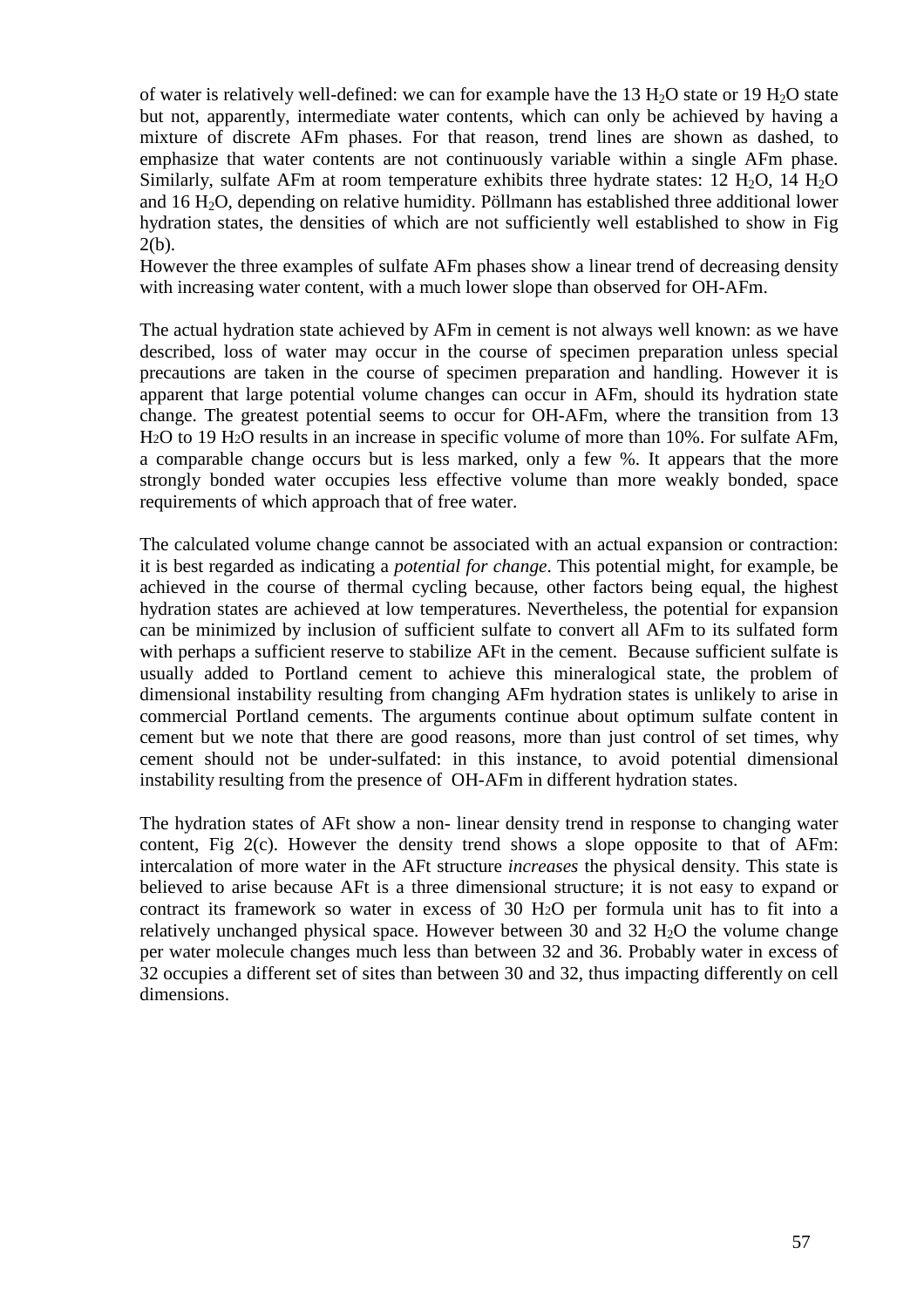

Figure 2. Relation between water content and density of: OH-AFm (a ,top), SO<sub>4</sub>-AFm (b, middle) and ( c),  $SO_4$ -AFt (bottom).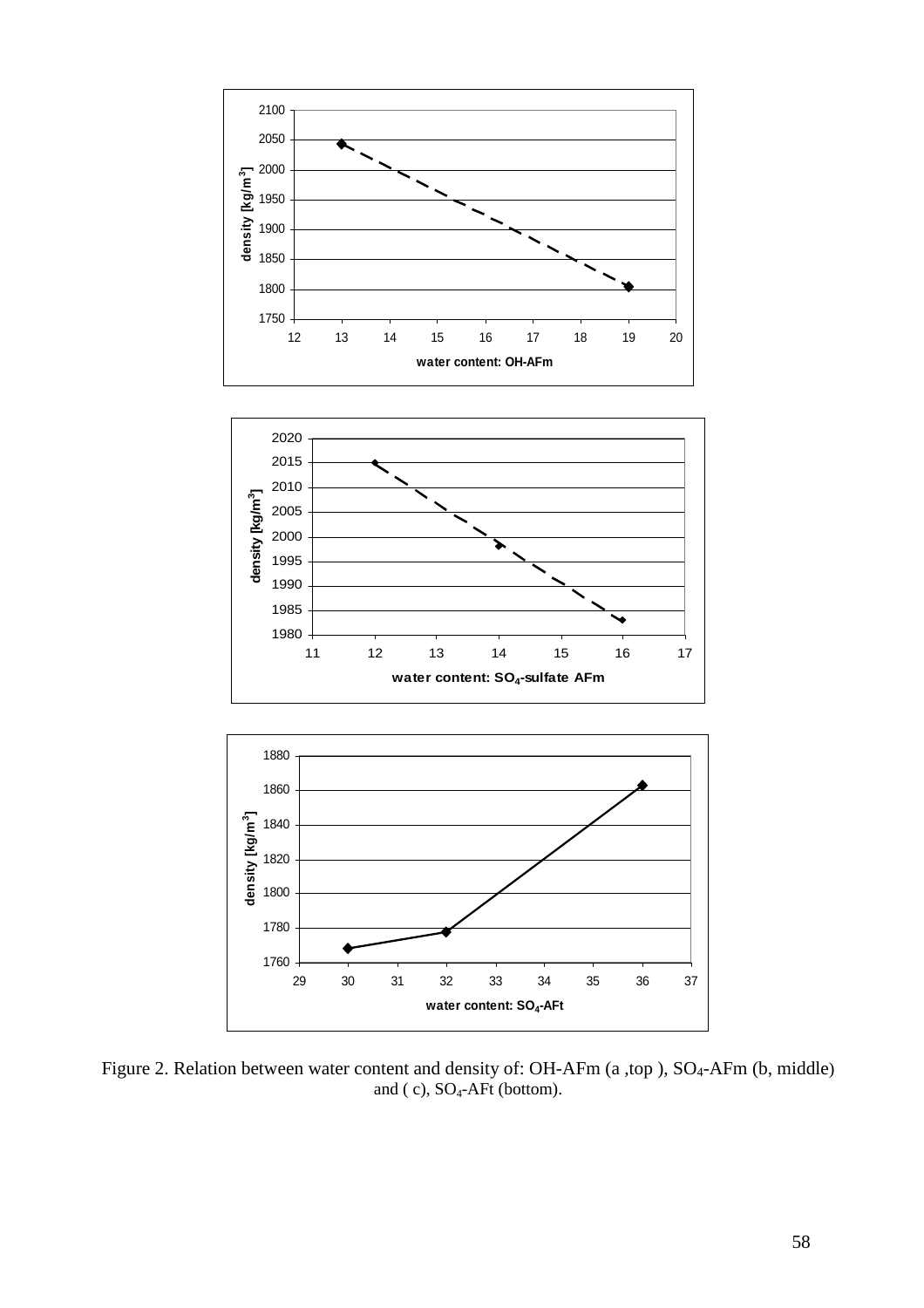Many reactions occurring in cementitious systems are isochemical: that is, the chemistry remains constant but a redistribution of ions occurs amongst coexisting phases. This compilation might serve as a benchmark to enable the precise calculation of volume changes to be made in the course of isochemical mineralogical changes. Reactions between cement and its service environment generally involve exchange of mass: that is, they are not isochemical. In these conditions, the database presented forms the basis of calculation but requires application of more sophisticated calculations, taking into account the impact of mass balance changes.

- [1] H.F.W.Taylor, Cement Chemistry 2nd edition 1997, Thomas Telford Publishing, London, UK
- [2] T. Matschei, B. Lothenbach, F.P. Glasser, The AFm phase in Portland cement, Cement and Concrete Research 37 (2007) 118-130
- [3] G. Renaudin, Ph.D thesis (1998), Nancy, France, p 150

| <b>Mineral or Chemical Name</b> | Formula                                | Density $[kg/m^3]$ |
|---------------------------------|----------------------------------------|--------------------|
| lime                            | CaO                                    | 3341               |
| periclase                       | MgO                                    | 3584               |
| corundum                        | $Al_2O_3$                              | 3990               |
| quartz                          | SiO <sub>2</sub>                       | 2641               |
| gibbsite                        | Al(OH) <sub>3</sub>                    | 2421               |
| portlandite                     | Ca(OH) <sub>2</sub>                    | 2251               |
| brucite                         | Mg(OH) <sub>2</sub>                    | 2368               |
| calcite                         | CaCO <sub>3</sub>                      | 2710               |
| aragonite                       | CaCO <sub>3</sub>                      | 2930               |
| vaterite                        | $\mu$ -CaCO <sub>3</sub>               | 2661               |
| magnesite                       | MgCO <sub>3</sub>                      | 3011               |
| dolomite                        | CaMg(CO <sub>3</sub> ) <sub>2</sub>    | 2852               |
| anhydrite                       | CaSO <sub>4</sub>                      | 2968               |
| 'soluble anhydrite'             | $CaSO_4$ ·<0.05H <sub>2</sub> O        | 2958               |
| hemihydrate                     | CaSO <sub>4</sub> ·0.5H <sub>2</sub> O | 2733               |
| hemihydrate                     | CaSO <sub>4</sub> ·0.8H <sub>2</sub> O | 2783               |
| gypsum                          | CaSO <sub>4</sub> ·2H <sub>2</sub> O   | 2311               |
| arcanite                        | $K_2SO_4$                              | 2668               |
| thenardite                      | Na <sub>2</sub> SO <sub>4</sub>        | 2662               |

Table 1. Density of Selected Cement Phases at 20-25ºC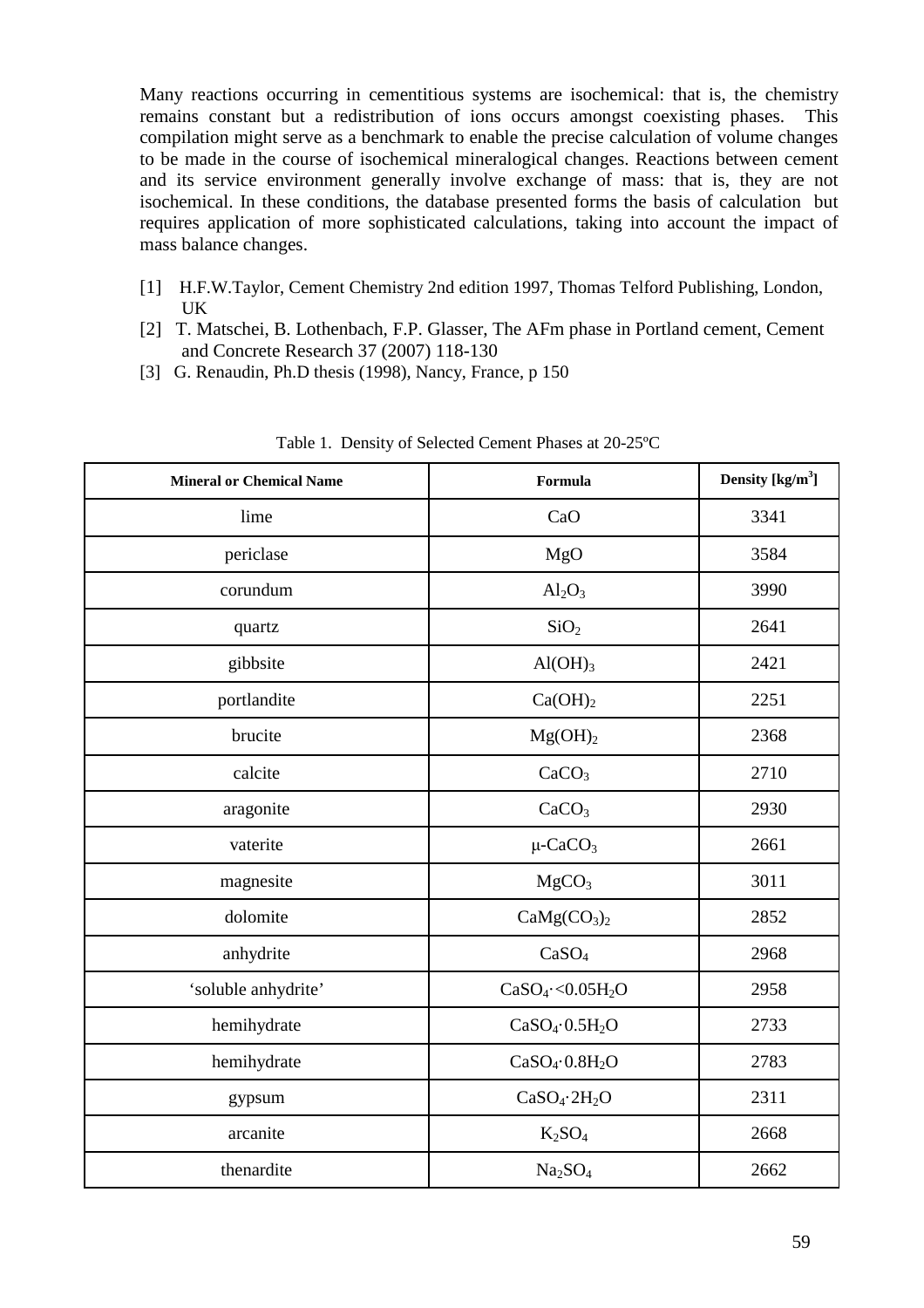| <b>Mineral or Chemical Name</b>                                             | Formula                                                                           | Density $[kg/m^3]$ |
|-----------------------------------------------------------------------------|-----------------------------------------------------------------------------------|--------------------|
| aphthitalite                                                                | $K_3 Na(SO_4)_2$                                                                  | 2703               |
| syngenite                                                                   | $K_2Ca(SO_4)_2 \cdot H_2O$                                                        | 2575               |
| 'aluminosulfate'                                                            | $Ca_4(Al_2O_3)_3(SO_4)$                                                           | 2607               |
| 'silicosulfate'                                                             | $Ca_5(SiO_2)_2(SO_4)$                                                             | 2972               |
| tricalcium aluminate (cubic)                                                | $Ca3Al2O6$                                                                        | 3030               |
| tricalcium aluminate (othorombic)                                           | $Ca3Al2O6$                                                                        | 3023               |
| tetracalcium aluminoferrite                                                 | $Ca2(AlFe)2O5$                                                                    | 3708               |
| R-tricalcium silicate at 1200°C                                             | $R$ -Ca <sub>3</sub> SiO <sub>5</sub>                                             | 3025               |
| R-tricalcium silicate- Sr stabilized                                        | $R$ -Ca <sub>3</sub> SiO <sub>5</sub>                                             | 3168               |
| M3-tricalcium silicate- Mg stabilized                                       | $M3-Ca_3SiO_5$                                                                    | 3182               |
| M3-tricalcium silicate-less well ordered                                    | $M3-Ca_3SiO_5$                                                                    | 3153               |
| T1-tricalcium silicate                                                      | $T1-Ca_3SiO_5$                                                                    | 3120               |
| $\alpha$ -dicalcium silicate- Ba stabilized                                 | $\alpha$ -Ca <sub>2</sub> SiO <sub>4</sub>                                        | 2968               |
| $\alpha'_{H}$ -dicalcium silicate- P <sub>2</sub> O <sub>5</sub> stabilized | $\alpha'_{H}$ -Ca <sub>2</sub> SiO <sub>4</sub>                                   | 3148               |
| $\alpha$ ' <sub>L</sub> -dicalcium silicate- Sr stabilized                  | $\alpha'_{L}$ -Ca <sub>2</sub> SiO <sub>4</sub>                                   | 3092               |
| $\beta$ -dicalcium silicate                                                 | $\beta$ -Ca <sub>2</sub> SiO <sub>4</sub>                                         | 3326               |
| $\gamma$ -dicalcium silicate                                                | $\gamma$ -Ca <sub>2</sub> SiO <sub>4</sub>                                        | 2960               |
| ettringite with low $H_2O$ content (30 $H_2O$ )                             | $[Ca_3Al(OH)_6]_2(SO_4)_3.24H_2O$                                                 | 1768               |
| Ettringite $(32 \text{ H}_2\text{O})$                                       | $[Ca_3Al(OH)_6]_2(SO_4)_3(24+2)H_2O$                                              | 1778               |
| ettringite with high $H_2O$ content (36 $H_2O$ )                            | $[Ca_3Al(OH)_6]_2(SO_4)_3(24+6)H_2O$                                              | 1863               |
| carbonate ettringite                                                        | $[Ca_3Al(OH)_6]_2(CO_3)_3(24+2)H_2O$                                              | 1760               |
| iron ettringite                                                             | $[Ca_3Fe(OH)6]_{2}(SO4)_{3}(24+2)H_2O$                                            | 1830               |
| thaumasite                                                                  | $Ca_3(SO_4)(CO_3)[Si(OH)_6] \cdot 12H_2O$                                         | 1882               |
| hydroxy - AFm                                                               | $Ca4Al2(OH)14·6H2O$                                                               | 2044               |
| Fe-hydroxy AFm                                                              | $Ca_4Fe_2(OH)_{14}·6H_2O$                                                         | 2162               |
| $\alpha$ 1-tetracalcium aluminate -19- hydrate                              | $\alpha$ 1-Ca <sub>4</sub> Al <sub>2</sub> (OH) <sub>14</sub> .12H <sub>2</sub> O | 1804               |
| $\alpha$ 2-tetracalcium aluminate -19- hydrate                              | $\alpha$ 2-Ca <sub>4</sub> Al <sub>2</sub> (OH) <sub>14</sub> ·12H <sub>2</sub> O | 1802               |
| monosulfoaluminate $(12 \text{ H}_2\text{O})$                               | $Ca4Al2(SO4)(OH)12·6H2O$                                                          | 2015               |
| monosulfoaluminate (14 H <sub>2</sub> O)                                    | $Ca4Al2(SO4)(OH)12·8H2O$                                                          | 1998               |